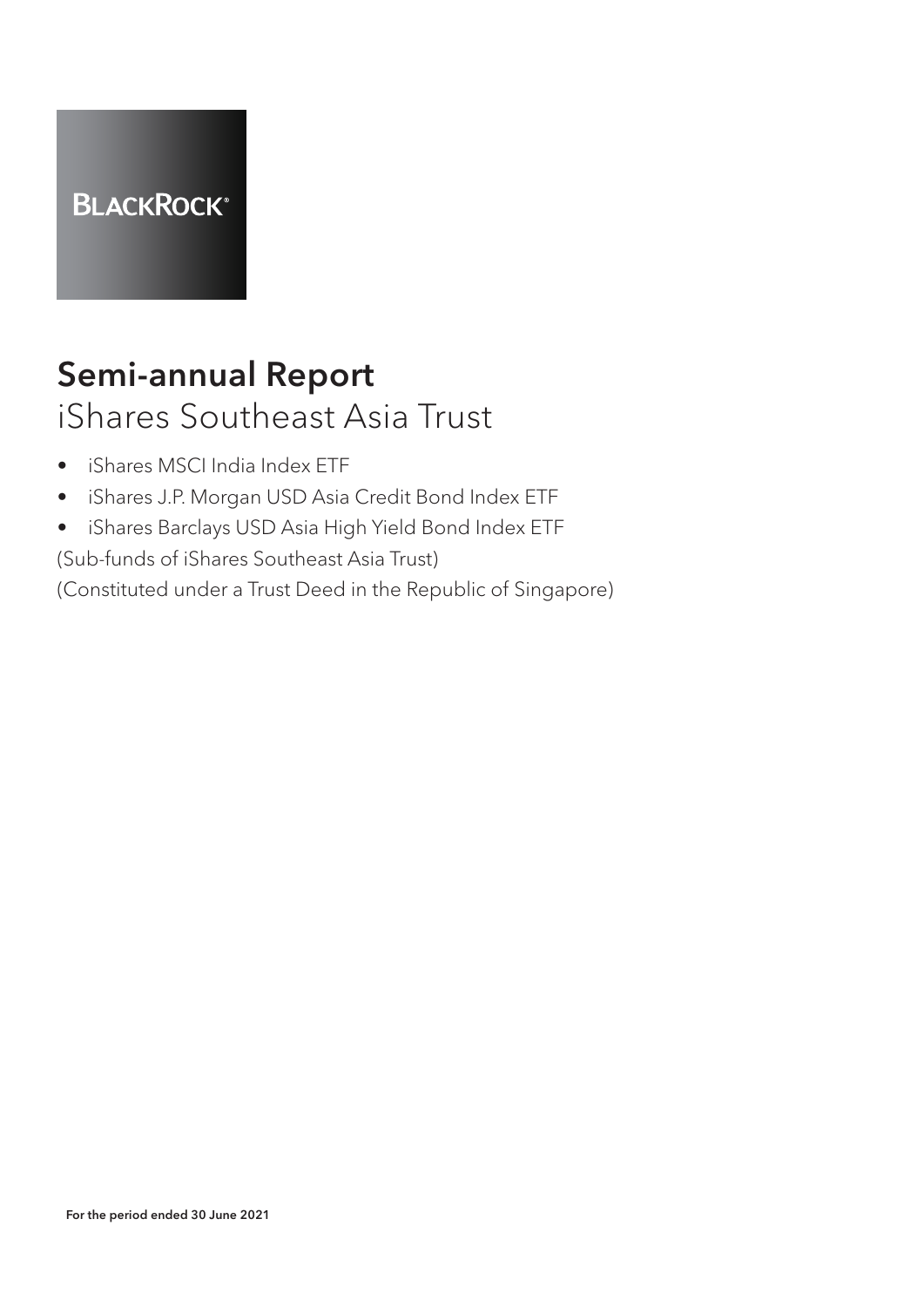# **Contents**

|                                                 | Page              |
|-------------------------------------------------|-------------------|
| <b>Manager's Investment Report</b>              | 2                 |
| <b>Financial Statements</b>                     |                   |
| - Statements of Total Return                    | 11                |
| - Statements of Financial Position              | $12 \overline{ }$ |
| - Statements of Movements of Unitholders' Funds | 13                |
| - Statements of Portfolio                       | 14                |
| - Supplementary Notes                           | 28                |
| <b>Management and Administration</b>            | 32                |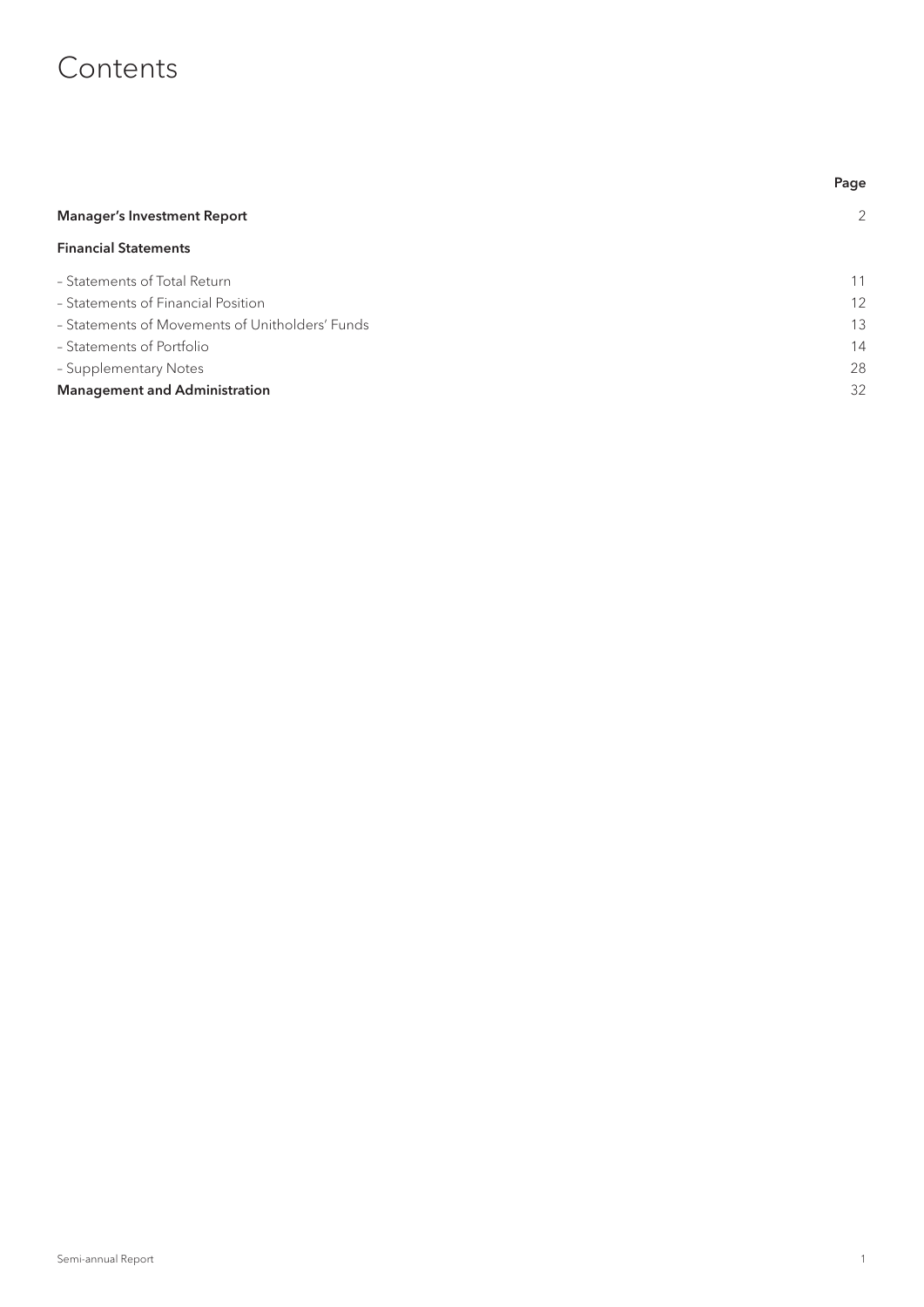# Manager's Investment Report

# iShares MSCI India Index ETF (a Sub-Fund of iShares Southeast Asia Trust)

#### Introduction

iShares MSCI India Index ETF ("MSCI India ETF"), a sub-fund of the iShares Southeast Asia Trust (the "Trust"), was launched and commenced trading on 15 June 2006 on the Singapore Exchange Securities Trading Limited ("SGX-ST") under the trading name of "IS MS INDIA US\$" and Exchange ticker of "I98". Effective on 15 June 2012, other than the US dollars, the MSCI India ETF is also traded in Singapore dollars on SGX-ST. The Singapore dollars trading line of MSCI India ETF is under the trading name of "IS MS INDIA S\$D" and Exchange ticker of "QK9".

The MSCI India ETF was established as an authorised scheme under the Securities and Futures Act, Chapter 289 of Singapore and obtained designation of an exchange traded fund ("ETF") from the SGX-ST. MSCI India ETF is benchmarked against the MSCI India Index. The Manager of MSCI India ETF is BlackRock (Singapore) Limited (the "Manager"). The Manager has appointed the Hong Kong domiciled BlackRock Asset Management North Asia Limited (the "Sub-Manager") as the sub-manager of the MSCI India ETF under a submanagement agreement entered into between the Manager and the Sub-Manager (the "Sub-Management Agreement"). Under the Sub-Management Agreement, the Manager has discretion to delegate its investment management functions of MSCI India ETF to the Sub-Manager.

The MSCI India ETF invests in the Indian market via the Mauritius Subsidiary. The Mauritius Subsidiary is registered as a sub-account of the Manager, which is registered as a Foreign Portfolio Investor ("FPI") with the Securities Exchange Board of India, allowing the Mauritius subsidiary to invest directly in Indian securities.

#### A. Sub-Fund Performance<sup>1</sup>

MSCI India ETF seeks to provide investment results that closely correspond to the performance of the MSCI India Index before fees and expenses. MSCI India ETF invests into the Indian market through its wholly owned Mauritius Subsidiary which invests in Indian securities.

At the close of 30 June 2021, the NAV per unit (based on the last traded prices of the investments) of the MSCI India ETF was US\$11.18 and 8,500,000 units were outstanding. The total size of the MSCI India ETF was approximately US\$95.0 million.

A summary of the performance of MSCI India ETF is given below:

| Total Return <sup>2</sup> in US\$ as of<br>30 June 2021       | 1-Month  | 3-Month | 6-Month | 1-Year |
|---------------------------------------------------------------|----------|---------|---------|--------|
| Net DIV MSCI India Total Return<br>Index in US\$ <sup>4</sup> | $-0.70%$ | 6.91%   | 12.38%  | 56.36% |
| Sub-Fund NAV Return in US\$ <sup>5</sup>                      | $-0.91%$ | 5.95%   | 10.66%  | 50.26% |
| Sub-Fund Price Return (MKT) in<br>11556                       | 0.89%    | 7.39%   | 12.39%  | 53.04% |

| Total Return <sup>2</sup> in US\$ as of<br>30 June 2021       | 3-Year<br>(Annualised) | 5-Year<br>(Annualised) | <b>Since</b><br>Inception <sup>3</sup><br>(Annualised) |
|---------------------------------------------------------------|------------------------|------------------------|--------------------------------------------------------|
| Net DIV MSCI India Total Return<br>Index in US\$ <sup>4</sup> | 11.87%                 | 11.86%                 | 8.93%                                                  |
| Sub-Fund NAV Return in US\$ <sup>5</sup>                      | 9.73%                  | 10.12%                 | 742%                                                   |
| Sub-Fund Price Return (MKT) in<br>US\$6                       | 9.53%                  | 10.35%                 | 7.54%                                                  |

Source: BlackRock and MSCI

As of 30 June 2021, MSCI India Index consists of 101 constituents and all of them are large and mid-cap India companies in MSCI universe. The difference in performance between the MSCI India Index and MSCI India ETF can be largely explained by the MSCI India ETF's expenses.

- <sup>1</sup> Past performance figures shown are not indicative of the future performance of the Sub-Fund.
- <sup>2</sup> Total returns represent the rate that an investor would have earned (or lost) on an investment, assuming reinvestment of all dividends and distributions.
- This is annualised return since fund inception and fund inception date is 15 June 2006. <sup>4</sup> An investor cannot invest directly in an index and the index performance returns do not
- reflect management fees, transaction costs or other expenses, which would reduce performance returns. <sup>5</sup> Units in the Sub-Fund are issued and redeemed at their NAV in exchange for a basket of
- securities representing the MSCI India Index. Therefore, the Sub-Fund does not publish a bid price and the Sub-Fund's returns have been calculated from NAVs; and assuming reinvestment of all dividends.
- <sup>6</sup> Market returns are calculated using historical market closing prices (when NAV is normally determined for the Sub-Fund), and do not represent the returns you would receive if you traded shares at other times.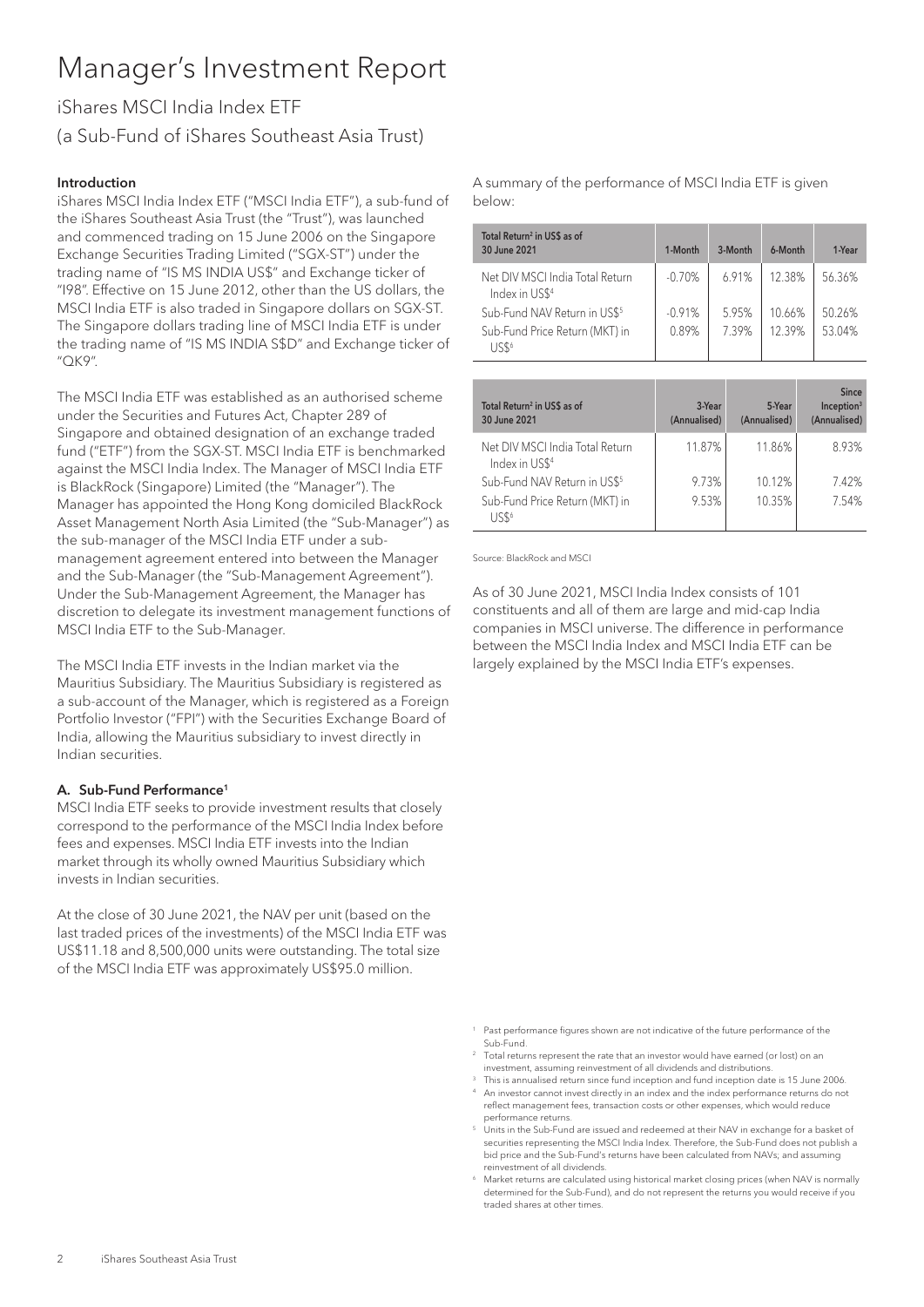# iShares MSCI India Index ETF

(a Sub-Fund of iShares Southeast Asia Trust)

### Sector Weights

As of 30 June 2021, the index sector weights and portfolio weights, (as represented by holdings of the Mauritius Subsidiary against the net assets attributable to unitholders of MSCI India ETF), are listed below.

| Sector                  | <b>Index Weights</b><br>$\%$ | <b>Portfolio Weights</b><br>% |
|-------------------------|------------------------------|-------------------------------|
| Consumer Discretionary  | 8.33                         | 8.53                          |
| <b>Consumer Staples</b> | 9.40                         | 9.64                          |
| Energy                  | 11.86                        | 12.17                         |
| Financial               | 25.69                        | 26.33                         |
| Health Care             | 5.72                         | 5.85                          |
| Industrial              | 4.29                         | 4.40                          |
| Information Technology  | 17.69                        | 18.15                         |
| <b>Materials</b>        | 9.87                         | 10.12                         |
| Communication           | 2.89                         | 2.97                          |
| Real Estate             | 0.28                         | 0.28                          |
| Utilities               | 3.97                         | 4.06                          |

#### B. Distribution of Investments of the MSCI India ETF as at 30 June 2021

#### 1 By Asset Class

|                                                           | <b>Fair Value</b><br>US\$ | Percentage of<br><b>Total Net Assets</b><br>Attributable to<br><b>Unitholders</b><br>% |
|-----------------------------------------------------------|---------------------------|----------------------------------------------------------------------------------------|
| Listed Equities                                           | 94,958,632                | 99.92                                                                                  |
| Other Net Assets <sup>7</sup>                             | 77,122                    | 0.08                                                                                   |
| Net Assets Attributable to<br>Unitholders (At Last Traded |                           |                                                                                        |
| Prices)                                                   | 95,035,754                |                                                                                        |

### 2 By Credit Rating of Fixed Income Securities

Not applicable

### 3 By Derivative Type

Not applicable

### C. Top 10 Holdings

#### Largest holding as at 30 June 2021\*

|                                         | Fair Value as at<br>30 June 2021<br>US\$ | Percentage of<br><b>Total Net Assets</b><br>Attributable to<br>Unitholders as at<br>30 June 2021<br>% |
|-----------------------------------------|------------------------------------------|-------------------------------------------------------------------------------------------------------|
| iShares MSCI India Mauritius<br>Company | 94,958,632                               | 99 92                                                                                                 |

\* There was only 1 holding as at 30 June 2021

#### Largest holding as at 30 June 2020\*

|                                         | Fair Value as at<br>30 June 2020<br>US\$ | Percentage of<br><b>Total Net Assets</b><br>Attributable to<br>Unitholders as at<br>30 June 2020<br>$\frac{9}{6}$ |
|-----------------------------------------|------------------------------------------|-------------------------------------------------------------------------------------------------------------------|
| iShares MSCI India Mauritius<br>Company | 66,945,374                               | 99 97                                                                                                             |

\* There was only 1 holding as at 30 June 2020

#### D. Global Exposure

Not applicable.

#### E. Collateral

Nil.

F. Securities Lending or Repurchase Transactions Nil.

#### G. Investment in Other Unit Trusts, Mutual Funds and Collective Investment Schemes

Nil.

#### H. Borrowings

Nil.

# I. Soft Dollar Commission Received by the Managers

During the six month period ended 30 June 2021, the Manager confirmed that no soft dollar commission arrangements existed in relation to directing transactions of MSCI India ETF through a broker or dealer.

## J. Other Material Information

There is no other material information that will adversely impact the valuation of MSCI India ETF.

<sup>7</sup> Other net assets include the cash and bank balances of US\$118,765.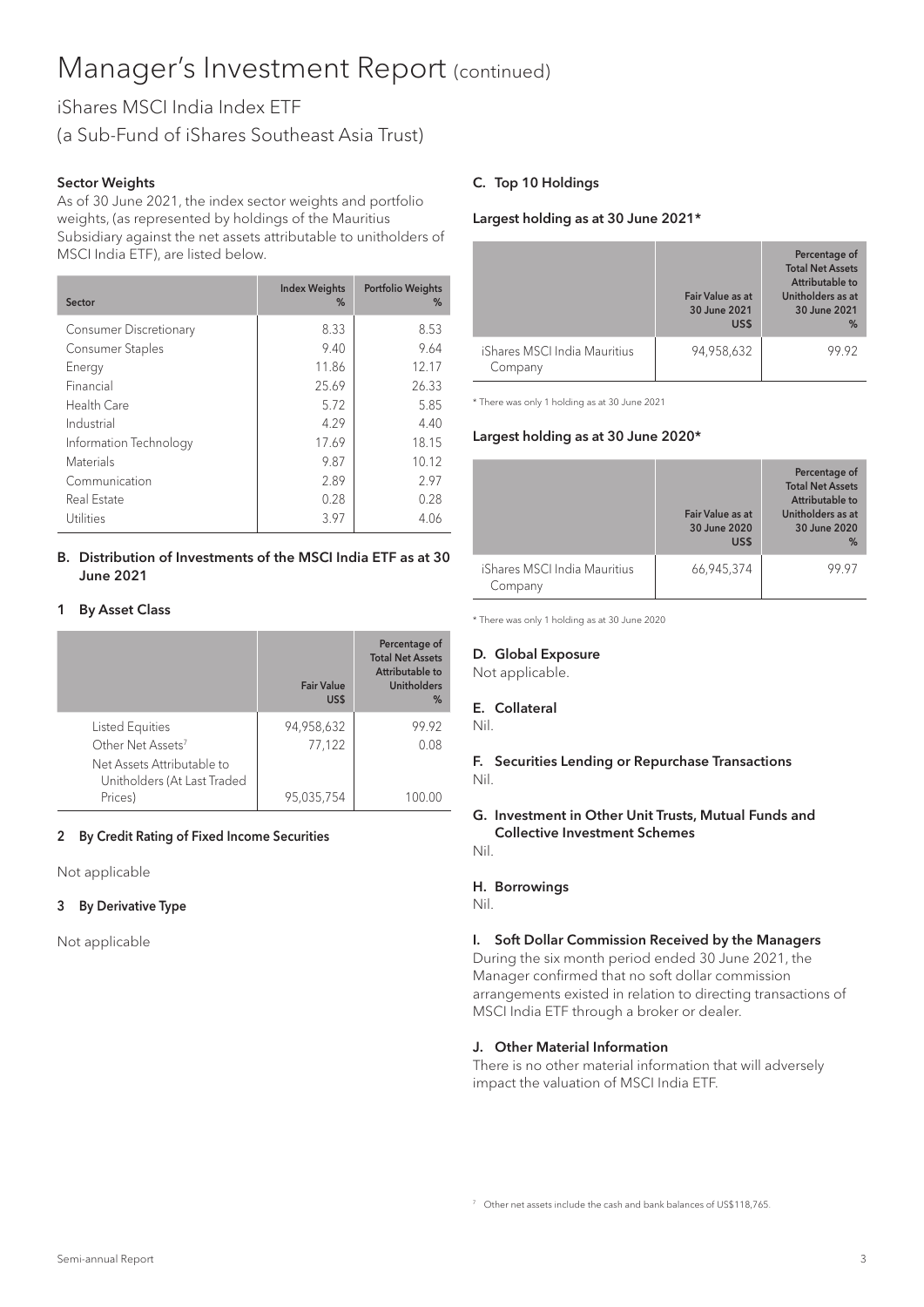# iShares MSCI India Index ETF (a Sub-Fund of iShares Southeast Asia Trust)

## K. Supplemental Information on Underlying Sub-Fund

## ISHARES MSCI INDIA MAURITIUS COMPANY

### (i) 10 largest holdings

### As at 30 June 2021

|                                                    | Fair Value as at<br>30 June 2021<br>US\$ | Percentage of<br><b>Total Net Assets</b><br>Attributable to<br>Unitholders as at<br>30 June 2021<br>% |
|----------------------------------------------------|------------------------------------------|-------------------------------------------------------------------------------------------------------|
| Reliance Industries Limited                        | 9,270,703                                | 9.76                                                                                                  |
| Infosys Limited                                    | 8,294,659                                | 8.74                                                                                                  |
| Housing Development Finance<br>Corporation Limited | 6,528,026                                | 6.87                                                                                                  |
| <b>ICICI Bank Limited</b>                          | 4,968,764                                | 5.23                                                                                                  |
| Tata Consultancy Services Limited                  | 4,763,856                                | 5.02                                                                                                  |
| Hindustan Unilever Limited                         | 3,129,039                                | 3.30                                                                                                  |
| Axis Bank Limited                                  | 2,611,338                                | 2.75                                                                                                  |
| Bajaj Finance Limited                              | 2,504,675                                | 2.64                                                                                                  |
| Bharti Airtel Limited                              | 1,985,702                                | 2.09                                                                                                  |
| Asian Paints Limited                               | 1,767,920                                | 1.86                                                                                                  |

## As at 30 June 2020

|                                                    | Fair Value as at<br>30 June 2020<br>US\$ | Percentage of<br><b>Total Net Assets</b><br>Attributable to<br>Unitholders as at<br>30 June 2020<br>$\%$ |
|----------------------------------------------------|------------------------------------------|----------------------------------------------------------------------------------------------------------|
| Reliance Industries Limited                        | 9,279,300                                | 13.86                                                                                                    |
| Housing Development Finance<br>Corporation Limited | 5,508,607                                | 8.23                                                                                                     |
| Infosys Limited                                    | 4,786,079                                | 7.15                                                                                                     |
| Tata Consultancy Services Limited                  | 3,579,300                                | 5.35                                                                                                     |
| Hindustan Unilever Limited                         | 3,421,824                                | 5.11                                                                                                     |
| <b>ICICI Bank Limited</b>                          | 3,212,815                                | 4.80                                                                                                     |
| Bharti Airtel Limited                              | 2,623,564                                | 3.92                                                                                                     |
| Axis Bank Limited                                  | 1,620,234                                | 2.42                                                                                                     |
| Maruti Suzuki India Limited                        | 1,346,609                                | 2.01                                                                                                     |
| I.T.C Limited                                      | 1,278,826                                | 1.91                                                                                                     |

### (ii) Expense Ratio

| As at 30 June 2021 | 0.37% |
|--------------------|-------|
| As at 30 June 2020 | 0.29% |

The expense ratio has been computed based on the guidelines laid down by the Investment Management Association of Singapore ("IMAS"). The calculation of the expense ratio at 30 June 2021 and 30 June 2020 was based on total operating expenses divided by the average net asset value for the year. The total operating expenses do not include (where applicable) brokerage and other transactions costs, performance fee, interest expense, distribution paid out to unitholders, foreign exchange gains/losses, front or back end loads arising from the purchase or sale of other funds and tax deducted at source or arising out of income received. The Sub-Fund does not pay any performance fee. The average net asset value is based on the daily balances.

#### (iii) Turnover Ratio (unaudited)

| As at 30 June 2021 | 5.72% |
|--------------------|-------|
| As at 30 June 2020 | 9.55% |

The portfolio turnover ratio is calculated in accordance with the formula stated in the Code on Collective Investment Schemes. The calculation of the portfolio turnover ratio was based on the lower of the total value of purchases or sales of the underlying investment divided by the average daily net asset value.

### L. Outbreak of coronavirus

An outbreak of an infectious respiratory illness caused by a novel coronavirus known as COVID-19 has now developed into a global pandemic.

The Manager has assessed the impact of market conditions arising from the COVID-19 outbreak on the Funds ability to meet its investment objectives. Based on the latest available information, the Funds continues to be managed in line with its investment objectives, with no disruption to the operations of the Company and the publication of net asset values.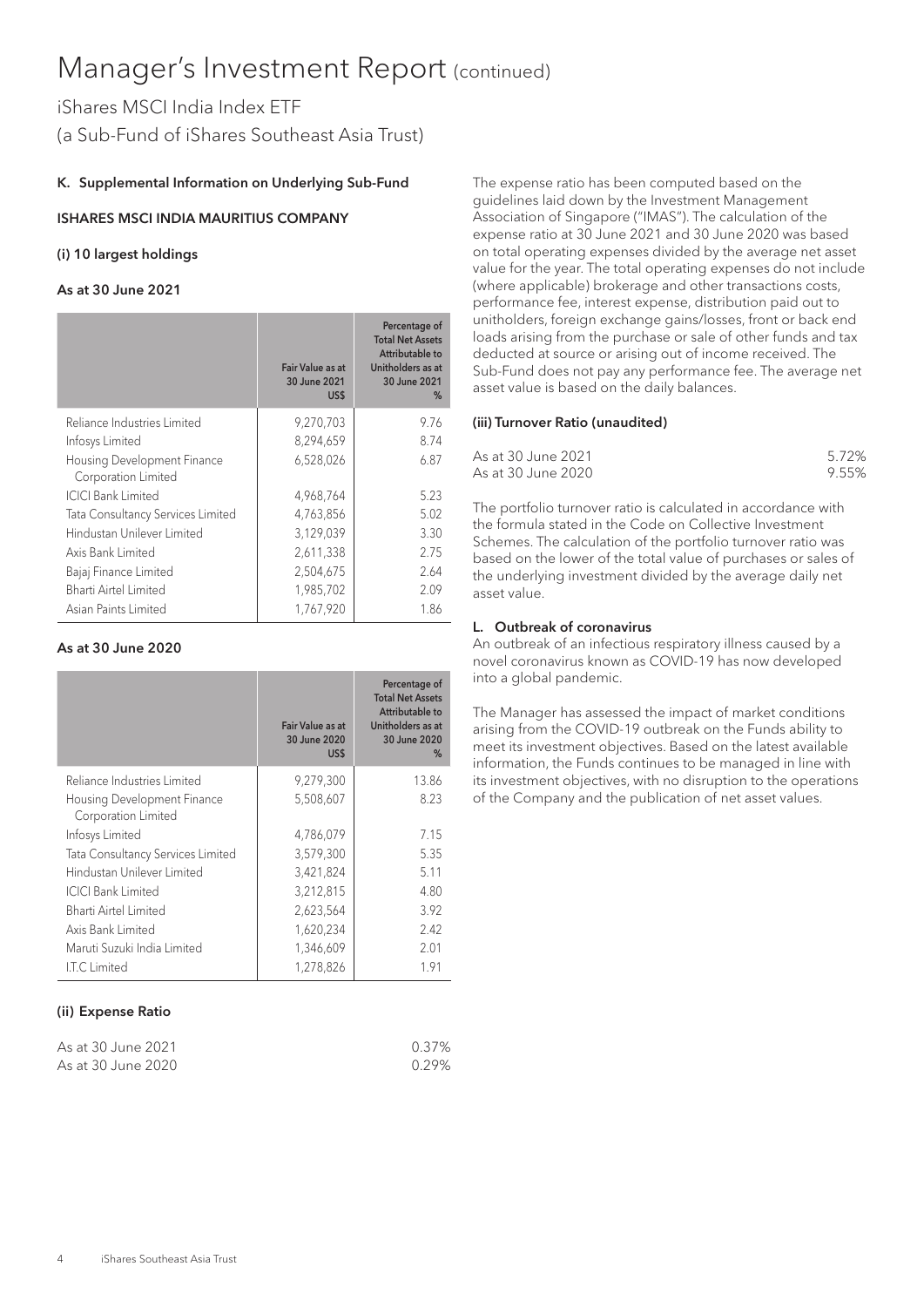iShares J.P. Morgan USD Asia Credit Bond Index ETF (a Sub-Fund of iShares Southeast Asia Trust)

#### Introduction

iShares J.P. Morgan USD Asia Credit Bond Index ETF (the "USD Asia Credit Bond ETF"), a sub-fund of the iShares Southeast Asia Trust (the "Trust"), was launched and commenced trading on 2 June 2011 on the Singapore Exchange Securities Trading Limited ("SGX-ST") under the trading name of "IS ASIA BND US\$" and Exchange ticker of "N6M". Effective on 15 June 2012, other than the US dollars, the USD Asia Credit Bond ETF is also traded in Singapore dollars on SGX-ST. The Singapore dollars trading line of the USD Asia Credit Bond ETF is under the trading name of "IS ASIA BND S\$D" and Exchange ticker of "QL2".

The USD Asia Credit Bond ETF was established as an authorised scheme under the Securities and Futures Act, Chapter 289 of Singapore and obtained designation of an exchange traded fund ("ETF") from the SGX-ST. The USD Asia Credit Bond ETF is benchmarked against the J.P. Morgan Asia Credit Index – Core (the "JACI Core"). The JACI Core consists of liquid US dollar denominated debt instruments issued out of Asia ex Japan by Asia-domiciled sovereigns, quasisovereigns and corporates. The Manager of the USD Asia Credit Bond ETF is BlackRock (Singapore) Limited.

## A. Sub-Fund Performance<sup>1</sup>

The USD Asia Credit Bond ETF seeks to provide investment results that, before fees and expenses, closely correspond to the performance of the JACI Core in US dollar terms.

At the close of 30 June 2021, the NAV per unit (based on the bid prices of the investments) of the USD Asia Credit Bond ETF was US\$11.08 and 6,366,054 units were outstanding. The total size of the USD Asia Credit Bond ETF was approximately US\$70.51 million.

A summary of the performance of the USD Asia Credit Bond ETF is given below:

| Total Return <sup>2</sup> in US\$ as of<br>30 June 2021 | 1-Month | 3-Month | 6-Month  | 1-Year |
|---------------------------------------------------------|---------|---------|----------|--------|
| JACI Core Total Return Index in<br>1JS\$ <sup>4</sup>   | 0.65%   | 2.09%   | 0.51%    | 5.31%  |
| Sub-Fund NAV Return in US\$ <sup>5</sup>                | 0.69%   | 2.14%   | 0.35%    | 4.96%  |
| Sub-Fund Price Return (MKT) in<br>JSR6                  | 0.54%   | 1.83%   | $-0.17%$ | 5.07%  |

| Total Return <sup>2</sup> in US\$ as of<br>30 June 2021 | 3-Year<br>(Annualised) | 5-Year<br>(Annualised) | <b>Since</b><br>Inception <sup>3</sup><br>(Annualised) |
|---------------------------------------------------------|------------------------|------------------------|--------------------------------------------------------|
| JACI Core Total Return Index in<br>1JS\$ <sup>4</sup>   | 7.04%                  | 4.53%                  | 5.42%                                                  |
| Sub-Fund NAV Return in US\$ <sup>5</sup>                | 6.82%                  | 4.37%                  | 5.25%                                                  |
| Sub-Fund Price Return (MKT) in<br>11556                 | 6.73%                  | 4.41%                  | 5.20%                                                  |

Source: BlackRock and J.P.Morgan

As of 30 June 2021, the JACI Core consists of 1,328 bonds denominated in US dollars which are issued by Asia-domiciled sovereigns, quasi-sovereigns and corporates. The difference in performance between the USD Asia Credit Bond ETF and the JACI Core can be largely explained by the fees and expenses of the USD Asia Credit Bond ETF and security misweights due to the use of representative sampling.

#### Sector Weights

As of 30 June 2021, the index sector weights are listed below.

| Sector             | <b>Index Weights</b><br>% | <b>Portfolio Weights</b><br>% |
|--------------------|---------------------------|-------------------------------|
| Consumer           | 8.34                      | 8.34                          |
| Financial          | 19.19                     | 18.43                         |
| Industrial         | 17.29                     | 15.82                         |
| Media & Telecom    | 4.30                      | 5.04                          |
| Oil & Gas          | 4.89                      | 5.35                          |
| Government Related | 40.04                     | 38.29                         |
| Utilities          | 5.52                      | 5.73                          |
| Other              | 0.43                      | 0.56                          |

### B. Distribution of Investments of the USD Asia Credit Bond ETF as at 30 June 2021

#### 1 By Asset Class

|                                                                     | <b>Fair Value</b><br>US\$ | Percentage of<br><b>Total Net Assets</b><br>Attributable to<br><b>Unitholders</b><br>$\%$ |
|---------------------------------------------------------------------|---------------------------|-------------------------------------------------------------------------------------------|
| Debt Securities<br>Other Net Assets <sup>7</sup>                    | 69,577,657<br>931,835     | 98.68<br>1.32                                                                             |
| Net Assets Attributable to<br>Unitholders (At Bid Market<br>Prices) | 70,509,492                |                                                                                           |

- <sup>1</sup> Past performance figures shown are not indicative of the future performance of the Sub-Fund.
- <sup>2</sup> Total returns represent the rate that an investor would have earned (or lost) on an investment, assuming reinvestment of all dividends and distributions.
- This is annualised return since fund inception and fund inception date is 27 May 2011. <sup>4</sup> An investor cannot invest directly in an index and the index performance returns do not
- reflect management fees, transaction costs or other expenses, which would reduce performance returns.
- <sup>5</sup> Units in the Sub-Fund are issued and redeemed at their NAV. Therefore, the Sub-Fund does not publish a bid price and the Sub-Fund's returns have been calculated from NAVs. <sup>6</sup> Market returns are calculated using historical market closing prices (when NAV is normally
- determined for the Sub-Fund), and do not represent the returns you would receive if you traded shares at other times. In the event there is no trading in the market on the last day of the period the return is calculated to the last traded price in the period.
- <sup>7</sup> Other net assets include the cash and bank balances of US\$917,850.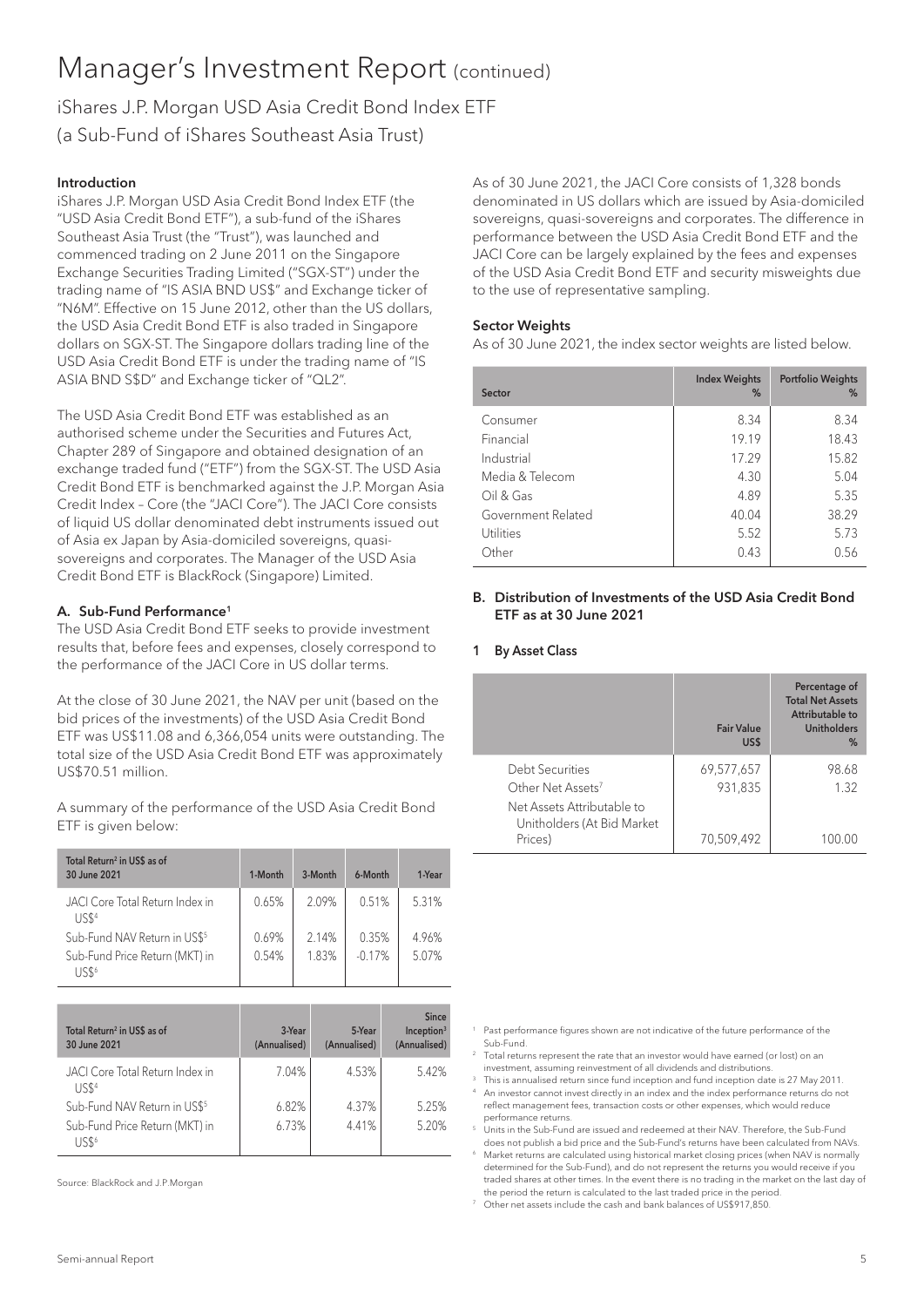iShares J.P. Morgan USD Asia Credit Bond Index ETF (a Sub-Fund of iShares Southeast Asia Trust)

# 2 By Credit Rating of Debt Securities<sup>8</sup>

|                                                   | <b>Fair Value</b><br>US\$ | Percentage of<br><b>Total Net Assets</b><br>Attributable to<br>Unitholders as at<br>30 June 2021<br>% |
|---------------------------------------------------|---------------------------|-------------------------------------------------------------------------------------------------------|
| AAA                                               | 873,605                   | 1.24                                                                                                  |
| $AA+$                                             | 801,282                   | 1.14                                                                                                  |
| AA                                                | 4,301,212                 | 6.10                                                                                                  |
| $AA-$                                             | 1,575,419                 | 2.24                                                                                                  |
| Aa1                                               | 203,008                   | 0.29                                                                                                  |
| Aa2                                               | 214,288                   | 0.30                                                                                                  |
| A <sub>1</sub>                                    | 274,575                   | 0.39                                                                                                  |
| $A+$                                              | 3,015,853                 | 4.28                                                                                                  |
| A2                                                | 206,725                   | 0.29                                                                                                  |
| А                                                 | 2,394,384                 | 3.40                                                                                                  |
| A3                                                | 820,845                   | 1.16                                                                                                  |
| $A -$                                             | 6,728,641                 | 9.54                                                                                                  |
| BBB+                                              | 10,174,649                | 14.43                                                                                                 |
| Baa1                                              | 1,280,887                 | 1.82                                                                                                  |
| <b>BBB</b>                                        | 7,717,011                 | 10.95                                                                                                 |
| Baa2                                              | 2,089,924                 | 2.96                                                                                                  |
| BBB-                                              | 6,029,088                 | 8.55                                                                                                  |
| Baa3                                              | 3,216,616                 | 4.56                                                                                                  |
| Ba1                                               | 836,550                   | 1.19                                                                                                  |
| <b>BB</b>                                         | 2,138,639                 | 3.03                                                                                                  |
| Ba2                                               | 1,113,693                 | 1.58                                                                                                  |
| BB-                                               | 2,386,208                 | 3.38                                                                                                  |
| Ba3                                               | 558,623                   | 0.79                                                                                                  |
| B+                                                | 1,032,125                 | 1.46                                                                                                  |
| B                                                 | 891,074                   | 1.26                                                                                                  |
| B <sub>2</sub>                                    | 367,162                   | 0.52                                                                                                  |
| $B -$                                             | 2,057,807                 | 2.92                                                                                                  |
| $CCC +$                                           | 1,725,076                 | 2.45                                                                                                  |
| Unrated                                           | 3,766,160                 | 5.34                                                                                                  |
| Accrued interest receivable<br>on debt securities | 786,528                   | 1.12                                                                                                  |

### 3 By Derivative Type

Not applicable

### C. Top 10 Holdings

### 10 largest holdings as at 30 June 2021

|                                                                    | <b>Fair Value at</b><br>30 June 2021<br>US\$ | Percentage of<br><b>Total Net Assets</b><br>Attributable to<br>Unitholders as at<br>30 June 2021<br>% |
|--------------------------------------------------------------------|----------------------------------------------|-------------------------------------------------------------------------------------------------------|
| Republic of Indonesia 4.75%<br>Due 11/02/2029                      | 821,625                                      | 1.17                                                                                                  |
| Republic of Philippines 3.7%<br>Due 01/03/2041                     | 782,683                                      | 1.11                                                                                                  |
| Petronas Capital Limited<br>4.55% Due 21/04/2050                   | 737,550                                      | 1.05                                                                                                  |
| Petronas Capital Limited 4.5%<br>Due 18/03/2045                    | 736,800                                      | 1.05                                                                                                  |
| Petronas Capital Limited 3.5%<br>Due 21/04/2030                    | 711,327                                      | 1.01                                                                                                  |
| Korea Development Bank<br>1.25% Due 03/06/2025                     | 603,981                                      | 0.86                                                                                                  |
| Republic of Philippines 7.75%<br>Due 14/01/2031                    | 553,547                                      | 0.79                                                                                                  |
| Pertamina Persero 6.45% Due<br>30/05/2044                          | 519,200                                      | 0.74                                                                                                  |
| <b>BOC Aviation Limited Series</b><br>GMTN 2.75% Due<br>02/12/2023 | 517,110                                      | 0.73                                                                                                  |
| Republic of Philippines 9.5%<br>Due 02/02/2030                     | 465,879                                      | 0.66                                                                                                  |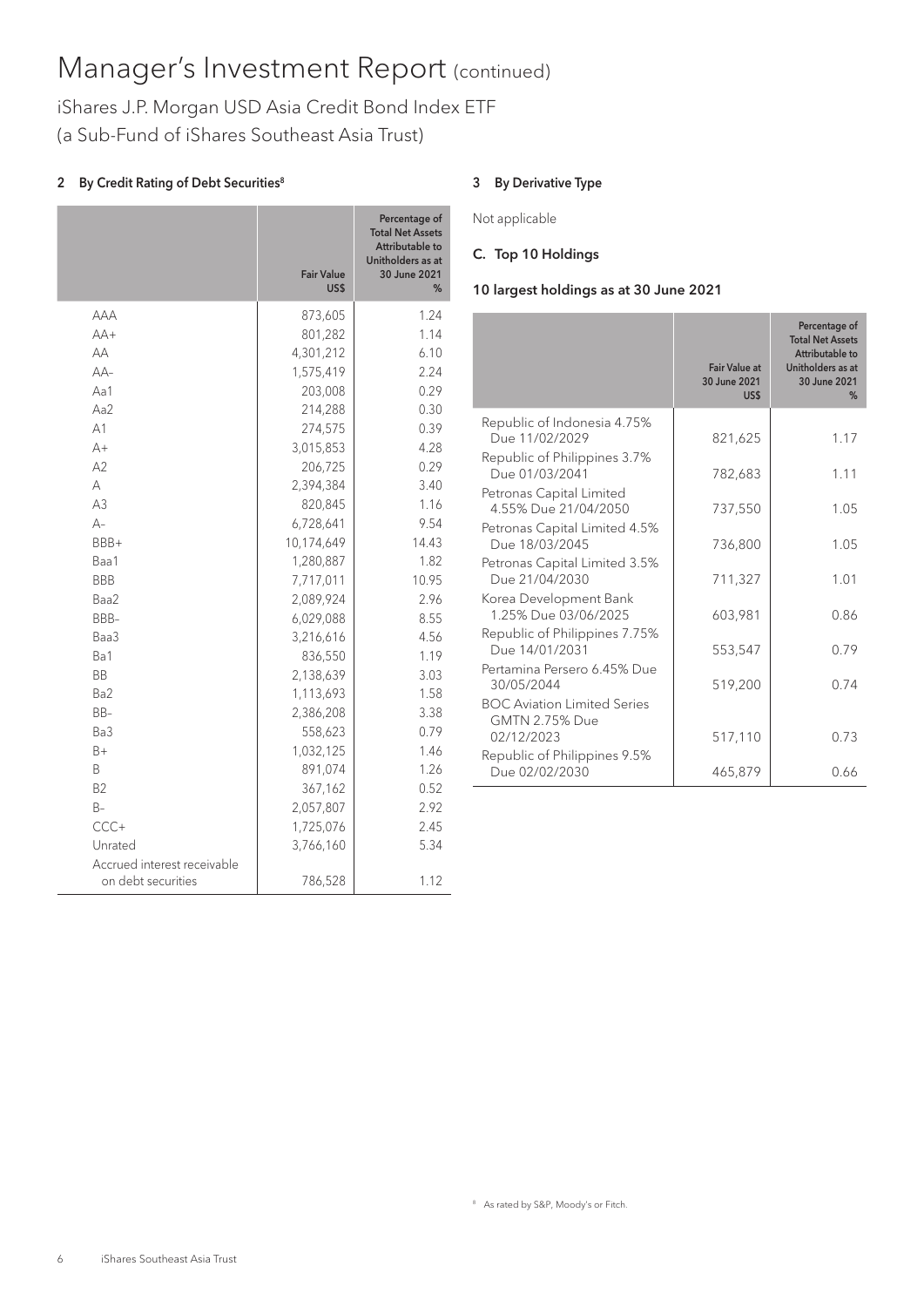iShares J.P. Morgan USD Asia Credit Bond Index ETF (a Sub-Fund of iShares Southeast Asia Trust)

# 10 largest holdings as at 30 June 2020

|                                                                 | <b>Fair Value at</b><br>30 June 2020<br>US\$ | Percentage of<br><b>Total Net Assets</b><br>Attributable to<br>Unitholders as at<br>30 June 2020<br>% |
|-----------------------------------------------------------------|----------------------------------------------|-------------------------------------------------------------------------------------------------------|
| Petronas Capital Limited<br>4.55% Due 21/04/2050                | 762,534                                      | 1.65                                                                                                  |
| Republic of Philippines 3.7%<br>Due 01/03/2041                  | 598,172                                      | 1.30                                                                                                  |
| Republic of Philippines 4.2%<br>Due 21/01/2024                  | 544,375                                      | 1.18                                                                                                  |
| Republic of Philippines<br>6.375% Due 23/10/2034                | 504,438                                      | 1.09                                                                                                  |
| Perusahaan Listrik Negar<br>5.25% Due 24/10/2042                | 454,125                                      | 0.98                                                                                                  |
| SingTel Group Treasury P<br>Series Emtn 3.25% Due<br>30/06/2025 | 436,625                                      | 095                                                                                                   |
| Petronas Capital Limited 3.5%<br>Due 18/03/2025                 | 435,875                                      | 0.95                                                                                                  |
| Sands China Limited 5.125%<br>Due 08/08/2025                    | 434,376                                      | 0.94                                                                                                  |
| Mongolia International Bond<br>Series 8.75% Due<br>09/03/2024   | 429,875                                      | 0.93                                                                                                  |
| PT Pertamina (Persero) 3.65%<br>Due 30/07/2029                  | 417,750                                      | 0.91                                                                                                  |

## K. Supplemental Information on Underlying Sub-Funds Not applicable.

# L. Outbreak of coronavirus

An outbreak of an infectious respiratory illness caused by a novel coronavirus known as COVID-19 has now developed into a global pandemic.

The Manager has assessed the impact of market conditions arising from the COVID-19 outbreak on the Funds ability to meet its investment objectives. Based on the latest available information, the Funds continues to be managed in line with its investment objectives, with no disruption to the operations of the Company and the publication of net asset values.

# D. Global Exposure

Not applicable.

# E. Collateral

Nil.

F. Securities Lending or Repurchase Transactions Nil.

# G. Investment in Other Unit Trusts, Mutual Funds and Collective Investment Schemes

Nil.

# H. Borrowings

Nil.

# I. Soft Dollar Commission Received by the Managers

During the six month period ended 30 June 2021, the Manager confirmed that no soft dollar commission arrangements existed in relation to directing transactions of the USD Asia Credit Bond ETF through a broker or dealer.

# J. Other Material Information

There is no other material information that will adversely impact the valuation of the USD Asia Credit Bond ETF.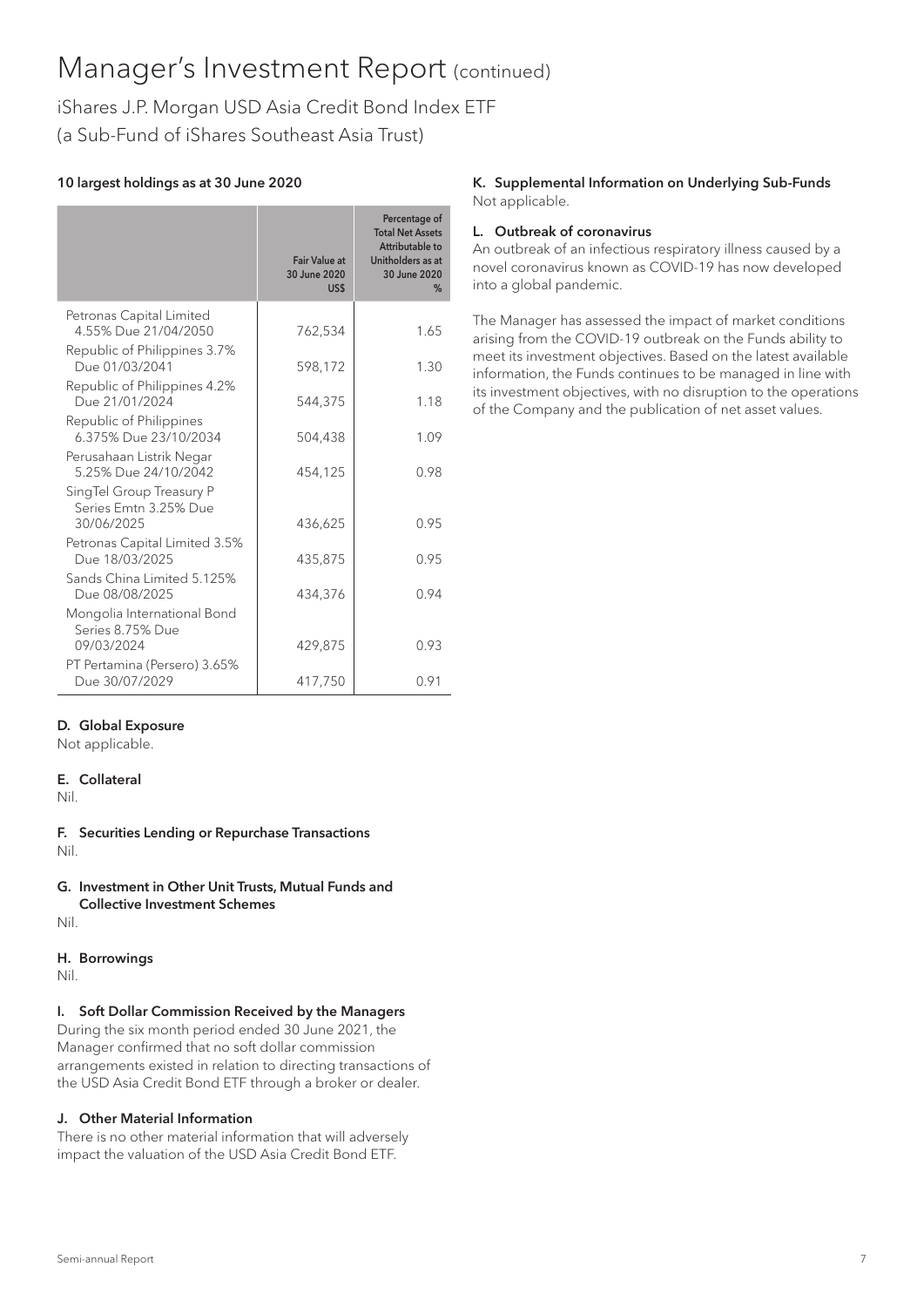iShares Barclays USD Asia High Yield Bond Index ETF (a Sub-Fund of iShares Southeast Asia Trust)

### Introduction

iShares Barclays USD Asia High Yield Bond Index ETF (the "USD Asia High Yield Bond ETF"), a sub-fund of the iShares Southeast Asia Trust (the "Trust"), was launched and commenced trading on 8 December 2011 on the Singapore Exchange Securities Trading Limited ("SGX-ST") under the trading name of "IS ASIA HYGUS\$" and Exchange ticker of "O9P". Effective on 15 June 2012, other than the US dollars, the USD Asia High Yield Bond ETF is also traded in Singapore dollars on SGX-ST. The Singapore dollar trading line of the USD Asia High Yield Bond ETF is under the trading name of "IS ASIA HYGS\$D" and Exchange ticker of "QL3".

The USD Asia High Yield Bond ETF was established as an authorised scheme under the Securities and Futures Act, Chapter 289 of Singapore and obtained designation of an exchange traded fund ("ETF") from the SGX-ST. The USD Asia High Yield Bond ETF is benchmarked against the Bloomberg Barclays Asia USD High Yield Diversified Credit Index (the "BAHY Index"). The BAHY Index consists of fixed-rate US dollar-denominated government-related and corporate high yield debt of the Asia ex-Japan region. Issuer exposures are capped at 4% of the overall index market value for diversification. The Manager of the USD Asia High Yield Bond ETF is BlackRock (Singapore) Limited.

## A. Sub-Fund Performance<sup>1</sup>

The USD Asia High Yield Bond ETF seeks to provide investment results that, before fees and expenses, closely correspond to the performance of the BAHY Index in US dollar terms.

At the close of 30 June 2021, the NAV per unit (based on the bid prices of the investments) of the USD Asia High Yield Bond ETF was US\$10.10 and 26,011,559 units were outstanding. The total size of the USD Asia High Yield Bond ETF was approximately US\$262.7 million.

A summary of the performance of the USD Asia High Yield Bond ETF is given below:

| Total Return <sup>2</sup> in US\$ as of 30 June 2021                                                                                | 1-Month                          | 3-Month                 | 6-Month                 | 1-Year               |
|-------------------------------------------------------------------------------------------------------------------------------------|----------------------------------|-------------------------|-------------------------|----------------------|
| BAHY Total Return Index in US\$4<br>Sub-Fund NAV Return in US\$ <sup>5</sup><br>Sub-Fund Price Return (MKT) in<br>US\$ <sup>6</sup> | $-1.58%$<br>$-1.60%$<br>$-1.64%$ | 0.72%<br>0.58%<br>0.27% | 1.15%<br>0.89%<br>0.47% | 797%<br>751%<br>714% |

| Total Return <sup>2</sup> in US\$ as of 30 June 2021                                                                                | 3-Year<br>(Annualised)  | 5-Year<br>(Annualised)  | <b>Since</b><br>Inception <sup>3</sup><br>(Annualised) |
|-------------------------------------------------------------------------------------------------------------------------------------|-------------------------|-------------------------|--------------------------------------------------------|
| BAHY Total Return Index in US\$ <sup>4</sup><br>Sub-Fund NAV Return in US\$ <sup>5</sup><br>Sub-Fund Price Return (MKT) in<br>11556 | 7.20%<br>6.63%<br>6.62% | 5.31%<br>4.83%<br>4.91% | 7.16%<br>6.75%<br>6.70%                                |

Source: BlackRock and Barclays

As of 30 June 2021, the BAHY Index consists of 351 bonds denominated in US dollar which are issued by Asia-domiciled sovereigns, quasi-sovereigns and corporates. The difference in performance between the USD Asia High Yield Bond ETF and the BAHY Index can be largely explained by the fees and expenses of the USD Asia High Yield Bond ETF and security misweights due to the use of representative sampling.

#### Sector Weights

As of 30 June 2021, the index sector weights are listed below.

| Sector             | <b>Index Weights</b><br>% | <b>Portfolio Weights</b><br>% |
|--------------------|---------------------------|-------------------------------|
| Financial          | 41.95                     | 40.41                         |
| Industrial         | 37.35                     | 35.90                         |
| Government Related | 14.17                     | 14.50                         |
| Utilities          | 6.54                      | 6.09                          |

#### B. Distribution of Investments of the USD Asia High Yield Bond ETF as at 30 June 2021

#### 1 By Asset Class

|                                                                     | <b>Fair Value</b><br>US\$ | Percentage of<br><b>Total Net Assets</b><br>Attributable to<br><b>Unitholders</b><br>$\%$ |
|---------------------------------------------------------------------|---------------------------|-------------------------------------------------------------------------------------------|
| Debt Securities<br>Other Net Assets <sup>7</sup>                    | 259,140,298<br>3,556,141  | 98.65<br>1.35                                                                             |
| Net Assets Attributable to<br>Unitholders (At Bid Market<br>Prices) | 262,696,439               | 100.00                                                                                    |

- <sup>1</sup> Past performance figures shown are not indicative of the future performance of the Sub-Fund.
- <sup>2</sup> Total returns represent the rate that an investor would have earned (or lost) on an investment, assuming reinvestment of all dividends and distributions.
- This is annualised return since fund inception and fund inception date is 5 December 2011. 4 An investor cannot invest directly in an index and the index performance returns do not
- reflect management fees, transaction costs or other expenses, which would reduce performance returns. <sup>5</sup> Units in the Sub-Fund are issued and redeemed at their NAV. Therefore, the Sub-Fund
- does not publish a bid price and the Sub-Fund's returns have been calculated from NAVs. <sup>6</sup> Market returns are calculated using historical market closing prices (when NAV is normally
- determined for the Sub-Fund), and do not represent the returns you would receive if you traded shares at other times. In the event there is no trading in the market on the last day of the period the return is calculated to the last traded price in the period.
- <sup>7</sup> Other net assets include the cash and bank balances of US\$5,075,531.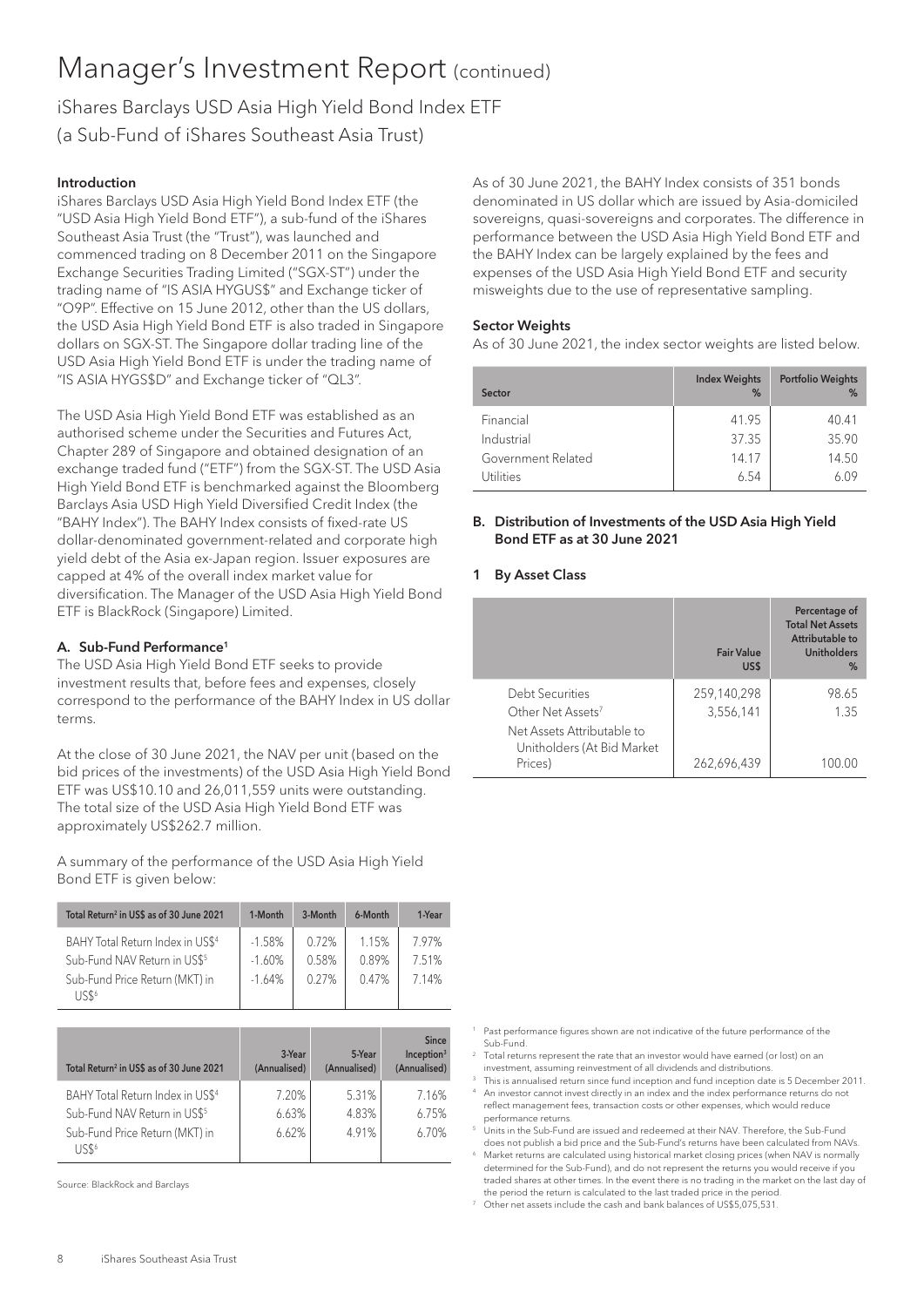# iShares Barclays USD Asia High Yield Bond Index ETF (a Sub-Fund of iShares Southeast Asia Trust)

# 2 By Credit Rating of Debt Securities<sup>8</sup>

|                                                      | <b>Fair Value</b><br>US\$ | Percentage of<br><b>Total Net Assets</b><br>Attributable to<br>Unitholders as at<br>30 June 2021<br>\$ |
|------------------------------------------------------|---------------------------|--------------------------------------------------------------------------------------------------------|
| BBB-                                                 | 726,698                   | 0.28                                                                                                   |
| Baa3                                                 | 2,732,778                 | 1.04                                                                                                   |
| Baa2                                                 | 535,691                   | 0.20                                                                                                   |
| $BB+$                                                | 9,363,379                 | 3.56                                                                                                   |
| <b>BB</b>                                            | 21,092,985                | 8.03                                                                                                   |
| $BB-$                                                | 38,965,299                | 14.83                                                                                                  |
| Ba1                                                  | 11,237,358                | 4.28                                                                                                   |
| Ba <sub>2</sub>                                      | 10,939,610                | 4.17                                                                                                   |
| Ba3                                                  | 12,129,600                | 4.62                                                                                                   |
| $B+$                                                 | 16,451,581                | 6.26                                                                                                   |
| B.                                                   | 24,067,901                | 9.16                                                                                                   |
| $B -$                                                | 14,681,757                | 5.59                                                                                                   |
| <b>B1</b>                                            | 2,495,636                 | 0.95                                                                                                   |
| <b>B2</b>                                            | 20,597,751                | 7.84                                                                                                   |
| B <sub>3</sub>                                       | 8,340,388                 | 3.18                                                                                                   |
| $CCC +$                                              | 10,338,270                | 3.94                                                                                                   |
| CCC-                                                 | 481,618                   | 0.18                                                                                                   |
| Caa1                                                 | 818,046                   | 0.31                                                                                                   |
| Unrated                                              | 48,544,363                | 18.48                                                                                                  |
| Accrued interest<br>receivable on debt<br>securities | 4,599,589                 | 1.75                                                                                                   |

### 3 By Derivative Type

Not applicable

## C. Top 10 Holdings

### 10 largest holdings as at 30 June 2021

|                                                                     | Fair Value at<br>30 June 2021<br>US\$ | Percentage of<br><b>Total Net Assets</b><br>Attributable to<br>Unitholders as at<br>30 June 2021<br>$\%$ |
|---------------------------------------------------------------------|---------------------------------------|----------------------------------------------------------------------------------------------------------|
| China Evergrande Group<br>8.75% Due 28/06/2025                      | 3,835,648                             | 1.46                                                                                                     |
| <b>Bank of Communications Var</b><br>Perp (ISIN XS2238561281)       | 3,524,984                             | 1.34                                                                                                     |
| Kaisa Group Holdings Limited<br>9.375% Due 30/06/2024               | 2,546,556                             | 0.97                                                                                                     |
| Scenery Journey Limited 1<br>1.5% Due 24/10/2022                    | 2,245,042                             | 0.85                                                                                                     |
| Republic of Islamic Pakistan<br>6.875% Due 05/12/2027               | 1.917.747                             | 0.73                                                                                                     |
| Greenko Dutch BV 3.85% Due<br>29/03/2026                            | 1,847,826                             | 0.70                                                                                                     |
| Wynn Macau Limited Series<br>5.625% Due 26/08/2028                  | 1,775,837                             | 0.68                                                                                                     |
| Bangkok Bank Pcl/HK Var Due<br>25/09/2034                           | 1,761,251                             | 0.67                                                                                                     |
| Lenovo Group Limited Series<br><b>EMTN 5.875% Due</b><br>24/04/2025 | 1,702,545                             | 0.65                                                                                                     |
| Vedanta Resources Public<br>Limited Company 8.95%<br>Due 11/03/2025 | 1,653,197                             | 0.63                                                                                                     |

#### 10 largest holdings as at 30 June 2020

|                                                       | <b>Fair Value at</b><br>30 June 2020<br>US\$ | Percentage of<br><b>Total Net Assets</b><br>Attributable to<br>Unitholders as at<br>30 June 2020<br>$\%$ |
|-------------------------------------------------------|----------------------------------------------|----------------------------------------------------------------------------------------------------------|
| Bank of China Var Perp<br>China Evergrande Group      | 1,795,250                                    | 1.46                                                                                                     |
| 8.75% Due 28/06/2025<br>Kaisa Group Holdings Limited  | 1,701,551                                    | 1.38                                                                                                     |
| 9.375% Due 30/06/2024                                 | 1,697,869                                    | 1.38                                                                                                     |
| Proven Honour Capital 4.125%<br>Due 06/05/2026        | 1,264,008                                    | 1.03                                                                                                     |
| Scenery Journey Limited 12%<br>Due 24/10/2023         | 1,219,422                                    | 0.99                                                                                                     |
| Scenery Journey Limited<br>11.5% Due 24/10/2022       | 1,185,190                                    | 0.96                                                                                                     |
| China Reinsurance Finance<br>Corporation 3.375% Due   |                                              |                                                                                                          |
| 09/03/2022                                            | 1,006,720                                    | 0.82                                                                                                     |
| Kaisa Group Holdings Limited<br>8.5% Due 30/06/2022   | 890,333                                      | 0.72                                                                                                     |
| Fortune Star BVI Limited<br>5.25% Due 23/03/2022      | 888,973                                      | 0.72                                                                                                     |
| Republic of Islamic Pakistan<br>6.875% Due 05/12/2027 | 837,242                                      | 0.68                                                                                                     |

8 As rated by S&P, Moody's or Fitch.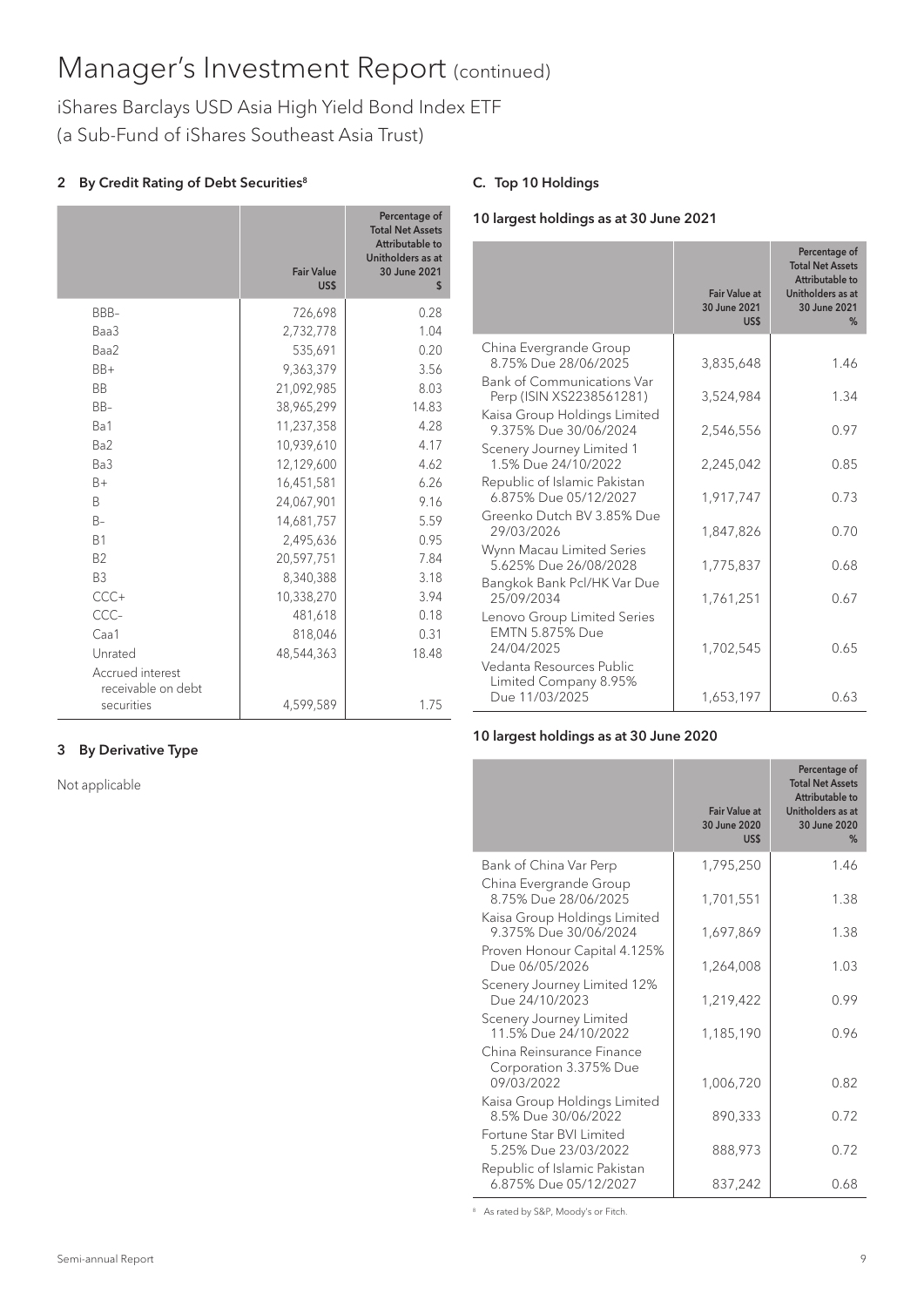iShares Barclays USD Asia High Yield Bond Index ETF

(a Sub-Fund of iShares Southeast Asia Trust)

# D. Global Exposure

Not applicable.

E. Collateral Nil.

F. Securities Lending or Repurchase Transactions Nil.

## G. Investment in Other Unit Trusts, Mutual Funds and Collective Investment Schemes

Nil.

H. Borrowings

Nil.

## I. Soft Dollar Commission Received by the Managers

During the six month period ended 30 June 2021, the Manager confirmed that no soft dollar commission arrangements existed in relation to directing transactions of the USD Asia High Yield Bond ETF through a broker or dealer.

## J. Other Material Information

There is no other material information that will adversely impact the valuation of the USD Asia High Yield Bond ETF.

# K. Supplemental Information on Underlying Sub-Funds

Not applicable.

## L. Outbreak of coronavirus

An outbreak of an infectious respiratory illness caused by a novel coronavirus known as COVID-19 has now developed into a global pandemic.

The Manager has assessed the impact of market conditions arising from the COVID-19 outbreak on the Funds ability to meet its investment objectives. Based on the latest available information, the Funds continues to be managed in line with its investment objectives, with no disruption to the operations of the Company and the publication of net asset values.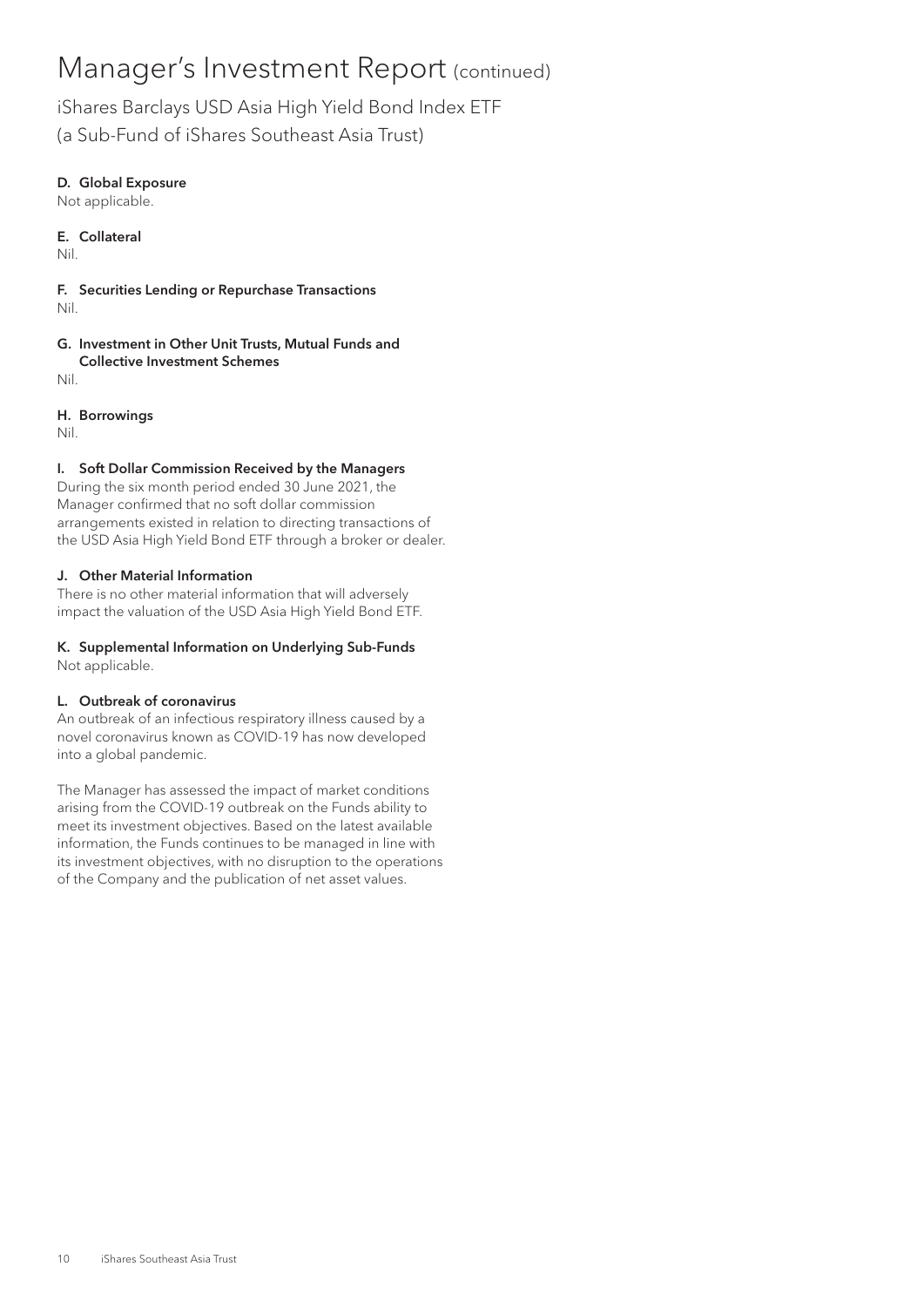# (Constituted under a Trust Deed in the Republic of Singapore)

Statements of Total Return (Unaudited)

## For the half year ended 30 June 2021

|                                                                                         | <b>iShares MSCI India</b><br><b>Index ETF</b> |                                   | iShares J.P. Morgan USD<br><b>Asia Credit Bond Index ETF</b> |                         | iShares Barclays USD<br>Asia High Yield Bond Index ETF |                         |
|-----------------------------------------------------------------------------------------|-----------------------------------------------|-----------------------------------|--------------------------------------------------------------|-------------------------|--------------------------------------------------------|-------------------------|
|                                                                                         | 30 June<br>2021<br>US\$                       | 30 June<br>2020<br>US\$           | 30 June<br>2021<br>US\$                                      | 30 June<br>2020<br>US\$ | 30 June<br>2021<br>US\$                                | 30 June<br>2020<br>US\$ |
| Income<br>Interest Income<br>Other Income                                               | -                                             | 131                               | 4                                                            | 383<br>400              | 21<br>4,675                                            | 1.980<br>1,500          |
|                                                                                         | $\overline{\phantom{0}}$                      | 131                               | 4                                                            | 783                     | 4.696                                                  | 3,480                   |
| Less: Expenses<br>Management Fees<br>Management Fees Rebate<br>Other Expenses           | (446, 279)<br>132,693<br>(4,084)              | (366, 365)<br>115,058<br>(25,624) | (101, 440)<br>(5, 482)                                       | (65, 160)<br>(6, 163)   | (501,928)<br>(13,943)                                  | (302, 207)<br>(37, 120) |
|                                                                                         | (317,670)                                     | (276, 931)                        | (106, 922)                                                   | (71, 323)               | (515, 871)                                             | (339, 327)              |
| <b>Net Losses</b>                                                                       | (317,670)                                     | (276, 800)                        | (106, 918)                                                   | (70, 540)               | (511, 175)                                             | (335, 847)              |
| Net Gains or Losses on Investments<br>Net Gains/(Losses) on Investments                 | 9,471,974                                     | (15,585,230)                      | 516,640                                                      | 521,683                 | 1,147,803                                              | (5,238,116)             |
| Total Returns/(Deficits) for the Financial Period<br><b>Before Taxation</b><br>Taxation | 9,154,304                                     | (15,862,030)                      | 409,722                                                      | 451,143                 | 636,628                                                | (5,573,963)             |
| Total Returns/(Deficits) for the Financial Period<br><b>After Taxation</b>              | 9,154,304                                     | (15,862,030)                      | 409,722                                                      | 451,143                 | 636,628                                                | (5,573,963)             |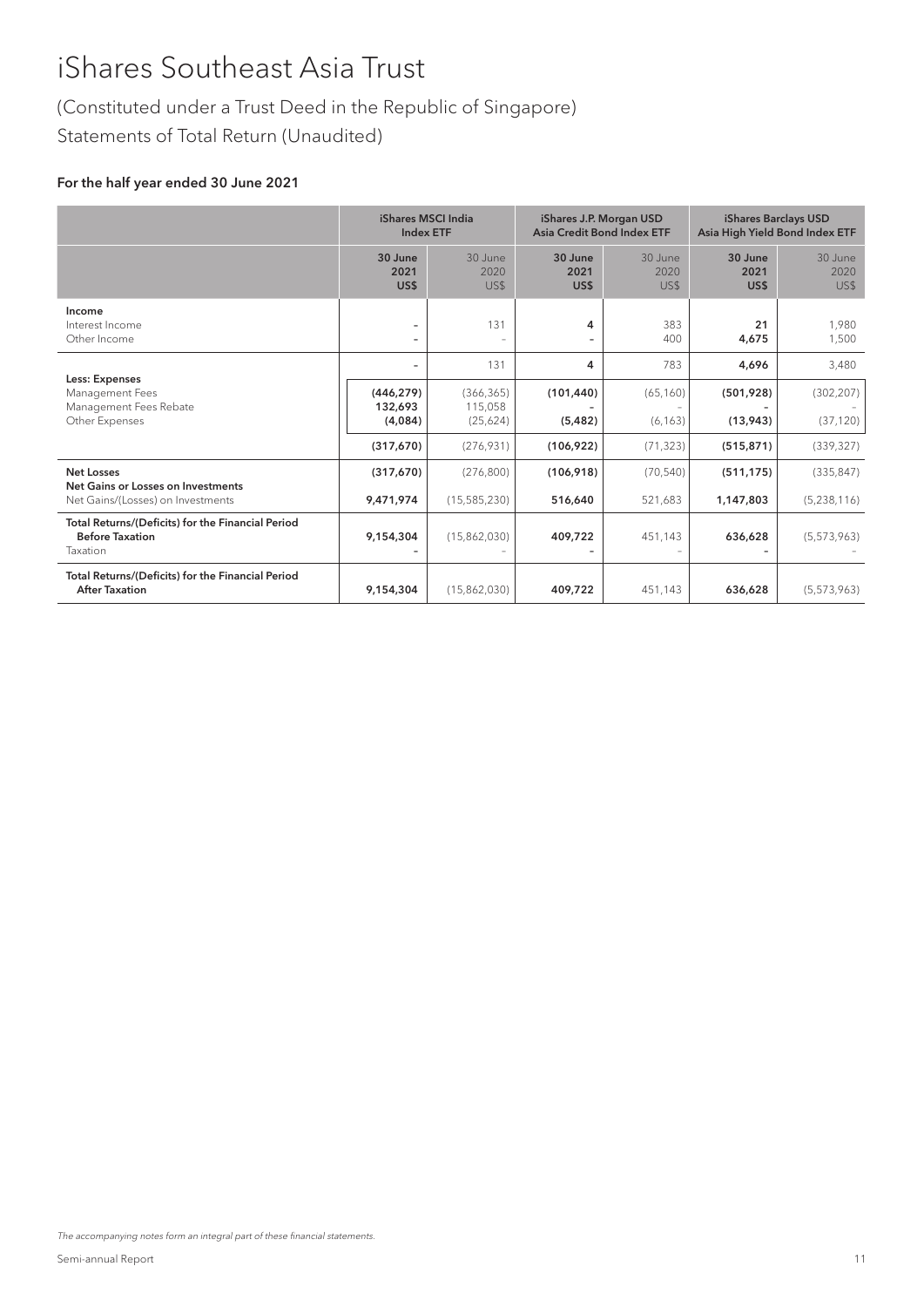# (Constituted under a Trust Deed in the Republic of Singapore) Statements of Financial Position (Unaudited)

## As at 30 June 2021

|                                                                                                 | iShares MSCI India<br><b>Index ETF</b> |                                | iShares J.P. Morgan USD<br><b>Asia Credit Bond Index ETF</b> |                                  | iShares Barclays USD<br>Asia High Yield Bond Index ETF |                             |
|-------------------------------------------------------------------------------------------------|----------------------------------------|--------------------------------|--------------------------------------------------------------|----------------------------------|--------------------------------------------------------|-----------------------------|
|                                                                                                 | 30 June<br>2021<br>US\$                | 31 December<br>2020<br>US\$    | 30 June<br>2021<br>US\$                                      | 31 December<br>2020<br>US\$      | 30 June<br>2021<br>US\$                                | 31 December<br>2020<br>US\$ |
| Assets<br>Portfolio of Investments<br>Due from Brokers<br>Cash and Bank Balances<br>Receivables | 94,958,632<br>118,765<br>42,182        | 85,841,795<br>94,552<br>19,428 | 69,577,657<br>978,503<br>917,850<br>6,292                    | 61,538,910<br>738,373<br>191,073 | 259,140,298<br>7,841,582<br>5,075,531<br>28,499        | 147,319,211<br>942,087      |
| <b>Total Assets</b>                                                                             | 95,119,579                             | 85,955,775                     | 71,480,302                                                   | 62,468,356                       | 272,085,910                                            | 148,261,298                 |
| <b>Liabilities</b><br>Payables<br>Due to Brokers                                                | 83,825                                 | 74,325                         | 19,867<br>950,943                                            | 17,771<br>887,474                | 120,461<br>9,269,010                                   | 65,792                      |
| <b>Total Liabilities</b>                                                                        | 83,825                                 | 74,325                         | 970,810                                                      | 905,245                          | 9,389,471                                              | 65,792                      |
| Equity<br>Net Assets Attributable to Unitholders                                                | 95,035,754                             | 85,881,450                     | 70,509,492                                                   | 61,563,111                       | 262,696,439                                            | 148,195,506                 |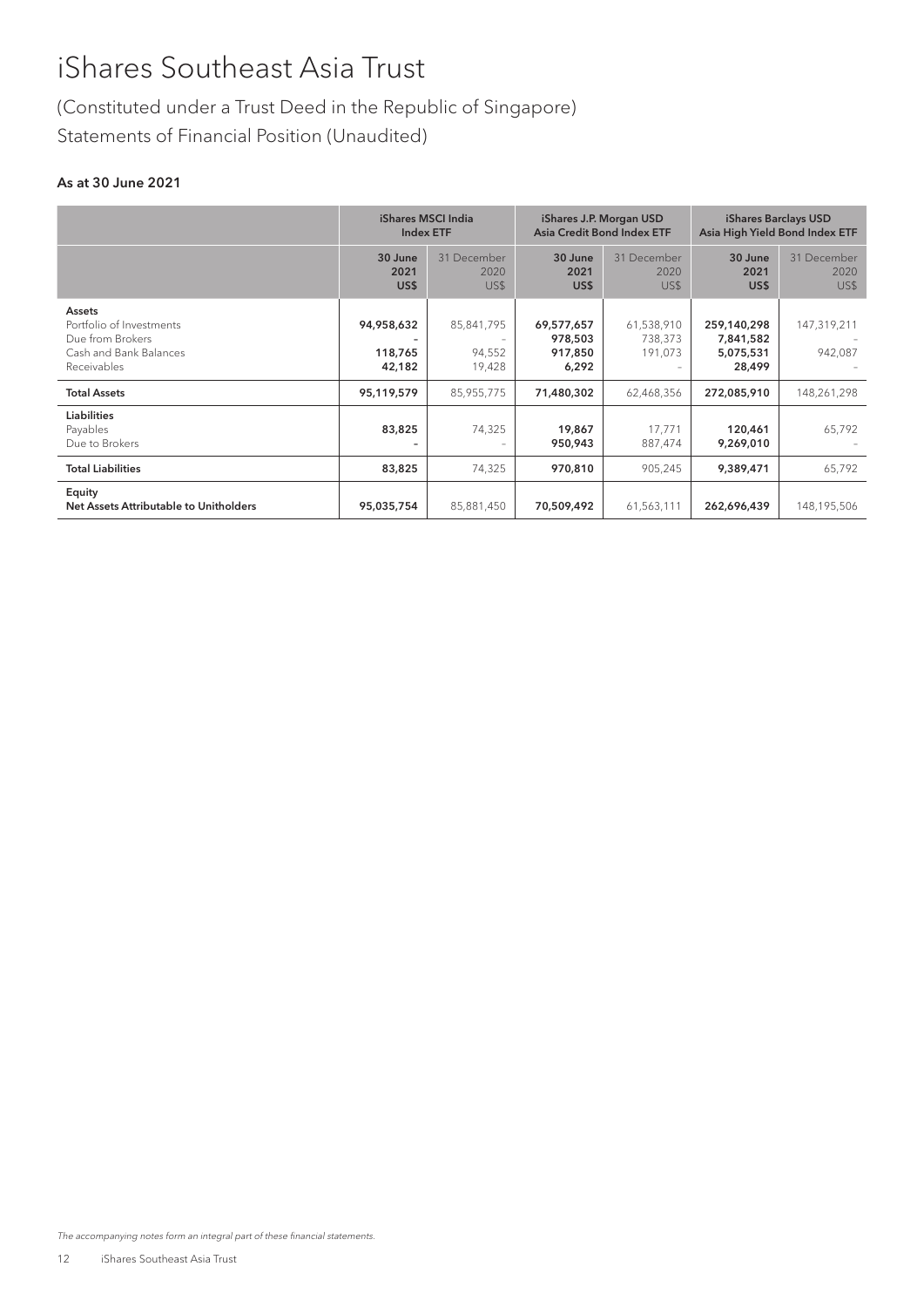(Constituted under a Trust Deed in the Republic of Singapore) Statements of Movements of Unitholders' Funds (Unaudited)

## For the half year ended 30 June 2021

|                                                                                                                                                                                                                |              | <b>iShares MSCI India</b><br><b>Index ETF</b> |                                | iShares J.P. Morgan USD<br>Asia Credit Bond Index ETF |                                         | iShares Barclays USD<br>Asia High Yield Bond Index ETF |                                           |
|----------------------------------------------------------------------------------------------------------------------------------------------------------------------------------------------------------------|--------------|-----------------------------------------------|--------------------------------|-------------------------------------------------------|-----------------------------------------|--------------------------------------------------------|-------------------------------------------|
|                                                                                                                                                                                                                | <b>Notes</b> | 30 June<br>2021<br>US\$                       | 31 December<br>2020<br>US\$    | 30 June<br>2021<br>US\$                               | 31 December<br>2020<br>US\$             | 30 June<br>2021<br>US\$                                | 31 December<br>2020<br>US\$               |
| Net Assets Attributable to Unitholders at the<br><b>Beginning of Financial Period/Year</b><br><b>Operations</b><br>Change in Net Assets Attributable to                                                        |              | 85,881,450                                    | 98,937,418                     | 61,563,111                                            | 42,100,639                              | 148,195,506                                            | 123,713,398                               |
| Unitholders Resulting from Operations                                                                                                                                                                          |              | 9,154,304                                     | 7,348,332                      | 409,722                                               | 2,700,683                               | 636,628                                                | 3,040,025                                 |
| Unitholders' Contributions/(Withdrawals)<br>Creation of Units<br>Cancellation of Units                                                                                                                         |              |                                               | 3,356,100<br>(23,760,400)      | 18,467,693<br>(8,834,440)                             | 20,063,314<br>(1,529,753)               | 125,597,623<br>(5,060,400)                             | 68,858,985<br>(39, 218, 031)              |
| Change in Net Assets Attributable to<br>Unitholders Resulting from Net Creation<br>and Cancellation of Units<br><b>Distributions</b><br>Total Increase/(Decrease) in Net Assets<br>Attributable to Unitholders | 3            | 9,154,304                                     | (20, 404, 300)<br>(13,055,968) | 9,633,253<br>(1,096,594)<br>8,946,381                 | 18,533,561<br>(1,771,772)<br>19,462,472 | 120,537,223<br>(6,672,918)<br>114,500,933              | 29,640,954<br>(8, 198, 871)<br>24,482,108 |
| Net Assets Attributable to Unitholders<br>at the End of Financial Period/Year                                                                                                                                  |              | 95,035,754                                    | 85,881,450                     | 70,509,492                                            | 61,563,111                              | 262,696,439                                            | 148,195,506                               |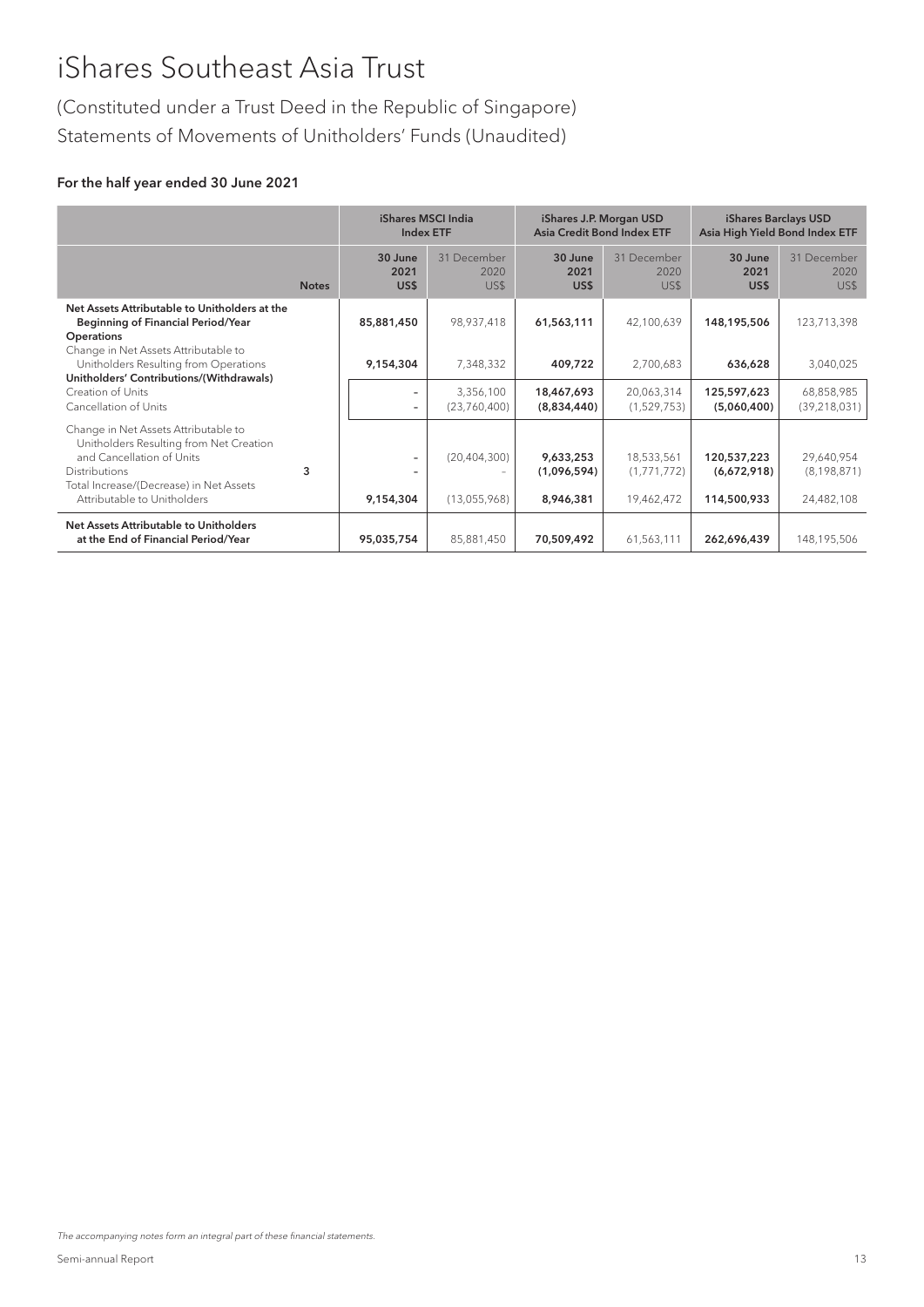# (Constituted under a Trust Deed in the Republic of Singapore)

Statements of Portfolio (Unaudited)

# As at 30 June 2021

# iShares MSCI India Index ETF

# Primary – By Geography

|                                                     | <b>Holdings at</b><br>30 June 2021<br><b>Units</b> | Fair Value at<br>30 June 2021<br>US\$ | Percentage of<br><b>Total Net Assets</b><br>Attributable to<br>Unitholders at<br>30 June 2021<br>% |
|-----------------------------------------------------|----------------------------------------------------|---------------------------------------|----------------------------------------------------------------------------------------------------|
| Equities                                            |                                                    |                                       |                                                                                                    |
| India<br>iShares MSCI India Mauritius<br>Company    | 7,811,874                                          | 94,958,632                            | 99.92                                                                                              |
| Portfolio of Investments<br><b>Other Net Assets</b> |                                                    | 94,958,632<br>77,122                  | 99.92<br>0.08                                                                                      |
| Net Assets Attributable to<br><b>Unitholders</b>    |                                                    | 95,035,754                            | 100.00                                                                                             |

# Primary – By Geography (Summary)

|                                                                   | Percentage of<br><b>Total Net Assets</b><br>Attributable to<br>Unitholders at<br>30 June 2021<br>$\%$ | Percentage of<br><b>Total Net Assets</b><br>Attributable to<br>Unitholders at<br>31 December<br>2020<br>% |
|-------------------------------------------------------------------|-------------------------------------------------------------------------------------------------------|-----------------------------------------------------------------------------------------------------------|
| India                                                             | 99.92                                                                                                 | 99.95                                                                                                     |
| Portfolio of Investments<br><b>Other Net Assets/(Liabilities)</b> | 99.92<br>0.08                                                                                         | 99.95<br>0.05                                                                                             |
| Net Assets Attributable to Unitholders                            | 100.00                                                                                                | 100.00                                                                                                    |

# Secondary – By Industry

|                                                                   | Fair Value at<br>30 June 2021<br>US\$ | Percentage of<br><b>Total Net Assets</b><br>Attributable to<br>Unitholders at<br>30 June 2021<br>% | Percentage of<br><b>Total Net Assets</b><br>Attributable to<br>Unitholders at<br>31 December<br>2020<br>% |
|-------------------------------------------------------------------|---------------------------------------|----------------------------------------------------------------------------------------------------|-----------------------------------------------------------------------------------------------------------|
| <b>Equities</b>                                                   |                                       |                                                                                                    |                                                                                                           |
| Miscellaneous <sup>#</sup>                                        | 94,958,632                            | 99.92                                                                                              | 99.95                                                                                                     |
| Portfolio of Investments<br><b>Other Net Assets/(Liabilities)</b> | 94,958,632<br>77,122                  | 99.92<br>0.08                                                                                      | 99.95<br>0.05                                                                                             |
| Net Assets Attributable to<br><b>Unitholders</b>                  | 95,035,754                            | 100.00                                                                                             | 100.00                                                                                                    |

# iShares MSCI India Index ETF invests wholly into iShares MSCI India Mauritius Company which is incorporated in Mauritius. The industry segments is disclosed in the schedule of securities for the iShares MSCI India Mauritius Company in Page 14 to 15.

## Schedule of Securities for the iShares MSCI India Mauritius Company

|                                                           |                                                    |                                              | Percentage of                              |
|-----------------------------------------------------------|----------------------------------------------------|----------------------------------------------|--------------------------------------------|
|                                                           |                                                    |                                              | <b>Total Net Assets</b><br>Attributable to |
|                                                           | <b>Holdings at</b><br>30 June 2021<br><b>Units</b> | <b>Fair Value at</b><br>30 June 2021<br>US\$ | Unitholders at<br>30 June 2021<br>%        |
| Quoted Equities Held by the<br>Subsidiary                 |                                                    |                                              |                                            |
| Communication                                             |                                                    |                                              |                                            |
| <b>Bharti Airtel Limited</b><br>Indus Towers Limited      | 280,790                                            | 1,985,702                                    | 2.09                                       |
| Info Edge Limited                                         | 79,235<br>8,833                                    | 254,398<br>584,163                           | 0.27<br>0.61                               |
|                                                           |                                                    |                                              |                                            |
|                                                           |                                                    | 2,824,263                                    | 2.97                                       |
| <b>Consumer Discretionary</b>                             |                                                    |                                              |                                            |
| Bajaj Auto Limited<br>Balkrishna Industries Limited       | 7,899<br>9,932                                     | 439,301<br>299,203                           | 0.46<br>0.32                               |
| <b>Bharat Forge Limited</b>                               | 26,277                                             | 269,345                                      | 0.28                                       |
| Eicher Motors Limited                                     | 15,641                                             | 562,081                                      | 0.59                                       |
| Hero Motorcorp Limited                                    | 13,718                                             | 535,690                                      | 0.56                                       |
| Jubilant Foodworks Limited<br>Mahindra & Mahindra Limited | 8,871<br>99,594                                    | 367,610<br>1,042,032                         | 0.39<br>1.10                               |
| Maruti Suzuki India Limited                               | 15,557                                             | 1,573,051                                    | 1.66                                       |
| Motherson Sumi Systems Limited                            | 143,891                                            | 468,667                                      | 0.49                                       |
| MRF I imited                                              | 221                                                | 238,095                                      | 0.25                                       |
| Page Industries Limited<br>Tata Motors Limited            | 657<br>189,997                                     | 260,944<br>868,061                           | 0.27<br>0.91                               |
| Titan Company Limited                                     | 40,641                                             | 947,269                                      | 1.00                                       |
| <b>Trent Limited</b>                                      | 20,427                                             | 233,552                                      | 0.25                                       |
|                                                           |                                                    | 8,104,901                                    | 8.53                                       |
| <b>Consumer Staples</b>                                   |                                                    |                                              |                                            |
| Avenue Supermarts Limited                                 | 18,534                                             | 833,843                                      | 0.88                                       |
| Britannia Industries Limited<br>Colgate Palmolive Limited | 12,405<br>14,233                                   | 609,093<br>322,804                           | 0.64<br>0.34                               |
| Dabur India Limited                                       | 70,795                                             | 541,701                                      | 0.57                                       |
| Godrej Consumer Products                                  |                                                    |                                              |                                            |
| Limited                                                   | 40,957                                             | 479,522                                      | 0.50                                       |
| Hindustan Unilever Limited<br>I.T.C Limited               | 94,113<br>337,989                                  | 3,129,039<br>921,706                         | 3.29<br>0.97                               |
| Marico Limited                                            | 58,409                                             | 417,106                                      | 0.44                                       |
| Nestle India Limited                                      | 3,862                                              | 916,166                                      | 0.96                                       |
| Tata Consumer Products Limited                            | 68,554<br>32,994                                   | 695,777<br>293,697                           | 0.73<br>0.31                               |
| United Spirits Limited                                    |                                                    |                                              |                                            |
|                                                           |                                                    | 9,160,454                                    | 9.63                                       |
| Energy<br><b>Bharat Petroleum Corporation</b>             |                                                    |                                              |                                            |
| Limited                                                   | 97,318                                             | 612,869                                      | 0.64                                       |
| Coal India Limited                                        | 176,324                                            | 347,880                                      | 0.36                                       |
| Hindustan Petroleum                                       |                                                    |                                              |                                            |
| Corporation<br>Indian Oil Corporation Limited             | 76,466<br>215,481                                  | 301,625<br>312,800                           | 0.32<br>0.33                               |
| Oil & Natural Gas Corporation                             |                                                    |                                              |                                            |
| Limited                                                   | 285,926                                            | 452,758                                      | 0.48                                       |
| Petronet LNG Limited<br>Reliance Industries Limited       | 87,214<br>326,483                                  | 264,939<br>9,270,703                         | 0.28<br>9.76                               |
|                                                           |                                                    |                                              |                                            |
|                                                           |                                                    | 11,563,574                                   | 12.17                                      |
| Financial                                                 |                                                    |                                              |                                            |
| Axis Bank Limited                                         | 259,389                                            | 2,611,338                                    | 2.75                                       |
| Bajaj Finance Limited<br>Bajaj Finserv Limited            | 30,947<br>4,363                                    | 2,504,675<br>710,774                         | 2.64<br>0.75                               |
| Bandhan Bank Limited                                      | 73,731                                             | 327,589                                      | 0.34                                       |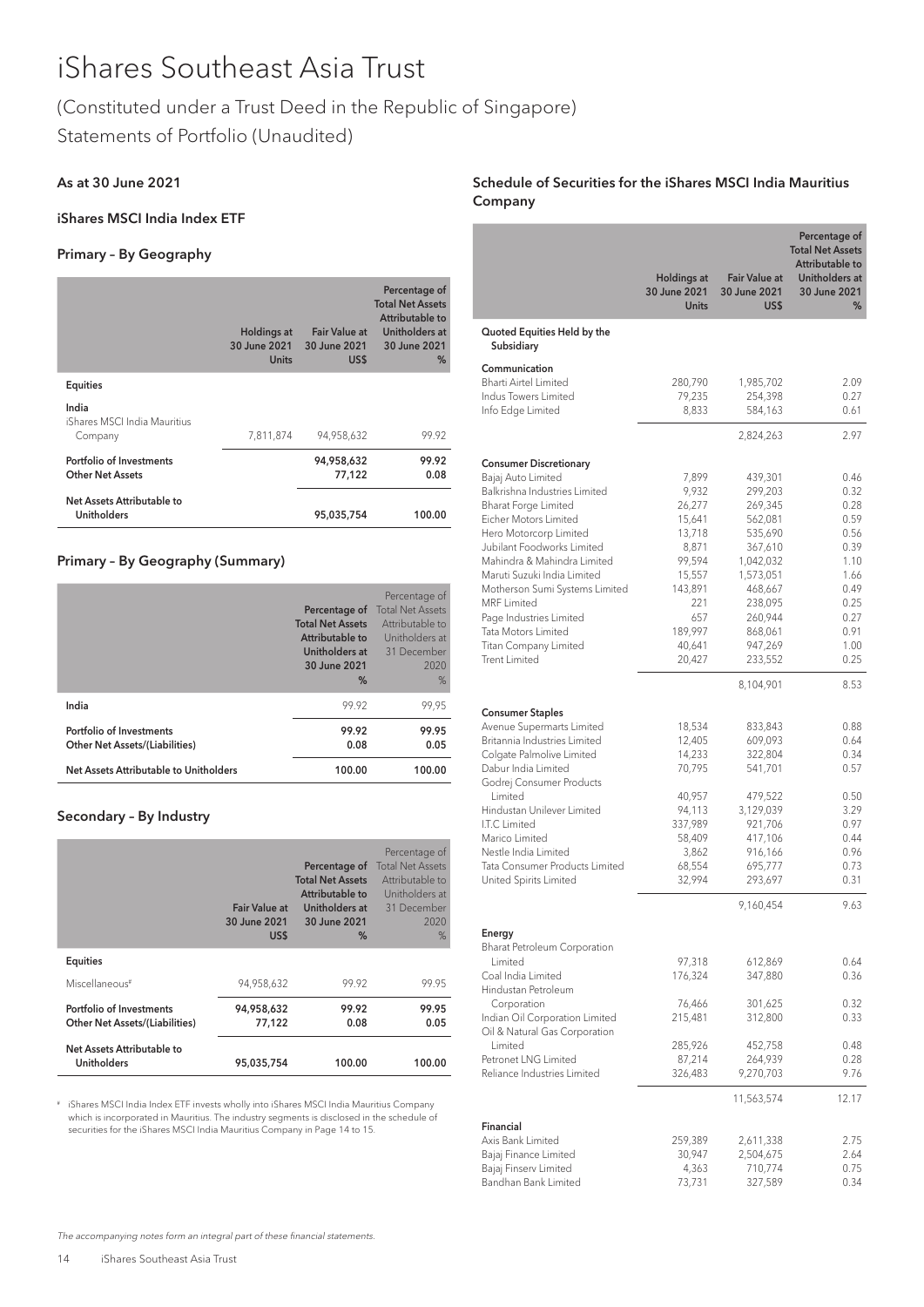# (Constituted under a Trust Deed in the Republic of Singapore) Statements of Portfolio (Unaudited) (continued)

# As at 30 June 2021

|                                                                  | <b>Holdings at</b><br>30 June 2021<br><b>Units</b> | <b>Fair Value at</b><br>30 June 2021<br>US\$ | Percentage of<br><b>Total Net Assets</b><br>Attributable to<br>Unitholders at<br>30 June 2021<br>% |
|------------------------------------------------------------------|----------------------------------------------------|----------------------------------------------|----------------------------------------------------------------------------------------------------|
| Cholamandalam Investment and                                     |                                                    |                                              |                                                                                                    |
| Finance Company Limited<br><b>HDFC Asset Management</b>          | 46,924                                             | 324,011                                      | 0.34                                                                                               |
| Company Limited<br>HDFC Life Insurance Company                   | 6,004                                              | 235,657                                      | 0.25                                                                                               |
| Limited<br>Housing Development Finance                           | 92,515                                             | 854,205                                      | 0.90                                                                                               |
| Corporation Limited<br><b>ICICI Bank Limited</b>                 | 196,032<br>585,399                                 | 6,528,026<br>4,968,764                       | 6.87<br>5.23                                                                                       |
| <b>ICICI Lombard General Insurance</b><br>Company Limited        | 25,492                                             | 537,414                                      | 0.57                                                                                               |
| <b>ICICI Prudential Life Insurance</b><br>Company Limited        | 42,266                                             | 348,398                                      | 0.37                                                                                               |
| Kotak Mahindra Bank Limited                                      | 63,480                                             | 1,456,846                                    | 1.53                                                                                               |
| Muthoot Finance Limited                                          | 13,592                                             | 270,935                                      | 0.28                                                                                               |
| Piramal Enterprises Limited<br>Rural Electrification Corporation | 11,322                                             | 365,303                                      | 0.38                                                                                               |
| Limited<br>SBI Cards & Payment Services                          | 97,127                                             | 194,110                                      | 0.20                                                                                               |
| Limited<br>SBI Life Insurance Company                            | 21,528                                             | 281,054                                      | 0.30                                                                                               |
| I imited                                                         | 51,504                                             | 698,557                                      | 0.73                                                                                               |
| Shriram Transport Finance                                        |                                                    |                                              |                                                                                                    |
|                                                                  | 22,916                                             | 413,940                                      | 0.44                                                                                               |
| State Bank of India Limited                                      | 204,276                                            | 1,152,058                                    | 1.21                                                                                               |
| Yes Bank Limited                                                 | 1,290,336                                          | 235,222                                      | 0.25                                                                                               |
|                                                                  |                                                    | 25,018,876                                   | 26.33                                                                                              |
| <b>Health Care</b><br>Apollo Hospitals Enterprise                |                                                    |                                              |                                                                                                    |
| Limited<br>Aurobindo Pharmaceuticals                             | 11,519                                             | 560,972                                      | 0.59                                                                                               |
| Limited                                                          | 33,290                                             | 432,282                                      | 0.45                                                                                               |
| <b>Biocon Limited</b>                                            | 46,725                                             | 254,244                                      | 0.27                                                                                               |
| Cipla Limited                                                    | 55,377                                             | 724,081                                      | 0.76                                                                                               |
| Divi's Laboratories Limited                                      | 15,191                                             | 900,925                                      | 0.95                                                                                               |
| Dr Reddy's Laboratory Limited                                    | 13,322                                             | 971,961                                      | 1.02                                                                                               |
| <b>IPCA Laboratories Limited</b>                                 | 7,857                                              | 214,199                                      | 0.23                                                                                               |
| Lupin Limited                                                    |                                                    | 409,304                                      | 0.43                                                                                               |
| Sun Pharmaceutical Industry                                      | 26,476                                             |                                              |                                                                                                    |
| Limited                                                          | 96,105                                             | 873,323                                      | 0.92                                                                                               |
| Torrent Pharmaceuticals Limited                                  | 5,696                                              | 222,353                                      | 0.23                                                                                               |
|                                                                  |                                                    | 5,563,644                                    | 5.85                                                                                               |
| Industrials                                                      |                                                    |                                              |                                                                                                    |
| Adani Enterprises Limited<br>Adani Port & Special Economic       | 31,103                                             | 630,826                                      | 0.66                                                                                               |
| Zone Limited<br><b>Bharat Electronics Limited</b>                | 58,131<br>139,428                                  | 550,340<br>333,892                           | 0.58<br>0.35                                                                                       |
| Container Corporation of India<br>Limited                        | 27,892                                             | 262,053                                      | 0.28                                                                                               |
| Havells India Limited                                            | 25,659                                             | 338,369                                      | 0.36                                                                                               |
| Interglobe Aviation Limited                                      | 10,903                                             | 251,849                                      | 0.27                                                                                               |
| Larsen & Toubro Limited                                          | 78,758                                             | 1,589,941                                    | 1.67                                                                                               |
| Siemens India Limited                                            | 8,009                                              | 217,766                                      | 0.23                                                                                               |
|                                                                  |                                                    | 4,175,036                                    | 4.40                                                                                               |

|                                                        | Holdings at<br>30 June 2021 | <b>Fair Value at</b><br>30 June 2021 | Percentage of<br><b>Total Net Assets</b><br>Attributable to<br>Unitholders at<br>30 June 2021 |
|--------------------------------------------------------|-----------------------------|--------------------------------------|-----------------------------------------------------------------------------------------------|
|                                                        | <b>Units</b>                | US\$                                 | %                                                                                             |
| <b>Information Technology</b>                          |                             |                                      |                                                                                               |
| <b>HCL Technologies Limited</b>                        | 124,226                     | 1,643,701                            | 1.73                                                                                          |
| Infosys Limited                                        | 390,019                     | 8,294,659                            | 8.73                                                                                          |
| Larsen & Toubro Infotech Limited                       | 6,098                       | 334,008                              | 0.35                                                                                          |
| Tata Consultancy Services                              |                             |                                      |                                                                                               |
| Limited                                                | 105,835                     | 4,763,856                            | 5.01                                                                                          |
| Tech Mahindra Limited                                  | 72,004                      | 1,061,170                            | 1.12                                                                                          |
| Wipro Limited                                          | 156,728                     | 1,150,527                            | 1.21                                                                                          |
|                                                        |                             |                                      |                                                                                               |
|                                                        |                             | 17,247,921                           | 18.15                                                                                         |
| <b>Materials</b>                                       |                             |                                      |                                                                                               |
| <b>ACC Limited</b>                                     | 8,471                       |                                      | 0.24                                                                                          |
| Ambuja Cements Limited                                 | 80,771                      | 229,616<br>370,169                   | 0.39                                                                                          |
| Asian Paints Limited                                   | 43,910                      | 1,767,920                            | 1.86                                                                                          |
| Berger Paints Limited                                  | 27,295                      | 295,644                              | 0.31                                                                                          |
| Grasim Industries Limited                              | 30,120                      | 607,323                              | 0.64                                                                                          |
| Hindalco Industries                                    | 179,981                     | 900,874                              | 0.95                                                                                          |
| <b>JSW Steel Limited</b>                               | 96,337                      | 886,383                              | 0.93                                                                                          |
| P.I. Industries Limited                                | 9,699                       | 379,766                              | 0.40                                                                                          |
| Pidilite Industries Limited                            | 17,372                      | 503,409                              | 0.53                                                                                          |
| <b>Shree Cements Limited</b>                           | 1,233                       | 456,251                              | 0.48                                                                                          |
| Tata Steel Limited                                     | 70.907                      | 1,112,876                            | 1.17                                                                                          |
| Ultratech Cement Limited                               | 11,562                      | 1,054,004                            | 1.11                                                                                          |
| <b>UPL</b> Limited                                     | 56,837                      | 606,259                              | 0.64                                                                                          |
| Vedanta Limited                                        | 127,192                     | 449,784                              | 0.47                                                                                          |
|                                                        |                             | 9,620,278                            | 10.12                                                                                         |
|                                                        |                             |                                      |                                                                                               |
| <b>Real Estate</b>                                     |                             |                                      |                                                                                               |
| <b>DLF</b> Limited                                     | 70,358                      | 266,079                              | 0.28                                                                                          |
|                                                        |                             |                                      |                                                                                               |
|                                                        |                             | 266,079                              | 0.28                                                                                          |
| <b>Utilities</b>                                       |                             |                                      |                                                                                               |
| Adani Green Energy Limited                             | 44,748                      | 677,210                              | 0.71                                                                                          |
| Adani Total Gas Limited                                | 30,835                      | 423,074                              | 0.45                                                                                          |
| Adani Transmissions Limited                            | 31,467                      | 448,510                              | 0.47                                                                                          |
| Gail India Limited                                     | 178,756                     | 359,893                              | 0.38                                                                                          |
| Indraprastha Gas Limited                               | 32,045                      | 240.456                              | 0.25                                                                                          |
| <b>NTPC Limited</b><br>Power Grid Corporation of India | 554,868                     | 868,917                              | 0.91                                                                                          |
| Limited                                                | 269,429                     | 842,396                              | 0.89                                                                                          |
|                                                        |                             |                                      |                                                                                               |
|                                                        |                             | 3,860,456                            | 4.06                                                                                          |
|                                                        |                             |                                      |                                                                                               |
| Total Value of Equities Held by<br>the Subsidiary      |                             | 97,405,482                           | 102.49                                                                                        |
|                                                        |                             |                                      |                                                                                               |
| Quoted Bond Held by the<br>Subsidiary                  |                             |                                      |                                                                                               |
|                                                        |                             |                                      |                                                                                               |
| <b>Consumer Staples</b>                                |                             |                                      |                                                                                               |
| Britannia Industries Limited 5.5%                      |                             |                                      |                                                                                               |
| 03/06/2024                                             | 369,663                     | 4,942                                | 0.01                                                                                          |
|                                                        |                             | 4,942                                | 0.01                                                                                          |
|                                                        |                             |                                      |                                                                                               |
| Total Value of Bond Held by the                        |                             |                                      |                                                                                               |
| Subsidiary                                             |                             | 4,942                                | 0.01                                                                                          |
|                                                        |                             |                                      |                                                                                               |
| <b>Total Value of Investments Held</b>                 |                             |                                      | 102.50                                                                                        |
| by the Subsidiary                                      |                             | 97,410,424                           |                                                                                               |
| Other Net Liabilities of the                           |                             |                                      |                                                                                               |
| Subsidiary                                             |                             | (2,451,792)                          | (2.58)                                                                                        |
| Net Assets Attributable to                             |                             |                                      |                                                                                               |
| Unitholders of the Subsidiary                          |                             | 94,958,632                           | 99.92                                                                                         |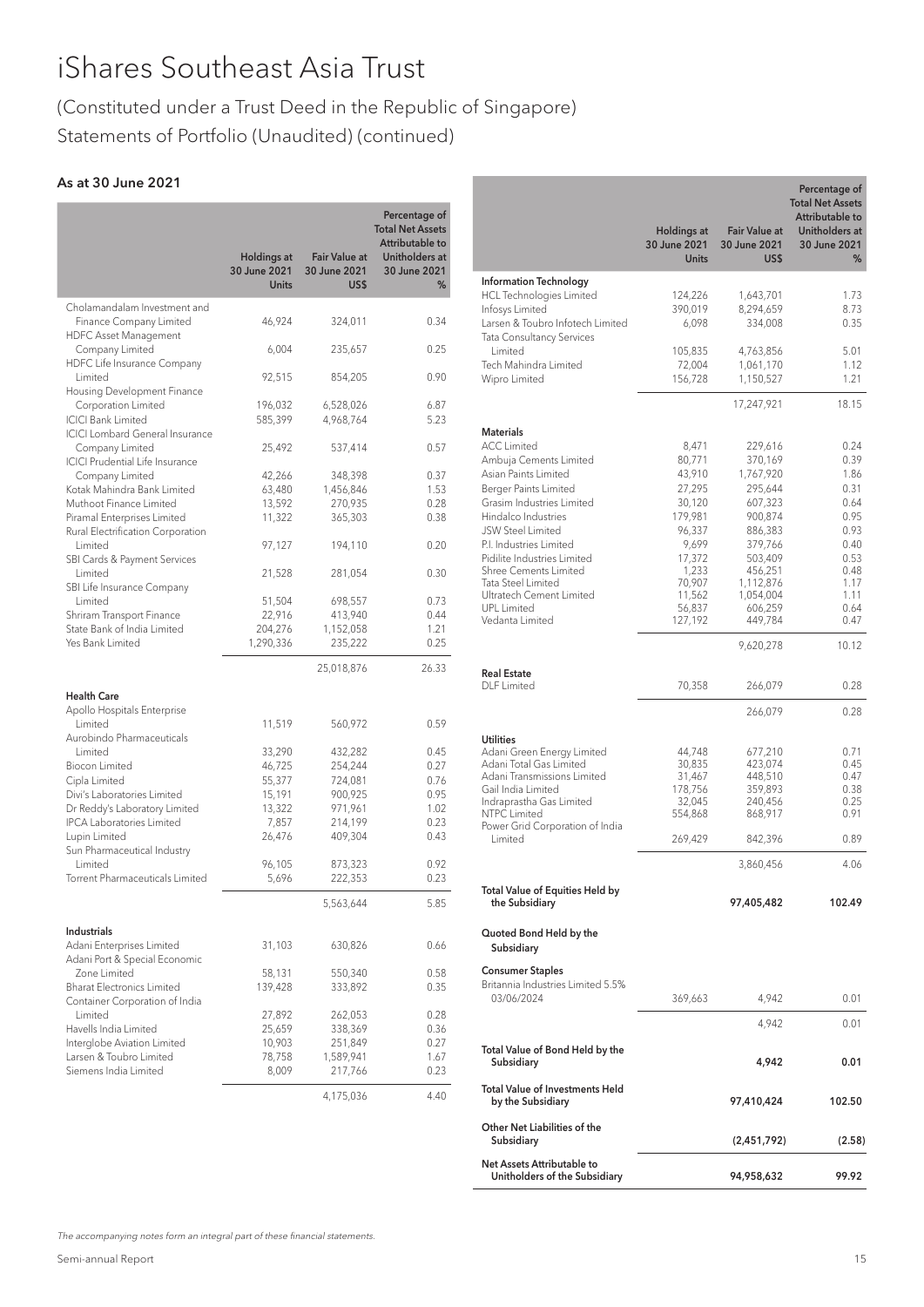# (Constituted under a Trust Deed in the Republic of Singapore)

Statements of Portfolio (Unaudited) (continued)

# As at 30 June 2021

# iShares J.P. Morgan USD Asia Credit Bond Index ETF

# Primary – By Industry

|                                                                                         | <b>Holdings at</b>           | <b>Fair Value at</b>       | Percentage of<br><b>Total Net Assets</b><br>Attributable to<br>Unitholders at |
|-----------------------------------------------------------------------------------------|------------------------------|----------------------------|-------------------------------------------------------------------------------|
|                                                                                         | 30 June 2021<br><b>Units</b> | 30 June 2021<br><b>USS</b> | 30 June 2021<br>%                                                             |
| <b>Bonds - Quoted</b>                                                                   |                              |                            |                                                                               |
| Consumer                                                                                |                              |                            |                                                                               |
| Champion Path Holdings Ltd<br>4.85% Due 27/01/2028<br><b>GENM Capital Labuan Series</b> | 200,000                      | 208,600                    | 0.29                                                                          |
| 3.882% Due 19/04/2031                                                                   | 200,000                      | 199,708                    | 0.28                                                                          |
| GOHL Capital Limited 4.25%<br>Due 24/01/2027                                            | 200,000                      | 210,350                    | 0.30                                                                          |
| Indofood CBP Sukses Makm Tbk<br>PT 3.398% Due 09/06/2031                                | 200,000                      | 202,500                    | 0.29                                                                          |
| Jollibee Worldwide Pte Var Perp<br>Li & Fung Limited Series EMTN                        | 200,000                      | 198,725                    | 0.28                                                                          |
| 4.375% Due 04/10/2024                                                                   | 200,000                      | 203,475                    | 0.29                                                                          |
| Melco Resorts Finance 4.875%<br>Due 06/06/2025                                          | 200,000                      | 204,612                    | 0.29                                                                          |
| Melco Resorts Finance 5.375%<br>Due 04/12/2029                                          | 200,000                      | 210,288                    | 0.30                                                                          |
| Melco Resorts Finance 5.625%<br>Due 17/07/2027                                          | 200,000                      | 208,912                    | 0.30                                                                          |
| Melco Resorts Finance 5.75%<br>Due 21/07/2028                                           | 200,000                      | 210,788                    | 0.30                                                                          |
| MGM China Holdings Limited<br>5.25% Due 18/06/2025                                      | 200,000                      | 207,850                    | 0.29                                                                          |
| MGM China Holdings Limited<br>5.375% Due 15/05/2024                                     | 200,000                      | 204,975                    | 0.29                                                                          |
| MGM China Holdings Limited<br>5.875% Due 15/05/2026                                     | 200,000                      | 209,038                    | 0.30                                                                          |
| Parkway Pantai Limited Series<br><b>EMTN Var Perp</b>                                   | 200,000                      | 202,626                    | 0.29                                                                          |
| Sands China Limited 3.8% Due<br>08/01/2026                                              | 400,000                      | 426,432                    | 0.60                                                                          |
| Sands China Limited 4.375% Due<br>18/06/2030                                            | 200,000                      | 216,804                    | 0.31                                                                          |
| Sands China Limited 5.125% Due<br>08/08/2025                                            | 400,000                      | 445,029                    | 0.63                                                                          |
| Sands China Limited 5.4% Due<br>08/08/2028                                              | 400,000                      | 462,856                    | 0.65                                                                          |
| Studio City Finance Limited 5%<br>Due 15/01/2029                                        | 200,000                      | 201,662                    | 0.29                                                                          |
| Studio City Finance Limited 6.5%<br>Due 15/01/2028                                      | 200,000                      | 214,000                    | 0.30                                                                          |
| Wynn Macau Limited Series<br>4.875% Due 01/10/2024                                      | 200,000                      | 202,787                    | 0.29                                                                          |
| Wynn Macau Limited Series<br>5.125% Due 15/12/2029                                      | 200,000                      | 206,000                    | 0.29                                                                          |
| Wynn Macau Limited Series 5.5%<br>Due 01/10/2027<br>Wynn Macau Limited Series 5.5%      | 200,000                      | 207,725                    | 0.29                                                                          |
| Due 15/01/2026<br>Wynn Macau Limited Series                                             | 200,000                      | 208,975                    | 0.30                                                                          |
| 5.625% Due 26/08/2028                                                                   | 200,000                      | 208,787                    | 0.30                                                                          |
|                                                                                         |                              | 5,883,504                  | 8.34                                                                          |
| Financial                                                                               |                              |                            |                                                                               |
| AIA Group Limited 3.2% Due<br>16/09/2040                                                | 200,000                      | 205,787                    | 0.29                                                                          |
| AIA Group Limited 3.375% Due<br>07/04/2030<br>Bangkok Bank Bangkok Bank                 | 400,000                      | 437,700                    | 0.62                                                                          |
| Public Co Limited/Hong Kong<br>Var Due 25/09/2034                                       | 200,000                      | 207,412                    | 0.29                                                                          |

|                                                                                                | Holdings at<br>30 June 2021<br><b>Units</b> | <b>Fair Value at</b><br>30 June 2021<br>US\$ | Percentage of<br><b>Total Net Assets</b><br>Attributable to<br>Unitholders at<br>30 June 2021<br>% |
|------------------------------------------------------------------------------------------------|---------------------------------------------|----------------------------------------------|----------------------------------------------------------------------------------------------------|
| Bangkok Bank Public Company<br>Limited 3.875% Due                                              |                                             |                                              |                                                                                                    |
| 27/09/2022<br>Bangkok Bank Public Company<br>Limited 4.45% Due                                 | 200,000                                     | 207,664                                      | 0.29                                                                                               |
| 19/09/2028<br>Bangkok Bank Public Company                                                      | 200,000                                     | 230,225                                      | 0.33                                                                                               |
| Limited/HK Var Perp<br>Bank of China Hong Kong Var                                             | 400,000                                     | 421,500                                      | 0.60                                                                                               |
| Perp<br>Bank of China/Singapore Series                                                         | 200,000                                     | 214,916                                      | 0.30                                                                                               |
| EMTN FRN Due 17/04/2023<br>Bank of Communications/HK                                           | 200,000                                     | 200,920                                      | 0.29                                                                                               |
| Series EMTN FRN Due<br>20/07/2025<br>Bank of East Asia Ltd Series                              | 200,000                                     | 201,838                                      | 0.29                                                                                               |
| <b>EMTN Var Perp</b><br>(XS2222027364)                                                         | 250,000                                     | 269,533                                      | 0.38                                                                                               |
| <b>BDO Unibank Inc Series Mtn</b><br>2.95% Due 06/03/2023                                      | 200,000                                     | 207,000                                      | 0.29                                                                                               |
| BOC Aviation Limited 2.625%<br>Due 17/09/2030                                                  | 200,000                                     | 197,600                                      | 0.28                                                                                               |
| <b>BOC Aviation Limited 3% Due</b><br>11/09/2029                                               | 300,000                                     | 306,806                                      | 0.44                                                                                               |
| <b>BOC Aviation Limited 3.5% Due</b><br>10/10/2024<br><b>BOC Aviation Limited Series</b>       | 250,000                                     | 266,453                                      | 0.38                                                                                               |
| GMTN 2.625% Due<br>17/01/2025                                                                  | 200,000                                     | 205,192                                      | 0.29                                                                                               |
| <b>BOC Aviation Limited Series</b><br>GMTN 2.75% Due 02/12/2023                                | 500,000                                     | 517,110                                      | 0.73                                                                                               |
| <b>BoCom Leasing Mgmt Series</b><br>EMTN FRN Due 14/07/2025                                    | 200,000                                     | 202,485                                      | 0.29                                                                                               |
| China Cinda Finance 2017 Series<br>EMTN 4.75% Due 08/02/2028<br>China Citic Bank International | 200,000                                     | 214,288                                      | 0.30                                                                                               |
| Series EMTN Var Due<br>28/02/2029                                                              | 250,000                                     | 264,813                                      | 0.38                                                                                               |
| China Construction Bank Var Due<br>27/02/2029                                                  | 200,000                                     | 214,475                                      | 0.30                                                                                               |
| Chong Hing Bank Limited Var<br>Due 26/07/2027                                                  | 200,000                                     | 201,162                                      | 0.29                                                                                               |
| CIMB Bank Bhd Series EMTN<br>FRN Due 09/10/2024                                                | 200,000                                     | 201,037                                      | 0.29                                                                                               |
| DBS Group Holdings Limited<br>Series GMTN Var Perp (ISIN                                       |                                             |                                              |                                                                                                    |
| XS1484844656)<br>DBS Group Holdings Limited<br>Series GMTN Var Perp (ISIN                      | 200,000                                     | 200,412                                      | 0.28                                                                                               |
| XS2122408854)<br>FWD Group Limited 5.75% Due                                                   | 250,000                                     | 257,423                                      | 0.37                                                                                               |
| 09/07/2024<br>Hanwha Life Insurance Var Due                                                    | 200,000                                     | 204,975                                      | 0.29                                                                                               |
| 23/04/2048<br>Huarong Finance II Co Limited                                                    | 200,000                                     | 208,225                                      | 0.30                                                                                               |
| Series EMTN 5.5% Due<br>16/01/2025                                                             | 300,000                                     | 219,000                                      | 0.31                                                                                               |
| Hyundai Capital Services 1.25%<br>Due 08/02/2026                                               | 200,000                                     | 196,674                                      | 0.28                                                                                               |
| ICICI Bank Limited 3.8% Due<br>14/12/2027<br>Industrial & Commercial Bank of                   | 200,000                                     | 214,913                                      | 0.30                                                                                               |
| China Limited Series 4.875%<br>Due 21/09/2025<br>Kasikornbank Public Company                   | 200,000                                     | 224,100                                      | 0.32                                                                                               |
| <b>Limited HK Series EMTN</b><br>3.256% Due 12/07/2023                                         | 200,000                                     | 209,585                                      | 0.30                                                                                               |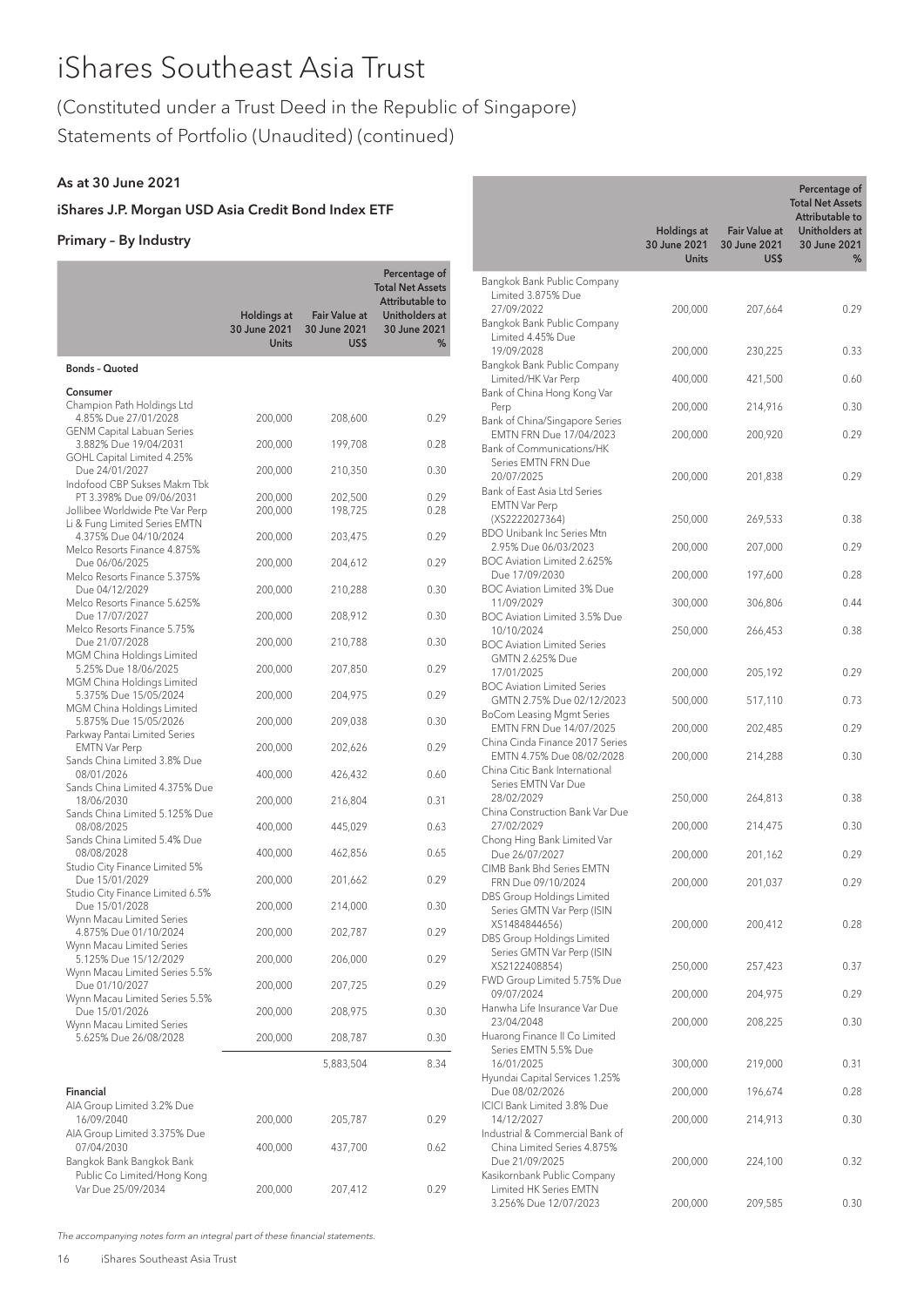# (Constituted under a Trust Deed in the Republic of Singapore) Statements of Portfolio (Unaudited) (continued)

# As at 30 June 2021

|                                                                                           | <b>Holdings at</b>           | <b>Fair Value at</b> | Percentage of<br><b>Total Net Assets</b><br>Attributable to<br>Unitholders at |
|-------------------------------------------------------------------------------------------|------------------------------|----------------------|-------------------------------------------------------------------------------|
|                                                                                           | 30 June 2021<br><b>Units</b> | 30 June 2021<br>US\$ | 30 June 2021<br>%                                                             |
| Kasikornbank Public Company<br>Limited/HK Series EMTN Var                                 |                              |                      |                                                                               |
| Perp<br>Kookmin Bank Var Perp<br>Krung Thai Bank/Cayman Var                               | 200,000<br>200,000           | 212,350<br>210,975   | 0.30<br>0.30                                                                  |
| Perp<br>Malayan Banking Bhd Series                                                        | 200,000                      | 202,308              | 0.29                                                                          |
| EMTN FRN Due 16/08/2024<br>Metropolitan Bank & Trust Co<br>Series EMTN 2.125% Due         | 200,000                      | 200,975              | 0.29                                                                          |
| 15/01/2026<br>Nanyang Commercial Bank Var                                                 | 200,000                      | 204,500              | 0.29                                                                          |
| Perp<br>Nonghyup Bank 1.25% Due                                                           | 200,000                      | 200,812              | 0.29                                                                          |
| 20/07/2025<br>Oversea-Chinese Banking                                                     | 200,000                      | 199,946              | 0.28                                                                          |
| Corporation Series 4.25% Due<br>19/06/2024                                                | 200,000                      | 217,725              | 0.31                                                                          |
| Oversea-Chinese Banking Var<br>Due 10/09/2030                                             | 200,000                      | 199,880              | 0.28                                                                          |
| Philippine National Bank Series<br>EMTN 3.28% Due 27/09/2024<br>Power Finance Corporation | 250,000                      | 262,781              | 0.37                                                                          |
| Limited 3.9% Due 16/09/2029<br>Power Finance Corporation                                  | 200,000                      | 206,162              | 0.29                                                                          |
| Limited 4.5% Due 18/06/2029<br><b>REC Limited Series GMTN</b>                             | 200,000                      | 214,162              | 0.30                                                                          |
| 3.375% Due 25/07/2024<br>Rural Electrification Corporation<br>Limited Series EMTN 3.875%  | 200,000                      | 207,725              | 0.29                                                                          |
| Due 07/07/2027<br>Shinhan Bank 3.875% Due                                                 | 200,000                      | 209,725              | 0.30                                                                          |
| 24/03/2026<br>Shinhan Bank Series GMTN 4.5%                                               | 200,000                      | 219,137              | 0.31                                                                          |
| Due 26/03/2028<br>Shinhan Financial Group 1.35%                                           | 200,000                      | 227,663              | 0.32                                                                          |
| Due 10/01/2026<br>Shriram Transport Finance<br>Company Limited 5.95% Due                  | 200,000                      | 198,722              | 0.28                                                                          |
| 24/10/2022<br>Siam Commercial Bank Series                                                 | 200,000                      | 204,250              | 0.29                                                                          |
| GMTN 4.4% Due 11/02/2029<br>State Bank of India Series EMTN                               | 200,000                      | 229,466              | 0.33                                                                          |
| 3.25% Due 24/01/2022<br>State Bank of India/London                                        | 200,000                      | 202,634              | 0.29                                                                          |
| Series GMTN 1.8% Due<br>13/07/2026<br>United Overseas Bank Limited                        | 200,000                      | 198,032              | 0.28                                                                          |
| Series EMTN Var Perp<br>United Overseas Bank Limited                                      | 200,000                      | 207,350              | 0.29                                                                          |
| Var Due 15/04/2029<br>Woori Bank 0.75% Due                                                | 400,000                      | 425,856              | 0.60                                                                          |
| 01/02/2026<br>Woori Bank Var Perp                                                         | 200,000<br>200,000           | 194,368<br>205,787   | 0.28<br>0.29                                                                  |
|                                                                                           |                              | 12,994,514           | 18.43                                                                         |
| Industrial<br>ABJA Investment Co 5.45% Due                                                |                              |                      |                                                                               |
| 24/01/2028<br>Adani Ports And Special 4.2%                                                | 200,000                      | 215,134              | 0.31                                                                          |
| Due 04/08/2027<br>Agile Group Holdings Limited                                            | 400,000                      | 417,825              | 0.59                                                                          |
| 5.75% Due 02/01/2025                                                                      | 100,000                      | 100,750              | 0.14                                                                          |

|                                                                 | Holdings at<br>30 June 2021<br><b>Units</b> | Fair Value at<br>30 June 2021<br>US\$ | Percentage of<br><b>Total Net Assets</b><br>Attributable to<br>Unitholders at<br>30 June 2021<br>℅ |
|-----------------------------------------------------------------|---------------------------------------------|---------------------------------------|----------------------------------------------------------------------------------------------------|
| AYC Finance Limited 5.125%                                      |                                             |                                       |                                                                                                    |
| Perp                                                            | 200,000                                     | 206,475                               | 0.29                                                                                               |
| Celestial Miles Var Perp                                        | 200,000                                     | 212,475                               | 0.30                                                                                               |
| China Evergrande Group 7.5%                                     |                                             |                                       |                                                                                                    |
| Due 28/06/2023                                                  | 200,000                                     | 142,162                               | 0.20                                                                                               |
| China Overseas Finance Cayman<br>VIII Limited Series EMTN 3.45% |                                             |                                       |                                                                                                    |
| Due 15/07/2029                                                  | 200,000                                     | 209,725                               | 0.30                                                                                               |
| CK Hutchison Capital 17 Var Perp                                | 250,000                                     | 254,656                               | 0.36                                                                                               |
| CK Hutchison International 20                                   |                                             |                                       |                                                                                                    |
| Ltd 3.375% Due 08/05/2050                                       | 200,000                                     | 214,814                               | 0.31                                                                                               |
| Country Garden Holdings Co Ltd                                  |                                             |                                       |                                                                                                    |
| 7.25% Due 08/04/2026<br>Easy Tactic Limited 8.125% Due          | 200,000                                     | 221,350                               | 0.31                                                                                               |
| 27/02/2023                                                      | 100,000                                     | 93,237                                | 0.13                                                                                               |
| Elect Global Investments Limited                                |                                             |                                       |                                                                                                    |
| Var Perp                                                        | 200,000                                     | 203,850                               | 0.29                                                                                               |
| Flex Limited 3.75% Due                                          |                                             |                                       |                                                                                                    |
| 01/02/2026                                                      | 200,000                                     | 216,975                               | 0.31                                                                                               |
| Flex Limited 4.875% Due<br>12/05/2030                           | 200,000                                     |                                       |                                                                                                    |
| Formosa Group Cayman Limited                                    |                                             | 231,600                               | 0.33                                                                                               |
| 3.375% Due 22/04/2025                                           | 200,000                                     | 212,163                               | 0.30                                                                                               |
| Fortune Star BVI Limited 5.95%                                  |                                             |                                       |                                                                                                    |
| Due 19/10/2025                                                  | 200,000                                     | 209,913                               | 0.30                                                                                               |
| Foxconn Far East Limited 2.5%                                   |                                             |                                       |                                                                                                    |
| Due 28/10/2030                                                  | 400,000                                     | 400,200                               | 0.57                                                                                               |
| GLP Pte Limited Var Perp<br>GMR Hyderabad International         | 200,000                                     | 200,250                               | 0.28                                                                                               |
| Series 4.75% Due 02/02/2026                                     | 200,000                                     | 203,250                               | 0.29                                                                                               |
| Greenland Global Investment                                     |                                             |                                       |                                                                                                    |
| Series EMTN 6.75% Due                                           |                                             |                                       |                                                                                                    |
| 26/09/2023                                                      | 100,000                                     | 82,456                                | 0.12                                                                                               |
| Hong Kong Land Finance 4.5%<br>Due 07/10/2025                   | 150,000                                     | 168,122                               | 0.24                                                                                               |
| HPHT Finance (21) Limited 2%                                    |                                             |                                       |                                                                                                    |
| Due 19/03/2026                                                  | 200,000                                     | 202,778                               | 0.29                                                                                               |
| Hutchison Whampoa                                               |                                             |                                       |                                                                                                    |
| International 14 Limited                                        |                                             |                                       |                                                                                                    |
| 3.625% Due 31/10/2024                                           | 400,000                                     | 435,450                               | 0.62                                                                                               |
| Hutchison Whampoa<br>International Limited 7.45%                |                                             |                                       |                                                                                                    |
| Due 24/11/2033                                                  | 200,000                                     | 301,948                               | 0.43                                                                                               |
| <b>ICTSI Treasury Series EMTN</b>                               |                                             |                                       |                                                                                                    |
| 5.875% Due 17/09/2025                                           | 200,000                                     | 233,913                               | 0.33                                                                                               |
| Indika Energy Capital IV Pte                                    |                                             |                                       |                                                                                                    |
| Limited 8.25% Due<br>22/10/2025                                 | 100,000                                     | 105,956                               | 0.15                                                                                               |
| JSW Steel Limited 5.95% Due                                     |                                             |                                       |                                                                                                    |
| 18/04/2024                                                      | 200,000                                     | 213,788                               | 0.30                                                                                               |
| Kaisa Group Holdings Limited                                    |                                             |                                       |                                                                                                    |
| 11.7% Due 11/11/2025                                            | 200,000                                     | 188,000                               | 0.27                                                                                               |
| Kia Motors Corp 1.75% Due                                       |                                             |                                       |                                                                                                    |
| 16/10/2026<br>Lenovo Group Limited Series                       | 200,000                                     | 201,345                               | 0.29                                                                                               |
| EMTN 5.875% Due                                                 |                                             |                                       |                                                                                                    |
| 24/04/2025                                                      | 200,000                                     | 227,038                               | 0.32                                                                                               |
| Mongolian Mining Corporation/                                   |                                             |                                       |                                                                                                    |
| Energy Resources LLC 9.25%                                      |                                             |                                       |                                                                                                    |
| Due 15/04/2024                                                  | 100,000                                     | 92,406                                | 0.13                                                                                               |
| Nan Fung Treasury Limited Series<br>EMTN 3.875% Due             |                                             |                                       |                                                                                                    |
| 03/10/2027                                                      | 200,000                                     | 211,475                               | 0.30                                                                                               |
| NWD Finance (BVI) Limited                                       |                                             |                                       |                                                                                                    |
| 6.25% Perp                                                      | 200,000                                     | 210,475                               | 0.30                                                                                               |
| NWD Finance (BVI) Limited Var                                   |                                             |                                       |                                                                                                    |
| Perp                                                            | 200,000                                     | 214,788                               | 0.30                                                                                               |

The accompanying notes form an integral part of these financial statements.

Semi-annual Report 17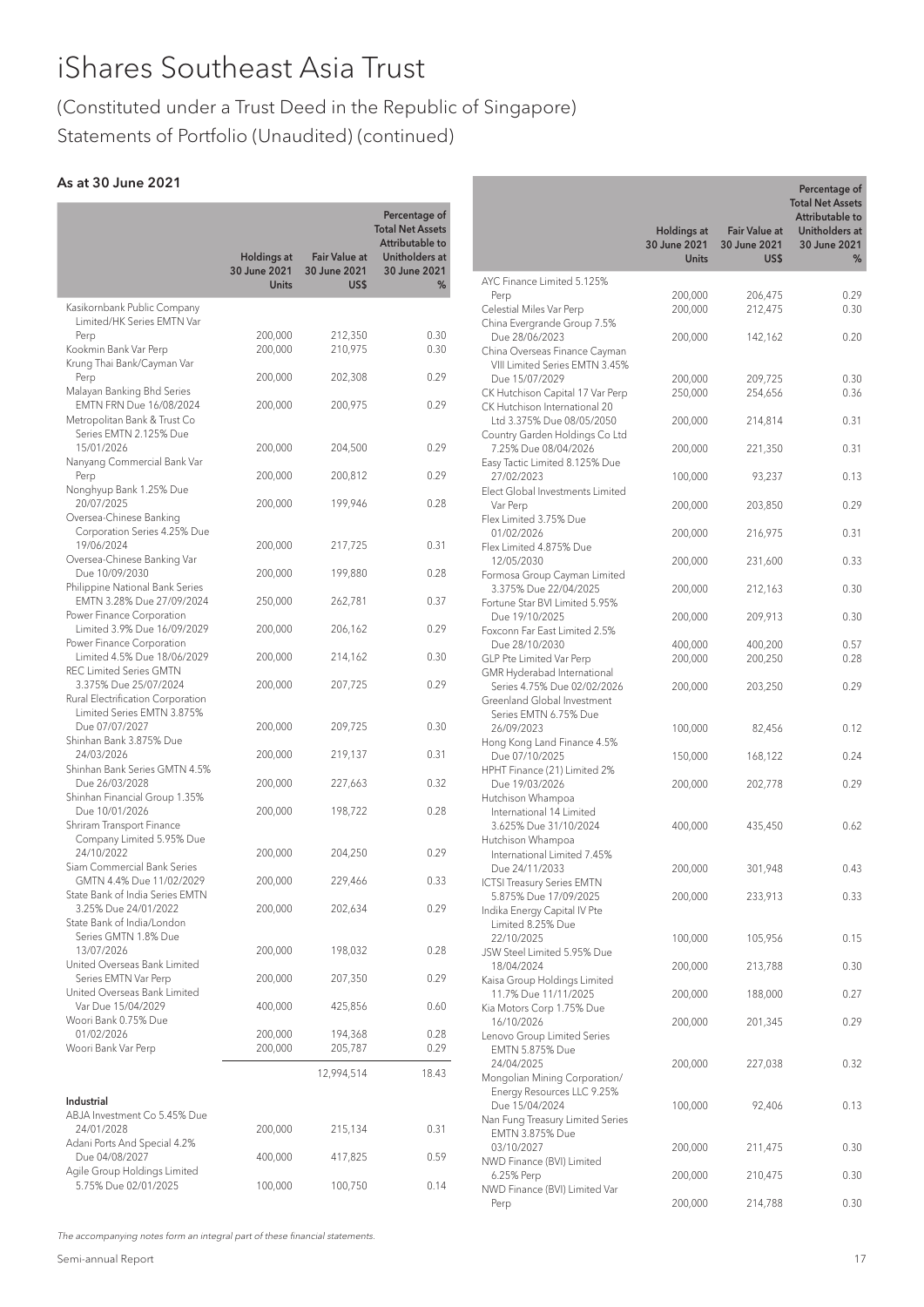# (Constituted under a Trust Deed in the Republic of Singapore) Statements of Portfolio (Unaudited) (continued)

# As at 30 June 2021

|                                                                                                             | <b>Holdings at</b><br>30 June 2021<br><b>Units</b> | <b>Fair Value at</b><br>30 June 2021<br>US\$ | Percentage of<br><b>Total Net Assets</b><br>Attributable to<br>Unitholders at<br>30 June 2021<br>% |
|-------------------------------------------------------------------------------------------------------------|----------------------------------------------------|----------------------------------------------|----------------------------------------------------------------------------------------------------|
| Olam International Limited Series                                                                           |                                                    |                                              |                                                                                                    |
| <b>EMTN Var Perp</b><br>POSCO 2.375% Due 17/01/2023<br>San Miguel Corporation Series                        | 200,000<br>200,000                                 | 200,000<br>204,750                           | 0.28<br>0.29                                                                                       |
| <b>EMTN Var Perp</b><br>Sino-Ocean Land Treasure                                                            | 200,000                                            | 209,588                                      | 0.30                                                                                               |
| Finance I Series EMTN 6% Due<br>30/07/2024<br>SK Hynix Inc 1.5% Due                                         | 200,000                                            | 219,375                                      | 0.31                                                                                               |
| 19/01/2026<br>Sun Hung Kai Properties (Capital                                                              | 200,000                                            | 197,593                                      | 0.28                                                                                               |
| Market) Ltd Series EMTN<br>3.75% Due 25/02/2029<br>Sunac China Holdings Limited                             | 200,000                                            | 220,350                                      | 0.31                                                                                               |
| 7.95% Due 11/10/2023<br>Swire Pacific Mtn Financial Series                                                  | 200,000                                            | 206,350                                      | 0.29                                                                                               |
| EMTN 3.875% Due<br>21/09/2025<br>Theta Capital Pte Limited 8.125%                                           | 200,000                                            | 217,600                                      | 0.31                                                                                               |
| Due 22/01/2025<br>TSMC Global Limited 0.75% Due                                                             | 100,000                                            | 103,394                                      | 0.15                                                                                               |
| 28/09/2025<br>TSMC Global Limited 1.375%                                                                    | 300,000                                            | 293,988                                      | 0.42                                                                                               |
| Due 28/09/2030<br>TSMC Global Limited 2.25% Due<br>23/04/2031                                               | 300,000                                            | 282,557                                      | 0.40<br>0.57                                                                                       |
| TSMC Global Ltd 1.25% Due<br>23/04/2026                                                                     | 400,000<br>400,000                                 | 402,247<br>397,465                           | 0.56                                                                                               |
| Vanke Real Estate (HK) Co<br>Limited Series EMTN 3.15%<br>Due 12/05/2025                                    | 200,000                                            | 207,037                                      | 0.29                                                                                               |
| Vedanta Resources 8.95% Due<br>11/03/2025                                                                   | 200,000                                            | 196,000                                      | 0.28                                                                                               |
| Vedanta Resources Plc 6.125%<br>Due 09/08/2024                                                              | 300,000                                            | 250,838                                      | 0.36                                                                                               |
| Yuzhou Properties Co Ltd 7.7%<br>Due 20/02/2025                                                             | 100,000                                            | 85,550                                       | 0.12                                                                                               |
|                                                                                                             |                                                    | 11,151,424                                   | 15.82                                                                                              |
| Media & Telecom<br>Alibaba Group Holding Limited                                                            |                                                    |                                              |                                                                                                    |
| 2.7% Due 09/02/2041<br>Axiata SPV2 4.357% Due                                                               | 200,000                                            | 191,871                                      | 0.27                                                                                               |
| 24/03/2026<br>Axiata SPV5 Labuan Limited                                                                    | 200,000                                            | 224,600                                      | 0.32                                                                                               |
| Series EMTN 3.064% Due<br>19/08/2050<br>Baidu Inc 3.425% Due                                                | 200,000                                            | 190,225                                      | 0.27                                                                                               |
| 07/04/2030<br>Bharti Airtel Limited Series                                                                  | 200,000                                            | 216,348                                      | 0.31                                                                                               |
| 4.375% Due 10/06/2025<br>CAS Capital No1 Ltd Var Perp<br>Competition Team Technologies<br>Limited 3.75% Due | 400,000<br>200,000                                 | 435,700<br>200,776                           | 0.62<br>0.28                                                                                       |
| 12/03/2024<br>Flextronics International Limited                                                             | 200,000                                            | 213,913                                      | 0.30                                                                                               |
| 4.75% Due 15/06/2025<br>KT Corporation 2.5% Due                                                             | 200,000                                            | 223,063                                      | 0.32                                                                                               |
| 18/07/2026<br>PCCW HKT Capital No.2 Limited                                                                 | 200,000                                            | 209,538                                      | 0.30                                                                                               |
| 3.625% Due 02/04/2025<br>SingTel Group Treasury Pte<br>Limited Series EMTN 2.375%                           | 200,000                                            | 213,850                                      | 0.30                                                                                               |
| Due 28/08/2029                                                                                              | 200,000                                            | 206,537                                      | 0.29                                                                                               |

|                                                                                                                             | Holdings at<br>30 June 2021<br><b>Units</b> | <b>Fair Value at</b><br>30 June 2021<br>US\$ | Percentage of<br><b>Total Net Assets</b><br>Attributable to<br>Unitholders at<br>30 June 2021<br>% |
|-----------------------------------------------------------------------------------------------------------------------------|---------------------------------------------|----------------------------------------------|----------------------------------------------------------------------------------------------------|
| SingTel Group Treasury Pte<br>Limited Series EMTN 3.25%<br>Due 30/06/2025<br>SingTel Group Treasury Series                  | 200,000                                     | 215,475                                      | 0.31                                                                                               |
| EMTN 1.875% Due<br>10/06/2030                                                                                               | 250,000                                     | 246,609                                      | 0.35                                                                                               |
| SK Telecom Company Limited<br>6.625% Due 20/07/2027                                                                         | 100,000                                     | 127,581                                      | 0.18                                                                                               |
| Tencent Holdings Limited<br>3.595% Due 19/01/2028                                                                           | 200,000                                     | 218,056                                      | 0.31                                                                                               |
| Tencent Holdings Limited<br>3.925% Due 19/01/2038                                                                           | 200,000                                     | 217,163                                      | 0.31                                                                                               |
|                                                                                                                             |                                             | 3,551,305                                    | 5.04                                                                                               |
| Oil & Gas<br><b>BPRL</b> International Singapore<br>Series EMTN 4.375% Due<br>18/01/2027<br>CNOOC Finance (2013) Limited    | 200,000                                     | 212,288                                      | 0.30                                                                                               |
| 2.875% Due 30/09/2029<br>CNOOC Finance 2015 US                                                                              | 200,000                                     | 206,412                                      | 0.29                                                                                               |
| 4.375% Due 02/05/2028<br>GC Treasury Centre Company                                                                         | 200,000                                     | 225,538                                      | 0.32                                                                                               |
| Limited 4.3% Due 18/03/2051<br>Indian Oil Corporation Limited<br>4.75% Due 16/01/2024                                       | 200,000<br>200,000                          | 219,475<br>215,111                           | 0.31<br>0.30                                                                                       |
| Medco Bell Pte Limited 6.375%<br>Due 30/01/2027                                                                             | 100,000                                     | 103,112                                      | 0.15                                                                                               |
| Medco Platinum Road Pte 6.75%<br>Due 30/01/2025                                                                             | 100,000                                     | 104,675                                      | 0.15                                                                                               |
| Oil India International 4% Due<br>21/04/2027                                                                                | 200,000                                     | 211,538                                      | 0.30                                                                                               |
| <b>ONGC Videsh Limited Series</b><br>4.625% Due 15/07/2024<br>Petron Corporation Var Perp<br>PT Saka Energi Indonesia 4.45% | 200,000<br>200,000                          | 217,600<br>209,000                           | 0.31<br>0.30                                                                                       |
| Due 05/05/2024<br>PTT Treasury Centre 3.7% Due                                                                              | 100,000                                     | 93,612                                       | 0.13                                                                                               |
| 16/07/2070<br>PTTEP Canada International<br>Finance 6.35% Due                                                               | 200,000                                     | 200,287                                      | 0.28                                                                                               |
| 12/06/2042<br>PTTEP Treasury Center Co                                                                                      | 200,000                                     | 278,538                                      | 0.39                                                                                               |
| 2.993% Due 15/01/2030<br>Reliance Industries Limited                                                                        | 200,000                                     | 207,475                                      | 0.29                                                                                               |
| 6.25% Due 19/10/2040<br>SK Battery America Inc 2.125%                                                                       | 250,000                                     | 349,656                                      | 0.50                                                                                               |
| Due 26/01/2026<br>Thaioil Treasury Center Co<br>Limited 5.375% Due                                                          | 200,000                                     | 197,833                                      | 0.28                                                                                               |
| 20/11/2048<br>Thaioil Treasury Center Company                                                                               | 200,000                                     | 237,788                                      | 0.34                                                                                               |
| Limited 2.5% Due 18/06/2030<br>Thaioil Treasury Center Company                                                              | 200,000                                     | 195,162                                      | 0.28                                                                                               |
| Limited 3.5% Due 17/10/2049                                                                                                 | 100,000                                     | 91,362                                       | 0.13                                                                                               |
|                                                                                                                             |                                             | 3,776,462                                    | 5.35                                                                                               |
| <b>Government Related</b><br>1MDB Global Investments Series<br>4.4% Due 09/03/2023                                          | 400,000                                     | 403,200                                      | 0.57                                                                                               |
| Airport Authority HK 1.625% Due<br>04/02/2031<br>Airport Authority HK Var Perp<br>China Govt International Bond             | 200,000<br>200,000                          | 194,176<br>199,412                           | 0.27<br>0.28                                                                                       |
| 2.625% Due 02/11/2027                                                                                                       | 200,000                                     | 215,662                                      | 0.31                                                                                               |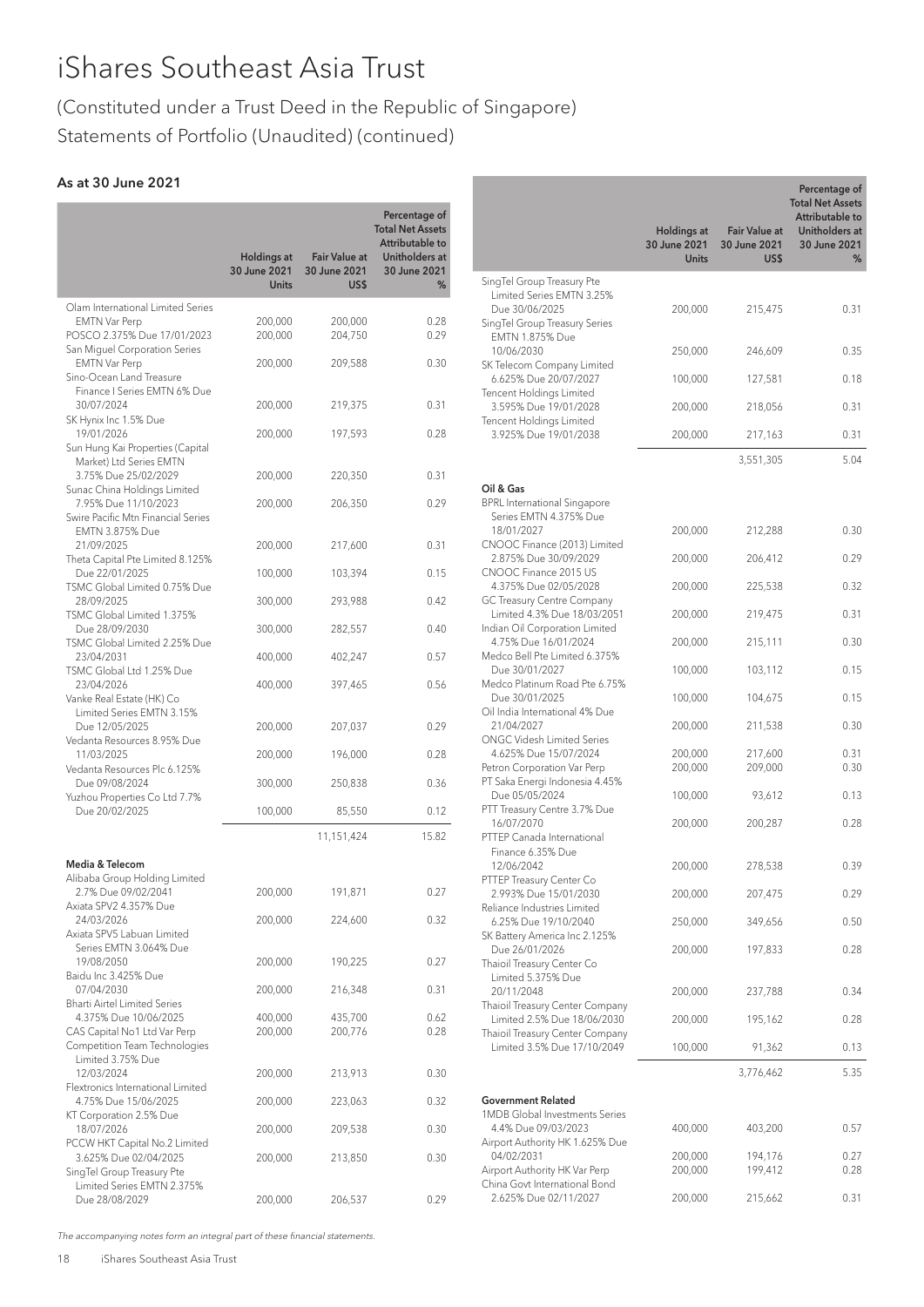# (Constituted under a Trust Deed in the Republic of Singapore) Statements of Portfolio (Unaudited) (continued)

# As at 30 June 2021

|                                                             | <b>Holdings at</b><br>30 June 2021 | <b>Fair Value at</b><br>30 June 2021 | Percentage of<br><b>Total Net Assets</b><br>Attributable to<br>Unitholders at<br>30 June 2021 |                                                    |
|-------------------------------------------------------------|------------------------------------|--------------------------------------|-----------------------------------------------------------------------------------------------|----------------------------------------------------|
|                                                             | <b>Units</b>                       | US\$                                 | %                                                                                             | Perusahaan Penerbit Sbsn 4.15%                     |
| China Huaneng Group Hong                                    |                                    |                                      |                                                                                               | Due 29/03/2027<br>Perusahaan Penerbit SBSN         |
| Kong Treasury 3% Due                                        |                                    |                                      |                                                                                               | 4.325% Due 28/05/2025                              |
| 10/12/2029                                                  | 200,000                            | 206,725                              | 0.29                                                                                          | Perusahaan Penerbit SBSN 4.55%                     |
| CNAC (HK) Finbridge Company                                 |                                    |                                      |                                                                                               | Due 29/03/2026                                     |
| Limited 3.875% Due                                          |                                    |                                      |                                                                                               | Petronas Capital Limited 3.404%                    |
| 19/06/2029<br>Development Bank of Mongolia                  | 200,000                            | 211,725                              | 0.30                                                                                          | due 28/04/2061                                     |
| 7.25% Due 23/10/2023                                        | 200,000                            | 215,412                              | 0.30                                                                                          | Petronas Capital Limited 3.5%<br>Due 21/04/2030    |
| Export-Import Bank Of India                                 |                                    |                                      |                                                                                               | Petronas Capital Limited 4.5%                      |
| 3.875% Due 01/02/2028                                       | 200,000                            | 216,100                              | 0.31                                                                                          | Due 18/03/2045                                     |
| Export-Import Bank of India                                 |                                    |                                      |                                                                                               | Petronas Capital Limited 4.55%                     |
| Series 3.25% Due 15/01/2030                                 | 250,000                            | 254,109                              | 0.36                                                                                          | Due 21/04/2050                                     |
| Export-Import Bank of Korea                                 |                                    |                                      |                                                                                               | Power Sector Asset & Liabilities                   |
| 1.25% Due 21/09/2030<br>Export-Import Bank of Korea         | 200,000                            | 190,371                              | 0.27                                                                                          | 7.39% due 02/12/2024                               |
| 2.375% Due 21/04/2027                                       | 200,000                            | 211,412                              | 0.30                                                                                          | PSA Treasury Pte Limited Series<br>GMTN 2.125% Due |
| Export-Import Bank of Korea                                 |                                    |                                      |                                                                                               | 05/09/2029                                         |
| 3.25% Due 10/11/2025                                        | 400,000                            | 437,450                              | 0.62                                                                                          | PT Pelabuhan Indo II 4.25% Due                     |
| Export-Import Bank of Korea FRN                             |                                    |                                      |                                                                                               | 05/05/2025                                         |
| Due 27/04/2023                                              | 400,000                            | 406,560                              | 0.58                                                                                          | PT Pertamina (Persero) 3.65%                       |
| Export-Import Bank of Thailnd                               |                                    |                                      |                                                                                               | Due 30/07/2029                                     |
| Series EMTN 1.457% Due                                      |                                    |                                      |                                                                                               | PT Pertamina (Persero) 4.175%                      |
| 15/10/2025                                                  | 200,000                            | 200,002                              | 0.28                                                                                          | Due 21/01/2050                                     |
| Government of Hong Kong<br>1.375% Due 02/02/2031            | 200,000                            | 194,281                              | 0.27                                                                                          | Republic of Indonesia 2.8% Due                     |
| Hong Kong Sukuk 2017 Limited                                |                                    |                                      |                                                                                               | 23/06/2030                                         |
| 3.132% Due 28/02/2027                                       | 200,000                            | 219,100                              | 0.31                                                                                          | Republic of Indonesia 3.85% Due<br>15/10/2030      |
| Indian Railway Finance 3.249%                               |                                    |                                      |                                                                                               | Republic of Indonesia 4.35% Due                    |
| Due 13/02/2030                                              | 200,000                            | 202,787                              | 0.29                                                                                          | 11/01/2048                                         |
| Indonesia Asahan Alumini 5.45%                              |                                    |                                      |                                                                                               | Republic of Indonesia 4.45% Due                    |
| Due 15/05/2030                                              | 200,000                            | 232,475                              | 0.33                                                                                          | 20/02/2029                                         |
| Indonesia Asahan Alumini 6.53%                              |                                    |                                      |                                                                                               | Republic of Indonesia 4.625%                       |
| Due 15/11/2028                                              | 200,000                            | 245,000                              | 0.35                                                                                          | Due 15/04/2043                                     |
| Korea Development Bank 1.25%<br>Due 03/06/2025              | 600,000                            | 603,981                              | 0.86                                                                                          | Republic of Indonesia 4.75% Due<br>11/02/2029      |
| Korea Development Bank 3%                                   |                                    |                                      |                                                                                               | Republic of Indonesia 5.125%                       |
| Due 13/01/2026                                              | 200,000                            | 216,600                              | 0.31                                                                                          | Due 15/01/2045                                     |
| Korea Development Bank FRN                                  |                                    |                                      |                                                                                               | Republic of Indonesia 5.875%                       |
| Due 16/04/2023                                              | 200,000                            | 204,161                              | 0.29                                                                                          | Due 15/01/2024                                     |
| Korea National Oil Corporation                              |                                    |                                      |                                                                                               | Republic of Indonesia 6.75% Due                    |
| Series 3.25% Due 01/10/2025                                 | 400,000                            | 433,825                              | 0.61                                                                                          | 15/01/2044                                         |
| Korea National Oil Corporation<br>Series GMTN FRN Due       |                                    |                                      |                                                                                               | Republic of Indonesia 7.75% Due                    |
| 16/07/2023                                                  | 200,000                            | 202,146                              | 0.29                                                                                          | 17/01/2038<br>Republic of Indonesia Series         |
| Malaysia Sovereign Sukuk                                    |                                    |                                      |                                                                                               | 5.95% Due 08/01/2046                               |
| 3.043% Due 22/04/2025                                       | 200,000                            | 213,912                              | 0.30                                                                                          | Republic of Islamic Pakistan                       |
| Malaysia Sukuk Global Series                                |                                    |                                      |                                                                                               | 6.875% Due 05/12/2027                              |
| 3.179% Due 27/04/2026                                       | 250,000                            | 272,547                              | 0.39                                                                                          | Republic of Islamic Pakistan                       |
| Malaysia Wakala Sukuk Series                                |                                    |                                      |                                                                                               | 8.25% Due 15/04/2024                               |
| 3.075% Due 28/04/2051                                       | 250,000                            | 258,928                              | 0.37                                                                                          | Republic of Islamic Pakistan                       |
| Mongolia International Bond                                 |                                    |                                      |                                                                                               | Series 8.25% Due 30/09/2025                        |
| Series 5.625% Due 01/05/2023<br>Mongolia International Bond | 200,000                            | 210,975                              | 0.30                                                                                          | Republic of Korea 1% Due<br>16/09/2030             |
| Series 8.75% Due 09/03/2024                                 | 200,000                            | 229,288                              | 0.32                                                                                          | Republic of Korea 3.5% Due                         |
| Pakistan Water & Power                                      |                                    |                                      |                                                                                               | 20/09/2028                                         |
| Development 7.5% Due                                        |                                    |                                      |                                                                                               | Republic of Korea 4.125% Due                       |
| 04/06/2031                                                  | 100,000                            | 99,625                               | 0.14                                                                                          | 10/06/2044                                         |
| Pertamina Persero 6.45% Due                                 |                                    |                                      |                                                                                               | Republic of Pakistan 6% Due                        |
| 30/05/2044                                                  | 400,000                            | 519,200                              | 0.74                                                                                          | 08/04/2026                                         |
| Perusahaan Listrik Negar 5.25%                              |                                    |                                      |                                                                                               | Republic of Pakistan 7.375% Due                    |
| Due 24/10/2042                                              | 200,000                            | 225,725                              | 0.32                                                                                          | 08/04/2031                                         |
| Perusahaan Listrik Negara                                   |                                    |                                      | 0.66                                                                                          | Republic of Pakistan 8.875% Due                    |

|                                                         | Holdings at<br>30 June 2021<br><b>Units</b> | <b>Fair Value at</b><br>30 June 2021<br>US\$ | Percentage of<br><b>Total Net Assets</b><br>Attributable to<br>Unitholders at<br>30 June 2021<br>℅ |
|---------------------------------------------------------|---------------------------------------------|----------------------------------------------|----------------------------------------------------------------------------------------------------|
| Perusahaan Penerbit Sbsn 4.15%<br>Due 29/03/2027        | 200,000                                     | 224,163                                      | 0.32                                                                                               |
| Perusahaan Penerbit SBSN                                |                                             |                                              |                                                                                                    |
| 4.325% Due 28/05/2025<br>Perusahaan Penerbit SBSN 4.55% | 200,000                                     | 223,288                                      | 0.32                                                                                               |
| Due 29/03/2026                                          | 200,000                                     | 226,788                                      | 0.32                                                                                               |
| Petronas Capital Limited 3.404%<br>due 28/04/2061       | 300,000                                     | 304,455                                      | 0.43                                                                                               |
| Petronas Capital Limited 3.5%<br>Due 21/04/2030         | 650,000                                     | 711,327                                      | 1.01                                                                                               |
| Petronas Capital Limited 4.5%<br>Due 18/03/2045         | 600,000                                     | 736,800                                      | 1.05                                                                                               |
| Petronas Capital Limited 4.55%                          |                                             |                                              |                                                                                                    |
| Due 21/04/2050<br>Power Sector Asset & Liabilities      | 600,000                                     | 737,550                                      | 1.05                                                                                               |
| 7.39% due 02/12/2024<br>PSA Treasury Pte Limited Series | 200,000                                     | 243,475                                      | 0.35                                                                                               |
| GMTN 2.125% Due                                         |                                             |                                              |                                                                                                    |
| 05/09/2029<br>PT Pelabuhan Indo II 4.25% Due            | 200,000                                     | 203,008                                      | 0.29                                                                                               |
| 05/05/2025<br>PT Pertamina (Persero) 3.65%              | 200,000                                     | 218,537                                      | 0.31                                                                                               |
| Due 30/07/2029                                          | 100,000                                     | 106,956                                      | 0.15                                                                                               |
| PT Pertamina (Persero) 4.175%<br>Due 21/01/2050         | 200,000                                     | 205,287                                      | 0.29                                                                                               |
| Republic of Indonesia 2.8% Due<br>23/06/2030            | 200,000                                     | 204,725                                      | 0.29                                                                                               |
| Republic of Indonesia 3.85% Due                         |                                             |                                              |                                                                                                    |
| 15/10/2030<br>Republic of Indonesia 4.35% Due           | 200,000                                     | 222,600                                      | 0.32                                                                                               |
| 11/01/2048<br>Republic of Indonesia 4.45% Due           | 400,000                                     | 453,000                                      | 0.64                                                                                               |
| 20/02/2029<br>Republic of Indonesia 4.625%              | 200,000                                     | 230,163                                      | 0.33                                                                                               |
| Due 15/04/2043                                          | 200,000                                     | 231,250                                      | 0.33                                                                                               |
| Republic of Indonesia 4.75% Due<br>11/02/2029           | 700,000                                     | 821,625                                      | 1.17                                                                                               |
| Republic of Indonesia 5.125%<br>Due 15/01/2045          | 200,000                                     | 247,225                                      | 0.35                                                                                               |
| Republic of Indonesia 5.875%                            |                                             |                                              |                                                                                                    |
| Due 15/01/2024<br>Republic of Indonesia 6.75% Due       | 200,000                                     | 225,850                                      | 0.32                                                                                               |
| 15/01/2044<br>Republic of Indonesia 7.75% Due           | 200,000                                     | 294,975                                      | 0.42                                                                                               |
| 17/01/2038<br>Republic of Indonesia Series              | 250,000                                     | 378,172                                      | 0.54                                                                                               |
| 5.95% Due 08/01/2046                                    | 200,000                                     | 275,038                                      | 0.39                                                                                               |
| Republic of Islamic Pakistan<br>6.875% Due 05/12/2027   | 250,000                                     | 258,875                                      | 0.37                                                                                               |
| Republic of Islamic Pakistan<br>8.25% Due 15/04/2024    | 300,000                                     | 326,775                                      | 0.46                                                                                               |
| Republic of Islamic Pakistan                            |                                             |                                              |                                                                                                    |
| Series 8.25% Due 30/09/2025<br>Republic of Korea 1% Due | 100,000                                     | 110,394                                      | 0.16                                                                                               |
| 16/09/2030<br>Republic of Korea 3.5% Due                | 200,000                                     | 189,442                                      | 0.27                                                                                               |
| 20/09/2028                                              | 200,000                                     | 225,413                                      | 0.32                                                                                               |
| Republic of Korea 4.125% Due<br>10/06/2044              | 100,000                                     | 127,056                                      | 0.18                                                                                               |
| Republic of Pakistan 6% Due<br>08/04/2026               | 200,000                                     | 202,250                                      | 0.29                                                                                               |
| Republic of Pakistan 7.375% Due<br>08/04/2031           | 200,000                                     | 205,500                                      | 0.29                                                                                               |
| Republic of Pakistan 8.875% Due                         |                                             |                                              |                                                                                                    |
| 08/04/2051                                              | 200,000                                     | 211,750                                      | 0.30                                                                                               |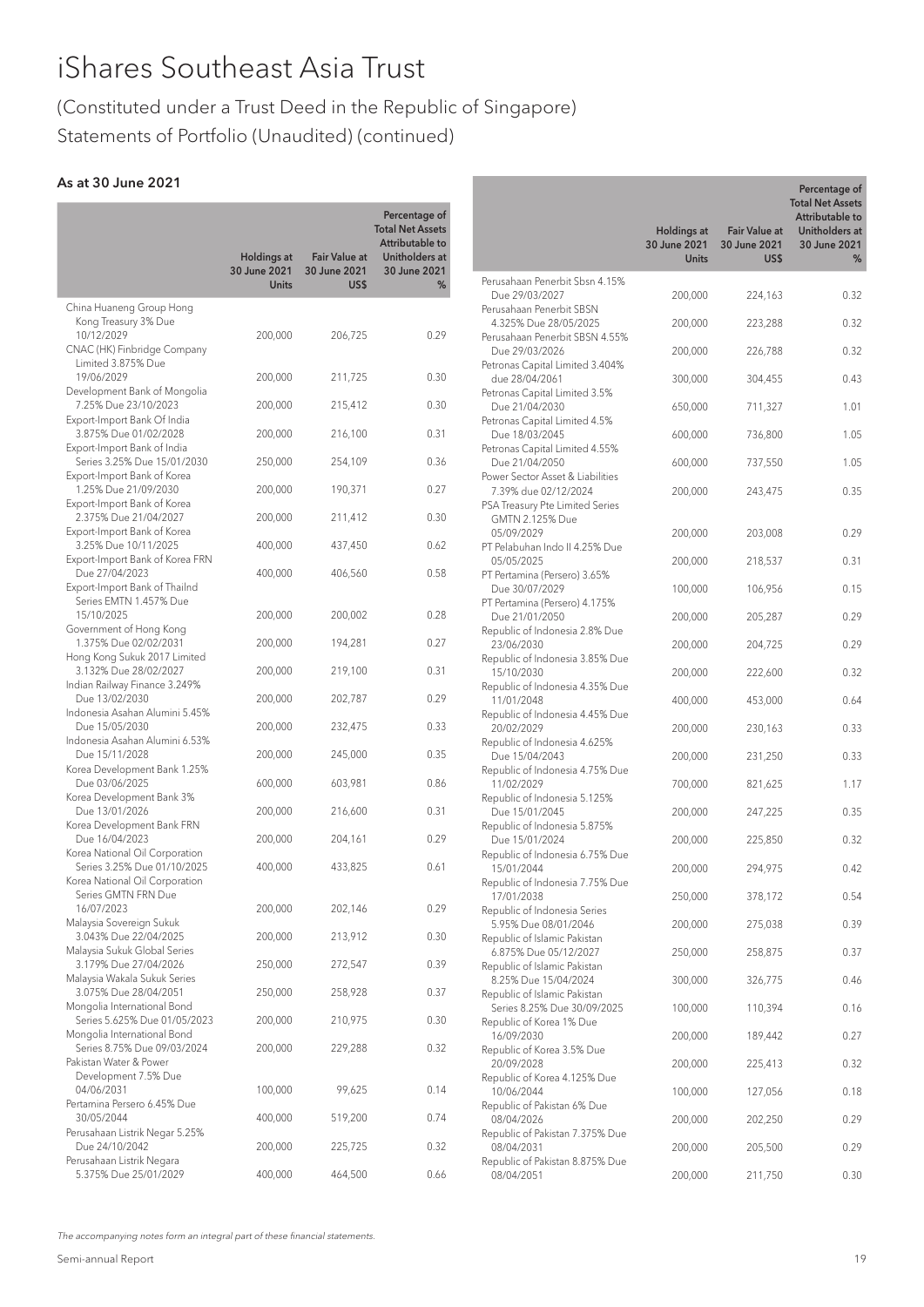# (Constituted under a Trust Deed in the Republic of Singapore) Statements of Portfolio (Unaudited) (continued)

# As at 30 June 2021

|                                                          |                                                    |                                              | Percentage of<br><b>Total Net Assets</b><br>Attributable to |
|----------------------------------------------------------|----------------------------------------------------|----------------------------------------------|-------------------------------------------------------------|
|                                                          | <b>Holdings at</b><br>30 June 2021<br><b>Units</b> | <b>Fair Value at</b><br>30 June 2021<br>US\$ | Unitholders at<br>30 June 2021<br>℅                         |
| Republic of Philippines 2.457%<br>Due 05/05/2030         | 200,000                                            | 207,772                                      | 0.29                                                        |
| Republic of Philippines 2.95%<br>Due 05/05/2045          | 200,000                                            | 192,725                                      | 0.27                                                        |
| Republic of Philippines 3% Due<br>01/02/2028             | 400,000                                            | 431,204                                      | 0.61                                                        |
| Republic of Philippines 3.7% Due<br>01/03/2041           | 725,000                                            | 782,683                                      | 1.11                                                        |
| Republic of Philippines 3.7% Due<br>02/02/2042           | 400,000                                            | 430,325                                      | 0.61                                                        |
| Republic of Philippines 3.75%<br>Due 14/01/2029          | 400,000                                            | 453,325                                      | 0.64                                                        |
| Republic of Philippines 3.95%<br>Due 20/01/2040          | 200,000                                            | 221,750                                      | 0.31                                                        |
| Republic of Philippines 4.2% Due<br>21/01/2024           | 200,000                                            | 218,750                                      | 0.31                                                        |
| Republic of Philippines 6.375%<br>Due 15/01/2032         | 200,000                                            | 273,663                                      | 0.39                                                        |
| Republic of Philippines 6.375%<br>Due 23/10/2034         | 250,000                                            | 352,156                                      | 0.50                                                        |
| Republic of Philippines 7.75%<br>Due 14/01/2031          | 375,000                                            | 553,547                                      | 0.79                                                        |
| Republic of Philippines 9.5% Due<br>02/02/2030           | 295,000                                            | 465,879                                      | 0.66                                                        |
| Republic of Sri Lanka 5.75% Due<br>18/04/2023            | 200,000                                            | 148,718                                      | 0.21                                                        |
| Republic of Sri Lanka 6.125%<br>Due 03/06/2025           | 300,000                                            | 200,591                                      | 0.28                                                        |
| Republic of Sri Lanka 6.2% Due<br>11/05/2027             | 400,000                                            | 247,084                                      | 0.35                                                        |
| Republic of Sri Lanka 6.35% Due<br>28/06/2024            | 300,000                                            | 205,366                                      | 0.29                                                        |
| Republic of Sri Lanka 6.75% Due<br>18/04/2028            | 300,000                                            | 186,375                                      | 0.26                                                        |
| Republic of Sri Lanka 6.825%<br>Due 18/07/2026           | 200,000                                            | 128,055                                      | 0.18                                                        |
| Republic of Sri Lanka 6.85% Due<br>03/11/2025            | 300,000                                            | 199,532                                      | 0.28                                                        |
| Republic of Sri Lanka 7.55% Due<br>28/03/2030            | 300,000                                            | 188,572                                      | 0.27                                                        |
| Republic of Sri Lanka 7.85% Due<br>14/03/2029            | 350,000                                            | 220,783                                      | 0.31                                                        |
| Republic of Vietnam 4.8% Due<br>19/11/2024               | 200,000                                            | 222,405                                      | 0.31                                                        |
| Sinopec Group Overseas<br>Development 2018 2.7% Due      |                                                    |                                              |                                                             |
| 13/05/2030<br>Sinopec Group Overseas                     | 200,000                                            | 205,537                                      | 0.29                                                        |
| Development 3.625% Due<br>12/04/2027                     | 250,000                                            | 274,575                                      | 0.39                                                        |
| SP Powerassets Limited 3% Due<br>26/09/2027              | 200,000                                            | 217,120                                      | 0.31                                                        |
| SP Powerassets Limited 3.25%<br>Due 24/11/2025           | 200,000                                            | 217,725                                      | 0.31                                                        |
| State Grid Overseas Investment<br>Series EMTN 1.625% Due |                                                    |                                              |                                                             |
| 05/08/2030<br>Temasek Financial I Limited                | 300,000                                            | 284,963                                      | 0.40                                                        |
| 2.25% Due 06/04/2051<br>Temasek Financial I Limited      | 250,000                                            | 239,730                                      | 0.34                                                        |
| 3.625% Due 01/08/2028<br>Temasek Financial I Limited     | 250,000                                            | 282,000                                      | 0.40                                                        |
| 5.375% Due 23/11/2039                                    | 250,000                                            | 351,875                                      | 0.50                                                        |
|                                                          |                                                    | 26,999,869                                   | 38.29                                                       |

|                                                                                   |                                             |                                              | Percentage of<br><b>Total Net Assets</b><br>Attributable to |
|-----------------------------------------------------------------------------------|---------------------------------------------|----------------------------------------------|-------------------------------------------------------------|
|                                                                                   | Holdings at<br>30 June 2021<br><b>Units</b> | <b>Fair Value at</b><br>30 June 2021<br>US\$ | Unitholders at<br>30 June 2021<br>℅                         |
| <b>Utilities</b>                                                                  |                                             |                                              |                                                             |
| Adani Electricity Mumbai 3.949%<br>Due 12/02/2030<br>Castle Peak Power Finance Co | 200,000                                     | 199,787                                      | 0.28                                                        |
| Series EMTN 2.2% Due<br>22/06/2030                                                | 200,000                                     | 199,162                                      | 0.28                                                        |
| <b>CLP Power HK Financing Series</b><br>EMTN 2.125% Due<br>30/06/2030             | 200,000                                     | 198,287                                      | 0.28                                                        |
| Continuum Energy Levanter 4.5%                                                    |                                             |                                              |                                                             |
| Due 09/02/2027<br>Greenko Investment Company                                      | 200,000                                     | 204,787                                      | 0.29                                                        |
| Series 4.875% Due 16/08/2023<br>Hongkong Electric Finance                         | 200,000                                     | 202,475                                      | 0.29                                                        |
| Limited Ser EMTN 2.875% Due<br>03/05/2026<br>JSW Hydro Energy Limited Series      | 200,000                                     | 212,225                                      | 0.30                                                        |
| 4.125% Due 18/05/2031                                                             | 200,000                                     | 202,700                                      | 0.29                                                        |
| Korea Gas Corporation 2.875%<br>Due 16/07/2029                                    | 200,000                                     | 214,288                                      | 0.31                                                        |
| Korea Gas Corporation 3.125%<br>Due 20/07/2027                                    | 200,000                                     | 218,538                                      | 0.31                                                        |
| Manila Water Co Inc 4.375% Due<br>30/07/2030                                      | 200,000                                     | 214,000                                      | 0.30                                                        |
| Minejesa Capital BV Series<br>4.625% Due 10/08/2030                               | 200,000                                     | 211,772                                      | 0.30                                                        |
| Mong Duong Finance Holdings<br>BV 5.125% Due 07/05/2029                           | 250,000                                     | 250,359                                      | 0.36                                                        |
| <b>NTPC Limited Series EMTN</b><br>4.25% Due 26/02/2026                           | 200,000                                     | 215,100                                      | 0.31                                                        |
| Renew Power Synthetic 6.67%<br>Due 12/03/2024                                     | 200,000                                     | 209,788                                      | 0.30                                                        |
| SMC Global Power Holdings Var<br>Perp (XS1896598908)                              | 200,000                                     | 205,287                                      | 0.29                                                        |
| SMC Global Power Holdings Var<br>Perp (XS2239056174)                              | 200,000                                     | 211,163                                      | 0.30                                                        |
| Star Energy Co Issue 4.85% Due<br>14/10/2038                                      | 200,000                                     | 220,100                                      | 0.31                                                        |
| TNB Global Ventures Capital Bhd<br>3.244% Due 19/10/2026                          | 200,000                                     | 213,663                                      | 0.30                                                        |
| TNB Global Ventures Capital Bhd<br>4.851% Due 01/11/2028                          | 200,000                                     | 234,413                                      | 0.33                                                        |
|                                                                                   |                                             | 4,037,894                                    | 5.73                                                        |
|                                                                                   |                                             |                                              |                                                             |
| Others<br>MTR Corporation Limited Series<br>EMTN 1.625% Due                       |                                             |                                              |                                                             |
| 19/08/2030                                                                        | 200,000                                     | 193,725                                      | 0.27                                                        |
| Singapore Airlines Limited Series<br>EMTN 3% Due 20/07/2026                       | 200,000                                     | 202,432                                      | 0.29                                                        |
|                                                                                   |                                             | 396,157                                      | 0.56                                                        |
| Accrued Interest Receivable on<br>Debt Securities                                 |                                             | 786,528                                      | 1.12                                                        |
| Portfolio of Investments                                                          |                                             | 69,577,657                                   | 98.68                                                       |
| <b>Other Net Assets</b>                                                           |                                             | 931,835                                      | 1.32                                                        |
| Net Assets Attributable to<br><b>Unitholders</b>                                  |                                             | 70,509,492                                   | 100.00                                                      |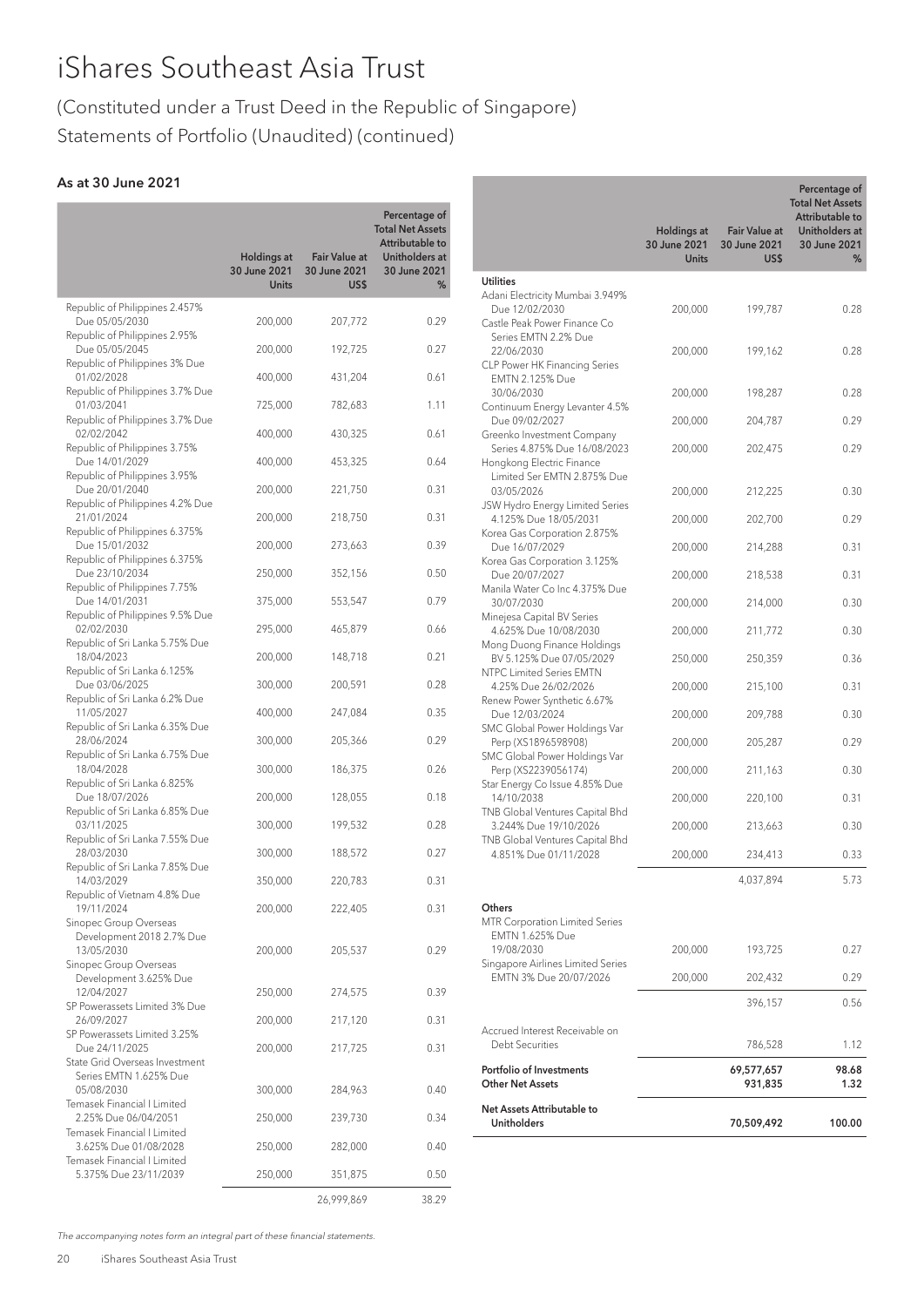# (Constituted under a Trust Deed in the Republic of Singapore) Statements of Portfolio (Unaudited) (continued)

#### As at 30 June 2021

#### Primary – By Industry (Summary)

|                                                                                                                  | Percentage of<br><b>Total Net Assets</b><br>Attributable to<br>Unitholders at<br>30 June<br>2021<br>% | Percentage of<br><b>Total Net Assets</b><br>Attributable to<br>Unitholders at<br>31 December<br>2020<br>% |
|------------------------------------------------------------------------------------------------------------------|-------------------------------------------------------------------------------------------------------|-----------------------------------------------------------------------------------------------------------|
| Consumer<br>Financial<br>Industrial<br>Media & Telecom<br>Oil & Gas<br>Government Related<br>Utilities<br>Others | 8.34<br>18.43<br>15.82<br>5.04<br>5.35<br>38.29<br>5.73<br>0.56                                       | 7.55<br>19.33<br>14.78<br>5.57<br>4.05<br>41.28<br>5.97<br>0.32                                           |
| Accrued Interest Receivable on Debt Securities                                                                   | 1.12                                                                                                  | 1.11                                                                                                      |
| <b>Portfolio of Investments</b><br><b>Other Net Assets</b>                                                       | 98.68<br>1.32                                                                                         | 99.96<br>0.04                                                                                             |
| Net Assets Attributable to Unitholders                                                                           | 100.00                                                                                                | 100.00                                                                                                    |

### Secondary – By Geography

|                                                                                                                                                                                | <b>Fair Value at</b><br>30 June<br>2021<br>US\$                                                                                                                                             | Percentage of<br><b>Total Net Assets</b><br>Attributable to<br>Unitholders at<br>30 June<br>2021<br>%                   | Percentage of<br><b>Total Net Assets</b><br>Attributable to<br>Unitholders at<br>31 December<br>2020<br>%                |
|--------------------------------------------------------------------------------------------------------------------------------------------------------------------------------|---------------------------------------------------------------------------------------------------------------------------------------------------------------------------------------------|-------------------------------------------------------------------------------------------------------------------------|--------------------------------------------------------------------------------------------------------------------------|
| <b>BY COUNTRY</b>                                                                                                                                                              |                                                                                                                                                                                             |                                                                                                                         |                                                                                                                          |
| China<br>Hong Kong<br>India<br>Indonesia<br>Macau<br>Malaysia<br>Mongolia<br>Pakistan<br>Philippines<br>Singapore<br>South Korea<br>Sri Lanka<br>Taiwan<br>Thailand<br>Vietnam | 6,344,624<br>7,296,948<br>6,703,964<br>7,621,663<br>4,666,120<br>5,516,316<br>748,081<br>1,415,169<br>7,189,686<br>6,456,206<br>6,881,380<br>1,725,076<br>2,202,533<br>3,550,599<br>472,764 | 9.00<br>10.35<br>9.51<br>10.81<br>6.62<br>7.82<br>1.06<br>2.01<br>10.20<br>9.15<br>9.76<br>2.45<br>3.12<br>5.03<br>0.67 | 10.21<br>11.11<br>9.24<br>11.69<br>6.22<br>7.69<br>1.25<br>1.13<br>11.31<br>9.62<br>9.71<br>2.23<br>1.99<br>5.03<br>0.42 |
| Accrued Interest Receivable on<br>Debt Securities                                                                                                                              | 786,528                                                                                                                                                                                     | 1.12                                                                                                                    | 1.11                                                                                                                     |
| Portfolio of Investments<br><b>Other Net Assets</b>                                                                                                                            | 69,577,657<br>931,835                                                                                                                                                                       | 98.68<br>1.32                                                                                                           | 99.96<br>0.04                                                                                                            |
| Net Assets Attributable to<br><b>Unitholders</b>                                                                                                                               | 70,509,492                                                                                                                                                                                  | 100.00                                                                                                                  | 100.00                                                                                                                   |

### iShares Barclays USD Asia High Yield Bond Index ETF

### Primary – By Industry

|                                                                                     |                                             |                                              | Percentage of<br><b>Total Net Assets</b><br>Attributable to |
|-------------------------------------------------------------------------------------|---------------------------------------------|----------------------------------------------|-------------------------------------------------------------|
|                                                                                     | Holdings at<br>30 June 2021<br><b>Units</b> | <b>Fair Value at</b><br>30 June 2021<br>US\$ | Unitholders at<br>30 June 2021<br>%                         |
| <b>Bonds - Quoted</b>                                                               |                                             |                                              |                                                             |
| Financial                                                                           |                                             |                                              |                                                             |
| Agile Group Holdings Limited<br>5.5% Due 17/05/2026<br>Agile Group Holdings Limited | 600,000                                     | 582,765                                      | 0.22                                                        |
| 5.75% Due 02/01/2025                                                                | 700,000                                     | 709,191                                      | 0.27                                                        |
| Agile Group Holdings Limited<br>6.05% Due 13/10/2025                                | 750,000                                     | 761,310                                      | 0.29                                                        |
| Agile Group Holdings Limited<br>Var Perp (XS1785422731)                             | 400,000                                     | 406,804                                      | 0.15                                                        |
| Agile Group Holdings Limited<br>Var Perp (XS2003471617)                             | 850,000                                     | 885,726                                      | 0.34                                                        |
| Agile Group Holdings Limited<br>Var Perp (XS2071413483)<br>Axis Bank/Dubai 3% Due   | 500,000                                     | 510,850                                      | 0.19                                                        |
| 08/08/2022                                                                          | 500,000                                     | 509,530                                      | 0.19                                                        |
| Bangkok Bank Pcl/HK Var Due<br>25/09/2034<br>Bangkok Bank Public Company            | 1,700,000                                   | 1,761,251                                    | 0.67                                                        |
| Limited/HK Var Perp                                                                 | 600,000                                     | 634,206                                      | 0.24                                                        |
| Bank of Communication HK Var<br>Perp (ISIN XS2085545494)                            | 500,000                                     | 511,330                                      | 0.19                                                        |
| Bank of Communications Var<br>Perp (ISIN XS2238561281)                              | 3,400,000                                   | 3,524,984                                    | 1.34                                                        |
| Bank of East Asia Limited Var<br>Perp (XS2049804896)                                | 875,000                                     | 936,723                                      | 0.36                                                        |
| Bank of East Asia Ltd Series<br><b>EMTN Var Perp</b>                                |                                             |                                              |                                                             |
| (XS2222027364)<br>Cathay Pacfic MTN Finance HK                                      | 650,000                                     | 700,713                                      | 0.27                                                        |
| Series EMTN 4.875% Due<br>17/08/2026                                                | 800,000                                     | 815,440                                      | 0.31                                                        |
| Central China Real Estate Limited<br>7.65% Due 27/08/2023                           | 1,000,000                                   | 945,554                                      | 0.36                                                        |
| Champion Mtn Limited Series<br>EMTN 3.75% Due 17/01/2023                            | 400,000                                     | 413,460                                      | 0.16                                                        |
| Champion Path Holdings 4.5%<br>Limited Due 27/01/2026                               | 600,000                                     | 624,084                                      | 0.24                                                        |
| Champion Path Holdings Limited<br>4.85% Due 27/01/2028                              | 600,000                                     | 625,758                                      | 0.24                                                        |
| China Evergrande Group 10%<br>Due 11/04/2023                                        | 1,000,000                                   | 774,167                                      | 0.29                                                        |
| China Evergrande Group 10.5%<br>Due 11/04/2024                                      | 750,000                                     | 542,531                                      | 0.21                                                        |
| China Evergrande Group 11.5%<br>Due 22/01/2023                                      | 1,200,000                                   | 963,125                                      | 0.37                                                        |
| China Evergrande Group 12%<br>Due 22/01/2024                                        | 1,370,000                                   | 1,033,953                                    | 0.39                                                        |
| China Evergrande Group 7.5%<br>Due 28/06/2023                                       | 1,650,000                                   | 1,179,219                                    | 0.45                                                        |
| China Evergrande Group 8.75%<br>Due 28/06/2025                                      | 5,719,000                                   | 3,835,648                                    | 1.46                                                        |
| China Evergrande Group Series<br>EMTN 9.5% Due 29/03/2024                           | 1,200,000                                   | 842,628                                      | 0.32                                                        |
| China SCE Group Holdings<br>Limited 6% Due 04/02/2026                               | 300,000                                     | 286,039                                      | 0.11                                                        |
| China SCE Group Holdings<br>Limited 7% Due 02/05/2025                               | 900,000                                     | 911,970                                      | 0.35                                                        |
| China SCE Group Holdings<br>Limited 7.25% Due<br>19/04/2023                         | 400,000                                     | 411,740                                      | 0.16                                                        |
|                                                                                     |                                             |                                              |                                                             |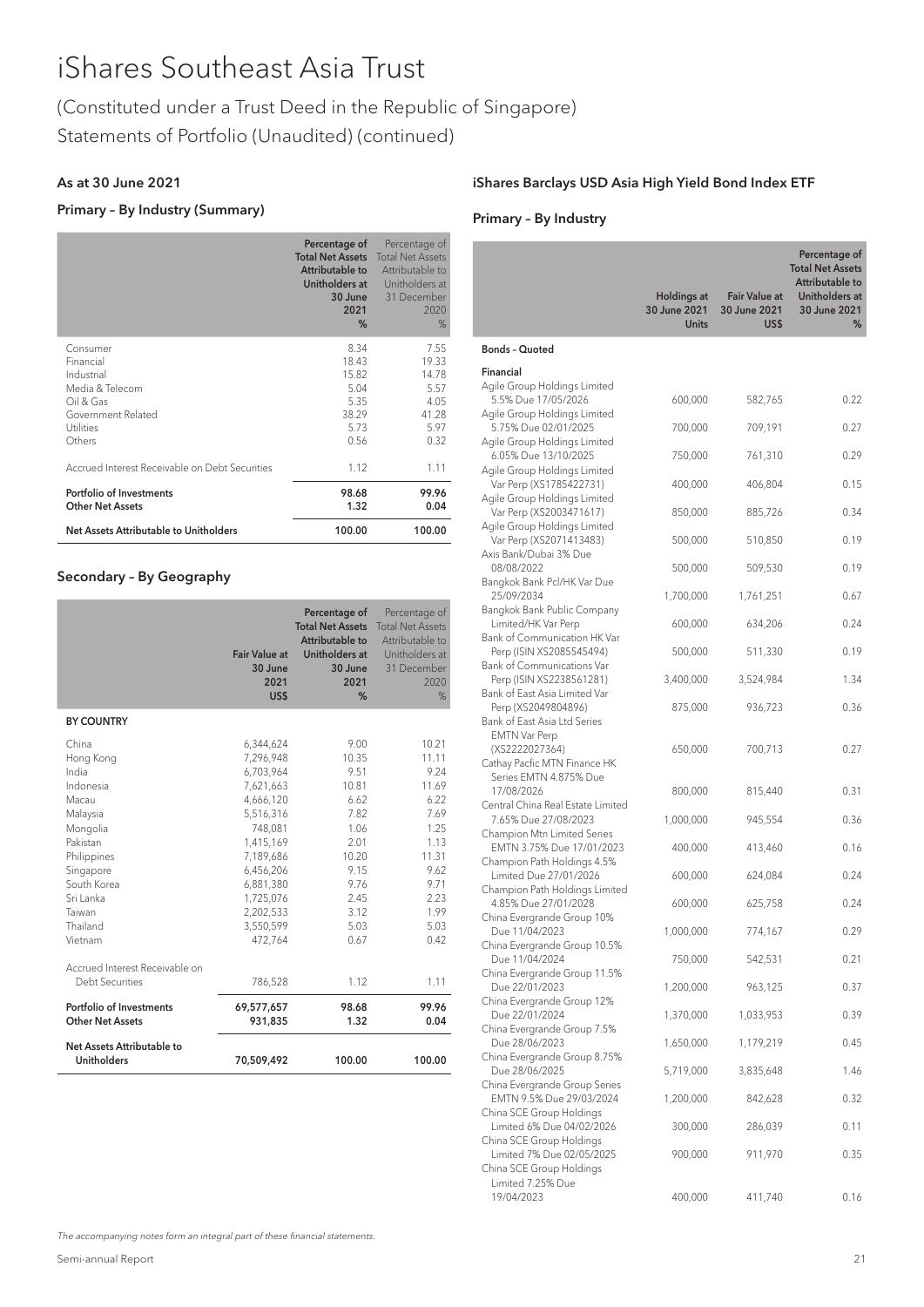# (Constituted under a Trust Deed in the Republic of Singapore) Statements of Portfolio (Unaudited) (continued)

# As at 30 June 2021

| Percentage of<br><b>Total Net Assets</b><br>Attributable to<br><b>Holdings at</b><br><b>Fair Value at</b><br>Unitholders at<br>30 June 2021<br>30 June 2021<br>30 June 2021<br><b>Units</b><br>US\$<br>%<br>China SCE Group Holdings<br>Limited 7.375% Due<br>09/04/2024<br>600,000<br>621,342<br>0.24<br>Chong Hing Bank Limited Series<br><b>EMTN Var Perp</b><br>500,000<br>522,925<br>0.20<br>Chong Hing Bank Limited Var<br>Due 26/07/2027<br>400,000<br>402,572<br>0.15<br>CIFI Holdings Group 4.375%<br>Due 12/04/2027<br>1,100,000<br>0.41<br>1,078,211<br>CIFI Holdings Group 4.45% Due |
|--------------------------------------------------------------------------------------------------------------------------------------------------------------------------------------------------------------------------------------------------------------------------------------------------------------------------------------------------------------------------------------------------------------------------------------------------------------------------------------------------------------------------------------------------------------------------------------------------|
|                                                                                                                                                                                                                                                                                                                                                                                                                                                                                                                                                                                                  |
|                                                                                                                                                                                                                                                                                                                                                                                                                                                                                                                                                                                                  |
|                                                                                                                                                                                                                                                                                                                                                                                                                                                                                                                                                                                                  |
|                                                                                                                                                                                                                                                                                                                                                                                                                                                                                                                                                                                                  |
|                                                                                                                                                                                                                                                                                                                                                                                                                                                                                                                                                                                                  |
|                                                                                                                                                                                                                                                                                                                                                                                                                                                                                                                                                                                                  |
|                                                                                                                                                                                                                                                                                                                                                                                                                                                                                                                                                                                                  |
|                                                                                                                                                                                                                                                                                                                                                                                                                                                                                                                                                                                                  |
|                                                                                                                                                                                                                                                                                                                                                                                                                                                                                                                                                                                                  |
|                                                                                                                                                                                                                                                                                                                                                                                                                                                                                                                                                                                                  |
|                                                                                                                                                                                                                                                                                                                                                                                                                                                                                                                                                                                                  |
| 17/08/2026<br>200,000<br>199,219<br>0.08                                                                                                                                                                                                                                                                                                                                                                                                                                                                                                                                                         |
| CIFI Holdings Group 5.25% Due                                                                                                                                                                                                                                                                                                                                                                                                                                                                                                                                                                    |
| 13/05/2026<br>400,000<br>0.16<br>411,444                                                                                                                                                                                                                                                                                                                                                                                                                                                                                                                                                         |
| CIFI Holdings Group 5.95% Due<br>20/10/2025<br>800,000<br>846,384<br>0.32                                                                                                                                                                                                                                                                                                                                                                                                                                                                                                                        |
| CIFI Holdings Group 6% Due                                                                                                                                                                                                                                                                                                                                                                                                                                                                                                                                                                       |
| 16/07/2025<br>400,000<br>0.16<br>421,480                                                                                                                                                                                                                                                                                                                                                                                                                                                                                                                                                         |
| CIFI Holdings Group 6.45% Due                                                                                                                                                                                                                                                                                                                                                                                                                                                                                                                                                                    |
| 07/11/2024<br>500,000<br>529,430<br>0.20                                                                                                                                                                                                                                                                                                                                                                                                                                                                                                                                                         |
| CIFI Holdings Group 6.55% Due<br>28/03/2024<br>400,000<br>0.16<br>420,168                                                                                                                                                                                                                                                                                                                                                                                                                                                                                                                        |
| Cliffton Limited 6.25% Due                                                                                                                                                                                                                                                                                                                                                                                                                                                                                                                                                                       |
| 25/10/2025<br>500,000<br>493,860<br>0.19                                                                                                                                                                                                                                                                                                                                                                                                                                                                                                                                                         |
| CMB Wing Lung Bank Limited                                                                                                                                                                                                                                                                                                                                                                                                                                                                                                                                                                       |
| Series EMTN Var Perp<br>500,000<br>539,885<br>0.21<br>Ease Trade Global Limited 4%                                                                                                                                                                                                                                                                                                                                                                                                                                                                                                               |
| Due 10/11/2025<br>600,000<br>0.23<br>611,676                                                                                                                                                                                                                                                                                                                                                                                                                                                                                                                                                     |
| Easy Tactic Limited 11.75 % Due                                                                                                                                                                                                                                                                                                                                                                                                                                                                                                                                                                  |
| 02/08/2023<br>700,000<br>0.26<br>688,005                                                                                                                                                                                                                                                                                                                                                                                                                                                                                                                                                         |
| Easy Tactic Limited 12.375% Due                                                                                                                                                                                                                                                                                                                                                                                                                                                                                                                                                                  |
| 18/11/2022<br>450,000<br>0.17<br>456,831<br>Easy Tactic Limited 5.875% Due                                                                                                                                                                                                                                                                                                                                                                                                                                                                                                                       |
| 13/02/2023<br>600,000<br>541,919<br>0.21                                                                                                                                                                                                                                                                                                                                                                                                                                                                                                                                                         |
| Easy Tactic Limited 8.125% Due                                                                                                                                                                                                                                                                                                                                                                                                                                                                                                                                                                   |
| 11/07/2024<br>500,000<br>433,855<br>0.17                                                                                                                                                                                                                                                                                                                                                                                                                                                                                                                                                         |
| Easy Tactic Limited 8.125% Due<br>27/02/2023<br>0.36                                                                                                                                                                                                                                                                                                                                                                                                                                                                                                                                             |
| 1,000,000<br>935,097<br>Easy Tactic Limited 8.625% Due                                                                                                                                                                                                                                                                                                                                                                                                                                                                                                                                           |
| 05/03/2024<br>750,000<br>0.25<br>663,017                                                                                                                                                                                                                                                                                                                                                                                                                                                                                                                                                         |
| Easy Tactic Limited 8.625% Due                                                                                                                                                                                                                                                                                                                                                                                                                                                                                                                                                                   |
| 27/02/2024<br>400,000<br>355,349<br>0.14                                                                                                                                                                                                                                                                                                                                                                                                                                                                                                                                                         |
| Fairfax India Holdings<br>Corporation (Series 144A) 5%                                                                                                                                                                                                                                                                                                                                                                                                                                                                                                                                           |
| Due 26/02/2028<br>500,000<br>496,250<br>0.19                                                                                                                                                                                                                                                                                                                                                                                                                                                                                                                                                     |
| FEC Finance Limited Var Perp<br>400,000<br>410,772<br>0.16                                                                                                                                                                                                                                                                                                                                                                                                                                                                                                                                       |
| FWD Group Limited 5.75% Due                                                                                                                                                                                                                                                                                                                                                                                                                                                                                                                                                                      |
| 09/07/2024<br>800,000<br>0.31<br>819,232<br><b>FWD Group Limited Series</b>                                                                                                                                                                                                                                                                                                                                                                                                                                                                                                                      |
| EMTN Var Perp (ISIN                                                                                                                                                                                                                                                                                                                                                                                                                                                                                                                                                                              |
| XS1628340538)<br>700,000<br>663,988<br>0.25                                                                                                                                                                                                                                                                                                                                                                                                                                                                                                                                                      |
| FWD Group Limited Var Perp                                                                                                                                                                                                                                                                                                                                                                                                                                                                                                                                                                       |
| (ISIN XS2038876558)<br>1,200,000<br>0.47<br>1,234,392                                                                                                                                                                                                                                                                                                                                                                                                                                                                                                                                            |
| GLP Pte Limited Var Perp<br>1,000,000<br>0.38<br>1,002,180<br>Greenland Global Investment                                                                                                                                                                                                                                                                                                                                                                                                                                                                                                        |
| 5.875% Due 03/07/2024<br>600,000<br>473,792<br>0.18                                                                                                                                                                                                                                                                                                                                                                                                                                                                                                                                              |
| Greenland Global Investment                                                                                                                                                                                                                                                                                                                                                                                                                                                                                                                                                                      |
| Series EMTN 5.6% Due                                                                                                                                                                                                                                                                                                                                                                                                                                                                                                                                                                             |
| 13/11/2022<br>650,000<br>570,102<br>0.22                                                                                                                                                                                                                                                                                                                                                                                                                                                                                                                                                         |
| Greenland Global Investment<br>Series EMTN 6.125% Due                                                                                                                                                                                                                                                                                                                                                                                                                                                                                                                                            |
| 22/04/2023<br>800,000<br>677,568<br>0.26                                                                                                                                                                                                                                                                                                                                                                                                                                                                                                                                                         |
| Greenland Global Investment                                                                                                                                                                                                                                                                                                                                                                                                                                                                                                                                                                      |
| Series EMTN 6.25% Due                                                                                                                                                                                                                                                                                                                                                                                                                                                                                                                                                                            |
| 16/12/2022<br>600,000<br>575,999<br>0.22                                                                                                                                                                                                                                                                                                                                                                                                                                                                                                                                                         |

|                                                                                       | Holdings at<br>30 June 2021 | <b>Fair Value at</b><br>30 June 2021 | Percentage of<br><b>Total Net Assets</b><br>Attributable to<br>Unitholders at<br>30 June 2021 |
|---------------------------------------------------------------------------------------|-----------------------------|--------------------------------------|-----------------------------------------------------------------------------------------------|
|                                                                                       | <b>Units</b>                | US\$                                 | %                                                                                             |
| Greenland Global Investment<br>Series EMTN 6.75% Due                                  |                             |                                      |                                                                                               |
| 26/09/2023<br>India Infoline Finance Limited                                          | 400,000                     | 330,490                              | 0.13                                                                                          |
| Series EMTN 5.875% Due<br>20/04/2023<br>Jingrui Holdings Limited 14.5%                | 450,000                     | 440,779                              | 0.17                                                                                          |
| Due 19/02/2023                                                                        | 500,000                     | 487,058                              | 0.19                                                                                          |
| Kaisa Group Holdings Limited<br>10.5% Due 15/01/2025<br>Kaisa Group Holdings Limited  | 600,000                     | 567,985                              | 0.22                                                                                          |
| 10.875% Due 23/07/2023                                                                | 1,300,000                   | 1,302,886                            | 0.50                                                                                          |
| Kaisa Group Holdings Limited<br>11.25% Due 16/04/2025<br>Kaisa Group Holdings Limited | 600,000                     | 570,650                              | 0.22                                                                                          |
| 11.5% Due 30/01/2023                                                                  | 600,000                     | 607,908                              | 0.23                                                                                          |
| Kaisa Group Holdings Limited<br>11.7% Due 11/11/2025                                  | 1,400,000                   | 1,320,802                            | 0.50                                                                                          |
| Kaisa Group Holdings Limited<br>11.95% Due 12/11/2023                                 | 400,000                     | 409,644                              | 0.16                                                                                          |
| Kaisa Group Holdings Limited<br>11.95% Due 22/10/2022                                 | 800,000                     | 826,992                              | 0.31                                                                                          |
| Kaisa Group Holdings Limited<br>9.375% Due 30/06/2024                                 | 2,700,000                   | 2,546,556                            | 0.97                                                                                          |
| Kaisa Group Holdings Limited<br>9.75% Due 28/09/2023                                  | 1,200,000                   | 1,183,764                            | 0.45                                                                                          |
| Kaisa Group Holdings Limited<br>9.95% Due 23/07/2025                                  | 750,000                     | 678,103                              | 0.26                                                                                          |
| Kasikornbank PCL HK Series<br>EMTN Var Due 02/10/2031                                 | 950,000                     | 971,527                              | 0.37                                                                                          |
| Kasikornbank Public Company<br>Limited/HK Series EMTN Var                             |                             |                                      |                                                                                               |
| Perp<br>King Talent Management Limited                                                | 600,000                     | 637,086                              | 0.24                                                                                          |
| Var Perp<br>KWG Group Holdings 6% Due                                                 | 450,000                     | 403,679                              | 0.15                                                                                          |
| 14/08/2026<br>KWG Group Holdings 6.3% Due                                             | 300,000                     | 288,588                              | 0.11                                                                                          |
| 13/02/2026<br>KWG Group Holdings 7.875%                                               | 850,000                     | 833,597                              | 0.32                                                                                          |
| Due 01/09/2023                                                                        | 1,000,000                   | 1,021,570                            | 0.39                                                                                          |
| KWG Property Holding Limited<br>5.875% Due 10/11/2024                                 | 800,000                     | 807,088                              | 0.31                                                                                          |
| KWG Property Holding Limited<br>6% Due 15/09/2022                                     | 450,000                     | 456,151                              | 0.17                                                                                          |
| Lai Fung Bonds 2018 Limited<br>5.65% Due 18/01/2023                                   | 400,000                     | 384,231                              | 0.15                                                                                          |
| Muthoot Finance Limited 4.4%<br>Due 02/09/2023                                        | 800,000                     | 823,304                              | 0.31                                                                                          |
| Muthoot Finance Limited 6.125%<br>Due 31/10/2022                                      | 450,000                     | 466,978                              | 0.18                                                                                          |
| New World China Land Limited<br>4.75% Due 23/01/2027                                  | 650,000                     | 696,599                              | 0.27                                                                                          |
| NWD Finance (BVI) Limited Var<br>Perp (XS2132986741)                                  | 1,050,000                   | 1,129,013                            | 0.43                                                                                          |
| NWD Finance (BVI) Limited Var<br>Perp (XS2348062899)                                  | 1,500,000                   | 1,519,080                            | 0.58                                                                                          |
| PCGI Intermediate Limited Series<br>EMTN 4.75% Due 28/10/2024                         | 450,000                     | 457,087                              | 0.17                                                                                          |
| PCPD Capital 5.125% Due<br>18/06/2026<br>RKPF Overseas 2019 A Limited                 | 1,000,000                   | 1,016,650                            | 0.39                                                                                          |
| 6% Due 04/09/2025                                                                     | 400,000                     | 416,460                              | 0.16                                                                                          |
| RKPF Overseas 2019 A Limited<br>6.7% Due 30/09/2024                                   | 600,000                     | 636,450                              | 0.24                                                                                          |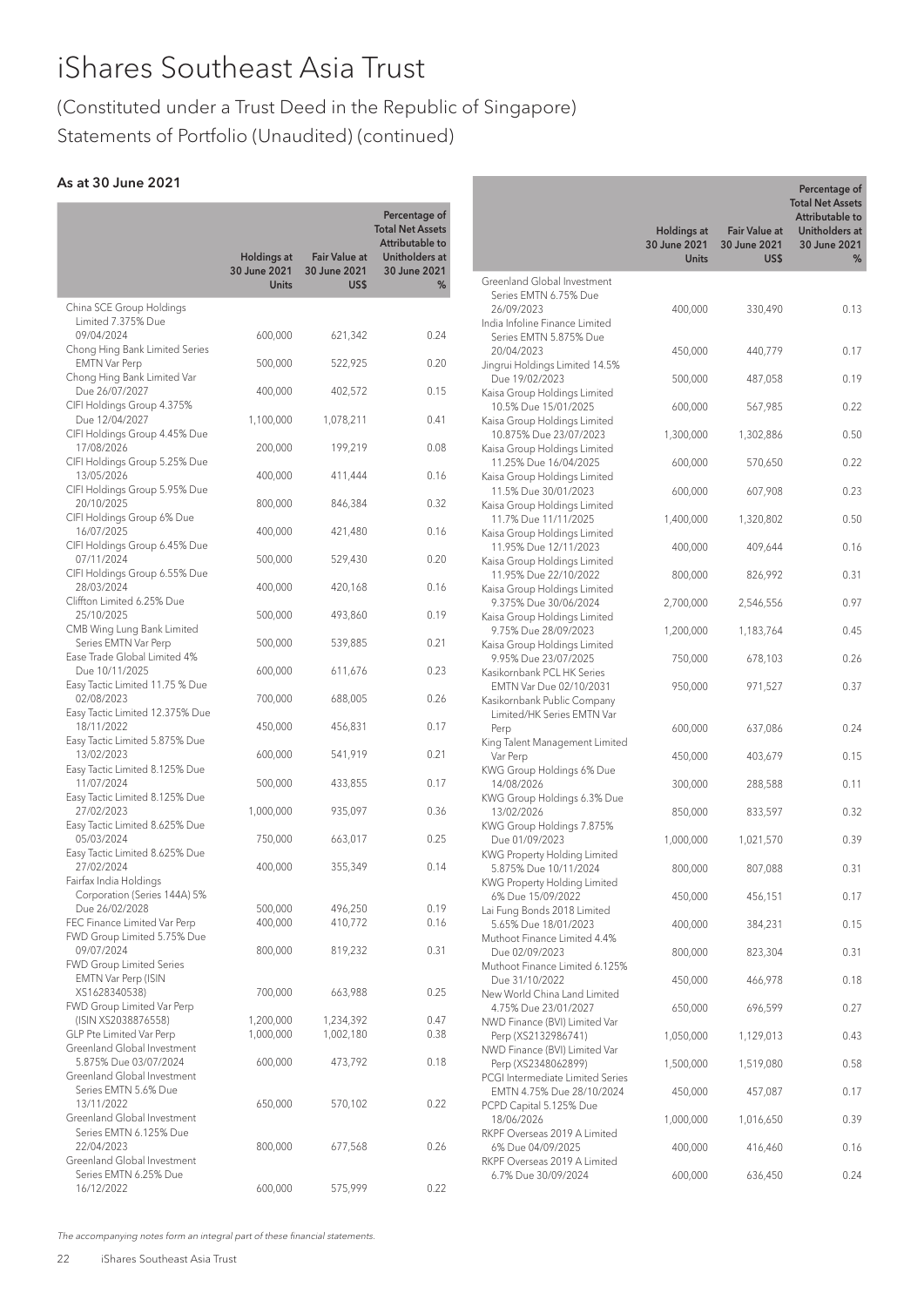# (Constituted under a Trust Deed in the Republic of Singapore) Statements of Portfolio (Unaudited) (continued)

# As at 30 June 2021

|                                                                                     |                                             |                                              | Percentage of<br><b>Total Net Assets</b><br>Attributable to |
|-------------------------------------------------------------------------------------|---------------------------------------------|----------------------------------------------|-------------------------------------------------------------|
|                                                                                     | Holdings at<br>30 June 2021<br><b>Units</b> | <b>Fair Value at</b><br>30 June 2021<br>US\$ | Unitholders at<br>30 June 2021<br>%                         |
| RKPF Overseas 2019 A Limited<br>7.875% Due 01/02/2023                               | 250,000                                     | 259,620                                      | 0.10                                                        |
| RKPF Overseas 2020 A Limited<br>5.2% Due 12/01/2026                                 | 900,000                                     | 907,866                                      | 0.35                                                        |
| Ronshine China 6.75% Due<br>05/08/2024                                              | 200,000                                     | 183,500                                      | 0.07                                                        |
| Ronshine China 7.35% Due<br>15/12/2023                                              | 600,000                                     | 570,053                                      | 0.22                                                        |
| Ronshine China 8.75% Due<br>25/10/2022                                              | 800,000                                     | 801,624                                      | 0.31                                                        |
| Ronshine China Holdings Limited<br>8.95% Due 22/01/2023                             | 250,000                                     | 247,661                                      | 0.09                                                        |
| Scenery Journey Limited 1 1.5%<br>Due 24/10/2022<br>Scenery Journey Limited 1 2%    | 2,750,000                                   | 2,245,042                                    | 0.85                                                        |
| Due 24/10/2023<br>Scenery Journey Limited 13%                                       | 1,850,000                                   | 1,461,223                                    | 0.56                                                        |
| Due 06/11/2022<br>Scenery Journey Limited 13.75%                                    | 650,000                                     | 537,520                                      | 0.20                                                        |
| Due 06/11/2023<br>Shimao Property Holdings                                          | 1,100,000                                   | 884,134                                      | 0.34                                                        |
| Limited 4.75% Due<br>03/07/2022                                                     | 1,200,000                                   | 1,212,624                                    | 0.46                                                        |
| Shriram Transport Finance 4.4%<br>Due 13/03/2024                                    | 850,000                                     | 852,287                                      | 0.32                                                        |
| Shriram Transport Finance 5.1%<br>Due 16/07/2023<br>Shriram Transport Finance 5.95% | 700,000                                     | 711,060                                      | 0.27                                                        |
| Due 24/10/2022<br>Shui On Development Holding                                       | 800,000                                     | 818,224                                      | 0.31                                                        |
| 5.5% Due 03/03/2025<br>Shui On Development Holding                                  | 500,000                                     | 507,530                                      | 0.19                                                        |
| 5.5% Due 29/06/2026<br>Shui On Development Holding                                  | 300,000                                     | 301,656                                      | 0.11                                                        |
| 5.75% Due 12/11/2023<br>Shui On Development Holding                                 | 500,000                                     | 515,085                                      | 0.20                                                        |
| 6.15% Due 24/08/2024<br>Sun Hung Kai & Co Bvi 4.65%                                 | 1,050,000                                   | 1,089,585                                    | 0.41                                                        |
| Due 08/09/2022<br>Sun Hung Kai & Co BVI Series                                      | 600,000                                     | 604,122                                      | 0.23                                                        |
| EMTN 5.75% Due 15/11/2024<br>Sunac China Holdings Limited                           | 400,000                                     | 410,216                                      | 0.16                                                        |
| 5.95% 26/04/2024<br>Sunac China Holdings Limited                                    | 1,000,000                                   | 983,074                                      | 0.37                                                        |
| 6.5% Due 09/07/2023<br>Sunac China Holdings Limited                                 | 900,000                                     | 920,394                                      | 0.35                                                        |
| 6.5% Due 10/01/2025<br>Sunac China Holdings Limited                                 | 850,000                                     | 837,533                                      | 0.32                                                        |
| 6.5% Due 26/01/2026<br>Sunac China Holdings Limited                                 | 800,000                                     | 772,396                                      | 0.29                                                        |
| 6.65% Due 03/08/2024<br>Sunac China Holdings Limited                                | 500,000                                     | 500,810                                      | 0.19                                                        |
| 7% Due 09/07/2025<br>Sunac China Holdings Limited                                   | 655,000                                     | 643,705                                      | 0.24                                                        |
| 7.5% Due 01/02/2024<br>Sunac China Holdings Limited                                 | 650,000                                     | 665,607                                      | 0.25                                                        |
| 7.95% Due 08/08/2022<br>Sunac China Holdings Limited                                | 500,000                                     | 511,825                                      | 0.19                                                        |
| 7.95% Due 11/10/2023<br>Sunac China Holdings Limited                                | 850,000                                     | 876,801                                      | 0.33                                                        |
| 8.35% Due 19/04/2023<br>Times China Hldg Limited 5.55%<br>Due 04/06/2024            | 1,000,000<br>500,000                        | 1,035,090<br>500,430                         | 0.39<br>0.19                                                |
|                                                                                     |                                             |                                              |                                                             |

|                                                                                       |                                                    |                                              | Percentage of<br><b>Total Net Assets</b><br>Attributable to |
|---------------------------------------------------------------------------------------|----------------------------------------------------|----------------------------------------------|-------------------------------------------------------------|
|                                                                                       | <b>Holdings at</b><br>30 June 2021<br><b>Units</b> | <b>Fair Value at</b><br>30 June 2021<br>US\$ | Unitholders at<br>30 June 2021<br>%                         |
| Times China Holding Limited<br>5.75% Due 14/01/2027                                   | 400,000                                            | 381,504                                      | 0.14                                                        |
| Times China Holding Limited<br>6.2% Due 22/03/2026                                    | 400,000                                            | 392,964                                      | 0.15                                                        |
| Times China Holding Limited<br>6.75% Due 08/07/2025                                   | 950,000                                            | 963,348                                      | 0.37                                                        |
| Times China Holding Limited<br>6.75% Due 16/07/2023                                   | 450,000                                            | 461,443                                      | 0.18                                                        |
| TMB Bank/Cayman Islands Series<br><b>EMTN Var Perp</b>                                | 450,000                                            | 457,024                                      | 0.17                                                        |
| <b>VLL</b> International Inc Series<br>EMTN 5.75% Due 28/11/2024                      | 350,000                                            | 357,224                                      | 0.14                                                        |
| VLL International Inc Series<br>EMTN 7.25% Due 20/07/2027                             | 700,000                                            | 738,605                                      | 0.28                                                        |
| Wanda Group Overseas 7.5%<br>Due 24/07/2022                                           | 800,000                                            | 772,625                                      | 0.29                                                        |
| Wanda Properties International<br>7.25% Due 29/01/2024                                | 200,000                                            | 199,491                                      | 0.08                                                        |
| Wanda Properties Overseas<br>Limited 6.875% Due                                       |                                                    |                                              |                                                             |
| 23/07/2023<br>Wanda Properties Overseas                                               | 800,000                                            | 792,085                                      | 0.30                                                        |
| Limited 6.95% Due<br>05/12/2022                                                       | 500,000                                            | 501,330                                      | 0.19                                                        |
| Woori Bank Var Perp<br>Yanlord Land HK Co Limited                                     | 700,000                                            | 726,698                                      | 0.28                                                        |
| 5.125% Due 20/05/2026<br>Yanlord Land HK Co Limited                                   | 800,000                                            | 816,128                                      | 0.31                                                        |
| 6.8% Due 27/02/2024<br>Yes Bank IFSC Banking Series                                   | 650,000                                            | 684,606                                      | 0.26                                                        |
| EMTN 3.75% Due 06/02/2023<br>Yuzhou Group 6.35% Due                                   | 700,000                                            | 693,342                                      | 0.26                                                        |
| 13/01/2027<br>Yuzhou Properties Company                                               | 900,000                                            | 694,675                                      | 0.26                                                        |
| Limited 6% Due 25/10/2023<br>Yuzhou Properties Company                                | 800,000                                            | 702,007                                      | 0.27                                                        |
| Limited 7.375% Due<br>13/01/2026                                                      | 600,000                                            | 473,619                                      | 0.18                                                        |
| Yuzhou Properties Company<br>Limited 7.7% Due 20/02/2025                              | 550,000                                            | 470,650                                      | 0.18                                                        |
| Yuzhou Properties Company<br>Limited 8.3% Due 27/05/2025                              | 500,000                                            | 424,838                                      | 0.16                                                        |
| Yuzhou Properties Company<br>Limited 8.375% Due                                       |                                                    |                                              |                                                             |
| 30/10/2024<br>Yuzhou Properties Company                                               | 450,000                                            | 401,938                                      | 0.15                                                        |
| Limited 8.5% Due 04/02/2023<br>Yuzhou Properties Company                              | 600,000                                            | 567,149                                      | 0.22                                                        |
| Limited 8.5% Due 26/02/2024<br>Zhongyuan Asset Management                             | 900,000                                            | 822,062                                      | 0.31                                                        |
| Company Limited 4.2% Due<br>29/11/2022                                                | 400,000                                            | 315,640                                      | 0.12                                                        |
|                                                                                       |                                                    | 106,155,690                                  | 40.41                                                       |
| Industrial                                                                            |                                                    |                                              |                                                             |
| ABJA Investment Company<br>5.45% Due 24/01/2028                                       | 1,400,000                                          | 1,506,176                                    | 0.57                                                        |
| ABJA Investment Company<br>5.95% Due 31/07/2024                                       | 1,150,000                                          | 1,243,426                                    | 0.47                                                        |
| AEV International Pte 4.2% Due<br>16/01/2030                                          | 500,000                                            | 520,970                                      | 0.20                                                        |
| <b>BPHL Capital Management</b><br>5.95% Due 27/02/2023<br>Capitaland Treasury Limited | 900,000                                            | 807,932                                      | 0.31                                                        |
| EMTN 4.076% Due<br>20/09/2022                                                         | 400,000                                            | 413,440                                      | 0.16                                                        |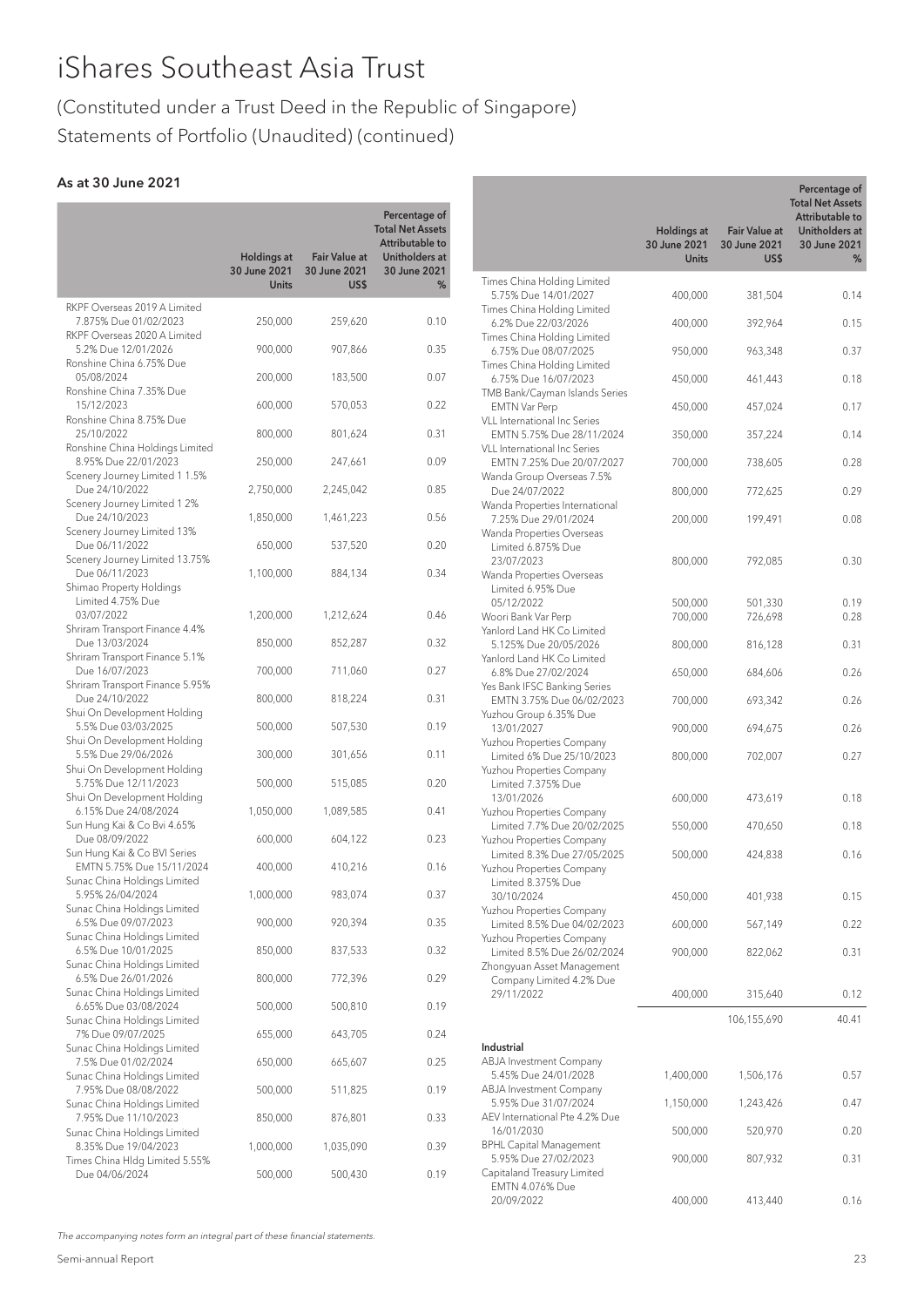# (Constituted under a Trust Deed in the Republic of Singapore) Statements of Portfolio (Unaudited) (continued)

# As at 30 June 2021

|                                                           | <b>Holdings at</b>           | <b>Fair Value at</b> | Percentage of<br><b>Total Net Assets</b><br>Attributable to<br><b>Unitholders at</b> |                                                            | Holdings at<br>30 June 2021<br><b>Units</b> |
|-----------------------------------------------------------|------------------------------|----------------------|--------------------------------------------------------------------------------------|------------------------------------------------------------|---------------------------------------------|
|                                                           | 30 June 2021<br><b>Units</b> | 30 June 2021<br>US\$ | 30 June 2021<br>%                                                                    | FPC Treasury Limited Series 4.5%                           |                                             |
| CAS Capital No1 Ltd Var Perp                              | 1,000,000                    | 1,006,810            | 0.38                                                                                 | Due 16/04/2023<br>Future Retail Limited 5.6% Due           | 200,000                                     |
| CCTI 2017 Limited 3.625% Due<br>08/08/2022                | 400,000                      | 403,136              | 0.15                                                                                 | 22/01/2025<br>Gemstones International 12%                  | 650,000                                     |
| Celestial Dynasty Limited 4.25%                           |                              |                      |                                                                                      | Due 10/03/2023                                             | 600,000                                     |
| Due 27/06/2029<br>Celestial Miles Var Perp                | 800,000<br>1,500,000         | 832,680<br>1,595,085 | 0.32<br>0.61                                                                         | GMR Hyderabad International<br>Series 4.25% Due 27/10/2027 | 200,000                                     |
| Central Plaza Development<br>Limited Series EMTN Var Perp | 500,000                      | 446,046              | 0.17                                                                                 | GMR Hyderabad International<br>Series 4.75% Due 02/02/2026 | 200,000                                     |
| Chengdu Airport Xingcheng<br>Investment Group 6.5% Due    |                              |                      |                                                                                      | Golden Eagle Retail Group<br>4.625% Due 21/05/2023         | 400,000                                     |
| 18/07/2022                                                | 600,000                      | 616,026              | 0.23                                                                                 | Helenbergh China Holding 11%                               |                                             |
| China Aoyuan Group Limited<br>5.88% Due 01/03/2027        | 500,000                      | 413,229              | 0.16                                                                                 | Due 24/03/2023<br>Henderson Land MTN Limited               | 300,000                                     |
| China Aoyuan Group Limited<br>6.2% Due 24/03/2026         | 400,000                      | 348,352              | 0.13                                                                                 | Series EMTN 2.375% Due<br>27/05/2025                       | 500,000                                     |
| China Aoyuan Group Limited<br>6.35% Due 08/02/2024        | 450,000                      | 425,619              | 0.16                                                                                 | Hilong Holding Limited Series<br>9.75% Due 18/11/2024      | 450,000                                     |
| China Aoyuan Group Limited<br>7.95% Due 19/02/2023        | 400,000                      | 396,373              | 0.15                                                                                 | HPCL-Mittal Energy Limited                                 |                                             |
| China Aoyuan Group Limited                                |                              |                      |                                                                                      | 5.25% Due 28/04/2027<br>ICTSI Treasury 4.625% Due          | 400,000                                     |
| 8.5% Due 23/01/2022<br>China Hongqiao Group Limited       | 200,000                      | 200,750              | 0.08                                                                                 | 16/01/2023<br><b>ICTSI Treasury Series EMTN</b>            | 300,000                                     |
| 6.25% Due 08/06/2024<br>China South City Holding 10.75%   | 600,000                      | 611,916              | 0.23                                                                                 | 5.875% Due 17/09/2025<br>Indika Energy Capital IV Pte      | 500,000                                     |
| Due 11/04/2023<br>CIFI Holdings Group 5.5% Due            | 450,000                      | 342,090              | 0.13                                                                                 | Limited 8.25% Due<br>22/10/2025                            | 950,000                                     |
| 23/01/2022                                                | 200,000                      | 202,496              | 0.08                                                                                 | Indika Energy III Pte 5.875% Due                           |                                             |
| DaFa Properties Group Limited<br>12.375% Due 30/07/2022   | 400,000                      | 378,420              | 0.14                                                                                 | 09/11/2024<br>International Container 4.75%                | 500,000                                     |
| Delhi International Airport<br>Limited 6.45% Due          |                              |                      |                                                                                      | Due 17/06/2030<br>JGSH Philippines Limited 4.125%          | 400,000                                     |
| 04/06/2029<br>Delhi International Airport Series          | 600,000                      | 609,168              | 0.23                                                                                 | Due 09/07/2030<br>JGSH Philippines Limited 4.375%          | 700,000                                     |
| 6.125% Due 31/10/2026                                     | 600,000                      | 613,596              | 0.23                                                                                 | Due 23/01/2023                                             | 900,000                                     |
| Dexin China Holdings Company<br>Limited 9.95% Due         |                              |                      |                                                                                      | Jinshine International 4.5% Due<br>12/11/2023              | 300,000                                     |
| 03/12/2022<br>Eagle Intermediate Global                   | 405,000                      | 387,052              | 0.15                                                                                 | Jollibee Worldwide Pte Limited<br>Var Perp                 | 652,000                                     |
| Holding BV-Ruyi US Finance<br>7.5% Due 01/05/2025         | 850,000                      | 818,046              | 0.31                                                                                 | JSW Steel Limited 5.375% Due<br>04/04/2025                 | 500,000                                     |
| eHi Car Services Limited 7.75%                            |                              |                      |                                                                                      | JSW Steel Limited 5.95% Due                                |                                             |
| Due 14/11/2024<br>Fantasia Holdings Group                 | 550,000                      | 569,497              | 0.22                                                                                 | 18/04/2024<br>Kunming Municipal Urban 5.8%                 | 650,000                                     |
| 10.875% Due 09/01/2023<br>Fantasia Holdings Group         | 600,000                      | 534,580              | 0.20                                                                                 | Due 17/10/2022<br>Lenovo Group Limited Series              | 500,000                                     |
| 11.875% Due 01/06/2023<br>Fantasia Holdings Group 12.25%  | 750,000                      | 659,401              | 0.25                                                                                 | EMTN 4.75% Due 29/03/2023<br>Lenovo Group Limited Series   | 450,000                                     |
| Due 18/10/2022                                            | 800,000                      | 727,132              | 0.28                                                                                 | EMTN 5.875% Due                                            |                                             |
| Fantasia Holdings Group 9.25%<br>Due 28/07/2023           | 400,000                      | 326,830              | 0.12                                                                                 | 24/04/2025<br>Logan Property Holdings 5.25%                | 1,500,000                                   |
| Fortune Star BVI Limited 5% Due<br>18/05/2026             | 200,000                      | 202,552              | 0.08                                                                                 | Due 23/02/2023<br>Logan Property Holdings 6.5%             | 600,000                                     |
| Fortune Star BVI Limited 5.05%<br>Due 27/01/2027          | 800,000                      | 807,488              | 0.31                                                                                 | Due 16/07/2023<br>LS Finance 2017 Limited 4.8%             | 400,000                                     |
| Fortune Star BVI Limited 5.95%                            |                              |                      |                                                                                      | Due 18/06/2026                                             | 400,000                                     |
| Due 19/10/2025<br>Fortune Star BVI Limited 5.95%          | 1,500,000                    | 1,575,795            | 0.60                                                                                 | LSD Bonds 2017 Limited 4.6%<br>Due 13/09/2022              | 450,000                                     |
| Due 29/01/2023<br>Fortune Star BVI Limited 6.75%          | 400,000                      | 411,032              | 0.16                                                                                 | Medco Bell Pte Limited 6.375%<br>Due 30/01/2027            | 650,000                                     |
| Due 02/07/2023<br>Fortune Star BVI Limited 6.85%          | 500,000                      | 526,020              | 0.20                                                                                 | Medco Oak Tree Pte LImited<br>7.375% Due 14/05/2026        | 1,100,000                                   |
| Due 02/07/2024                                            | 700,000                      | 747,985              | 0.28                                                                                 | Medco Platinum Road Pte 6.75%                              |                                             |
| FPC Resources 4.375% Due<br>11/09/2027                    | 650,000                      | 698,770              | 0.27                                                                                 | Due 30/01/2025                                             | 400,000                                     |
|                                                           |                              |                      |                                                                                      |                                                            |                                             |

Percentage of Total Net Assets Attributable to Unitholders at 30 June 2021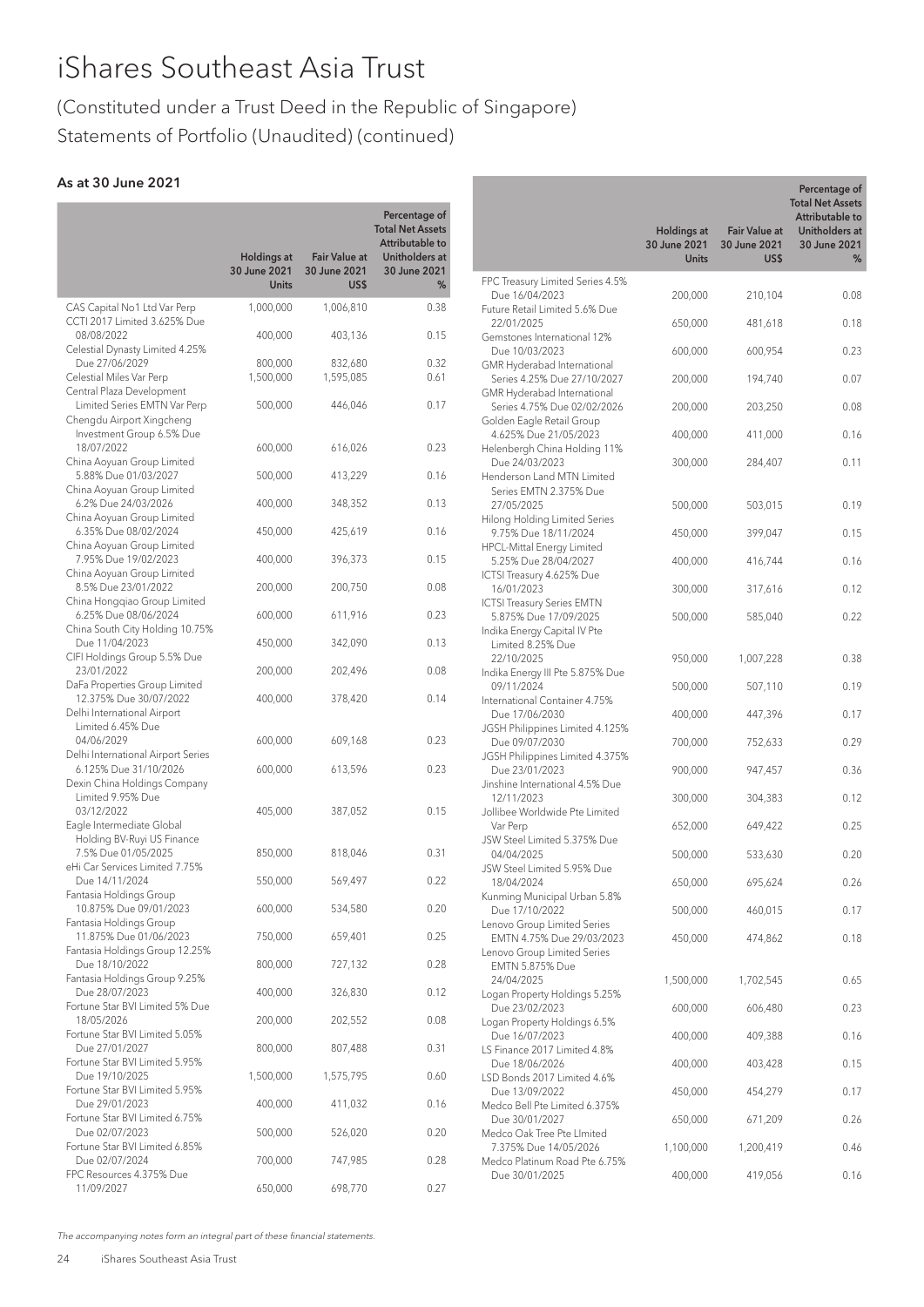# (Constituted under a Trust Deed in the Republic of Singapore) Statements of Portfolio (Unaudited) (continued)

## As at 30 June 2021

|                                                           |                                                    | <b>Fair Value at</b> | Percentage of<br><b>Total Net Assets</b><br>Attributable to |
|-----------------------------------------------------------|----------------------------------------------------|----------------------|-------------------------------------------------------------|
|                                                           | <b>Holdings at</b><br>30 June 2021<br><b>Units</b> | 30 June 2021<br>US\$ | Unitholders at<br>30 June 2021<br>%                         |
| Megaworld Corporation 4.125%<br>Due 30/07/2027            | 400,000                                            | 426,248              | 0.16                                                        |
| Melco Resorts Finance 4.875%<br>Due 06/06/2025            | 650,000                                            | 666,419              | 0.25                                                        |
| Melco Resorts Finance 5.25%<br>Due 26/04/2026             | 600,000                                            | 623,364              | 0.24                                                        |
| Melco Resorts Finance 5.375%<br>Due 04/12/2029            | 1,200,000                                          | 1,265,484            | 0.48                                                        |
| Melco Resorts Finance 5.625%<br>Due 17/07/2027            | 950,000                                            | 994,137              | 0.38                                                        |
| Melco Resorts Finance 5.75%<br>Due 21/07/2028             | 1,525,000                                          | 1,611,681            | 0.61                                                        |
| MGM China Holdings Limited<br>4.75% Due 01/02/2027        | 750,000                                            | 767,978              | 0.29                                                        |
| MGM China Holdings Limited<br>5.25% Due 18/06/2025        | 600,000                                            | 623,352              | 0.24                                                        |
| MGM China Holdings Limited<br>5.375% Due 15/05/2024       | 1,350,000                                          | 1,385,883            | 0.53                                                        |
| MGM China Holdings Limited<br>5.875% Due 15/05/2026       | 800,000                                            | 839,184              | 0.32                                                        |
| Mongolian Mining Corp/Energy<br>Resources LLC 9.25% Due   |                                                    |                      |                                                             |
| 15/04/2024<br>Network I2I Limited Var Perp                | 500,000                                            | 462,375              | 0.18                                                        |
| (ISIN USV6703DAA29)<br>Network I2I Limited Var Perp       | 1,000,000                                          | 1,067,170            | 0.41                                                        |
| (ISIN USV6703DAC84)<br>New Metro Global Limited 4.5%      | 800,000                                            | 801,248              | 0.31                                                        |
| Due 02/05/2026<br>New Metro Global Limited 4.8%           | 300,000                                            | 293,907              | 0.11                                                        |
| Due 15/12/2024<br>New Metro Global Limited 6.8%           | 700,000                                            | 703,738              | 0.27                                                        |
| Due 05/08/2023                                            | 450,000                                            | 468,166              | 0.18                                                        |
| NWD MTN Limited 4.125% Due<br>18/07/2029                  | 1,200,000                                          | 1,250,364            | 0.48                                                        |
| NWD MTN Limited Series EMTN<br>4.375% Due 30/11/2022      | 1,200,000                                          | 1,249,308            | 0.48                                                        |
| <b>NWD MTN Limited Series EMTN</b><br>4.5% Due 19/05/2030 | 600,000                                            | 640,350              | 0.24                                                        |
| Oriental Capital Company<br>Limited 7% Due 17/10/2022     | 400,000                                            | 386,022              | 0.15                                                        |
| Parkway Pantai Limited Series<br>EMTN Var Perp            | 700,000                                            | 709,667              | 0.27                                                        |
| Periama Holdings LLC 5.95%<br>Due 19/04/2026              | 800,000                                            | 869,296              | 0.33                                                        |
| Petron Corporation Var Perp (ISIN<br>XS1740858540)        | 275,000                                            | 274,996              | 0.10                                                        |
| Petron Corporation Var Perp (ISIN<br>XS2330597738)        | 1,150,000                                          | 1,206,925            | 0.46                                                        |
| Powerlong Real Estate 5.95%<br>Due 30/04/2025             | 550,000                                            | 566,621              | 0.22                                                        |
| Powerlong Real Estate 6.25%<br>Due 10/08/2024             | 400,000                                            | 414,248              | 0.16                                                        |
| Powerlong Real Estate 6.95%<br>Due 23/07/2023             | 450,000                                            | 465,066              | 0.18                                                        |
| PT ABM Investama Tbk 7.125%<br>Due 01/08/2022             | 400,000                                            | 388,808              | 0.15                                                        |
| PT Adaro Indonesia 4.25% Due<br>31/10/2024                | 950,000                                            | 980,628              | 0.37                                                        |
| PT Bukit Makmur Mandiri Utama<br>7.75% Due 10/02/2026     | 600,000                                            | 613,764              | 0.23                                                        |
| PT Japfa Comfeed Tbk 5.375%<br>Due 23/03/2026             | 500,000                                            | 529,105              | 0.20                                                        |
| PT Pakuwon Jati 4.875% Due<br>29/04/2028                  | 500,000                                            | 521,455              | 0.20                                                        |
|                                                           |                                                    |                      |                                                             |

|                                                                                                     | <b>Holdings at</b><br>30 June 2021<br><b>Units</b> | <b>Fair Value at</b><br>30 June 2021<br>US\$ | Percentage of<br><b>Total Net Assets</b><br>Attributable to<br><b>Unitholders at</b><br>30 June 2021<br>% |
|-----------------------------------------------------------------------------------------------------|----------------------------------------------------|----------------------------------------------|-----------------------------------------------------------------------------------------------------------|
| Puma International Finance 5%<br>Due 24/01/2026                                                     | 800,000                                            | 804,984                                      | 0.31                                                                                                      |
| Puma International Finance                                                                          |                                                    |                                              |                                                                                                           |
| 5.125% Due 06/10/2024<br>Red Sun Properties Group 7.3%                                              | 800,000                                            | 807,984                                      | 0.31                                                                                                      |
| Due 13/01/2025<br>Red Sun Properties Group 9.7%                                                     | 400,000                                            | 371,014                                      | 0.14                                                                                                      |
| Due 16/04/2023<br>Red Sun Properties Group 9.95%                                                    | 500,000                                            | 512,500                                      | 0.19                                                                                                      |
| Due 11/04/2022<br>Royal Capital Bv Var Due Perp<br>Shandong Iron and Steel<br>Xinheng International | 200,000<br>600,000                                 | 202,000<br>625,194                           | 0.08<br>0.24                                                                                              |
| Company Limited 6.5% Due<br>05/11/2023<br>Shandong Iron and Steel<br>Xinheng International          | 500,000                                            | 512,250                                      | 0.19                                                                                                      |
| Company Limited 6.85% Due<br>25/09/2022                                                             | 700,000                                            | 714,469                                      | 0.27                                                                                                      |
| Singapore Airlines Limited Series<br>EMTN 3% Due 20/07/2026                                         | 550,000                                            | 557,469                                      | 0.21                                                                                                      |
| SK Innovation Co Limited 4.125%<br>Due 13/07/2023                                                   | 650,000                                            | 685,009                                      | 0.26                                                                                                      |
| SM Investments Corporation<br>4.875% Due 10/06/2024                                                 | 400,000                                            | 432,184                                      | 0.16                                                                                                      |
| Studio City Finance Limited 5%<br>Due 15/01/2029                                                    | 1,100,000                                          | 1,109,636                                    | 0.42                                                                                                      |
| Studio City Finance Limited 6%<br>Due 15/07/2025                                                    | 600,000                                            | 630,810                                      | 0.24                                                                                                      |
| Studio City Finance Limited 6.5%<br>Due 15/01/2028                                                  | 800,000                                            | 854,720                                      | 0.33                                                                                                      |
| Sunac China Holdings Limited<br>7.25% Due 14/06/2022                                                | 500,000                                            | 512,550                                      | 0.19                                                                                                      |
| Theta Capital Pte Limited 6.75%<br>Due 31/10/2026                                                   | 400,000                                            | 392,951                                      | 0.15                                                                                                      |
| Theta Capital Pte Limited 8.125%<br>Due 22/01/2025                                                  | 600,000                                            | 621,972                                      | 0.24                                                                                                      |
| TML Holdings Pte Limited 4.35%<br>Due 09/06/2026                                                    | 500,000                                            | 503,715                                      | 0.19                                                                                                      |
| UPL Corporation Limited (Reg S)<br>Var Perp                                                         | 400,000                                            | 407,932                                      | 0.16                                                                                                      |
| Vedanta Resources Public<br>Limited Company 13.875%<br>Due 21/01/2024                               | 1,050,000                                          | 1,144,847                                    | 0.44                                                                                                      |
| Vedanta Resources Public<br>Limited Company 6.125% Due<br>09/08/2024                                | 1,000,000                                          | 837,915                                      | 0.32                                                                                                      |
| Vedanta Resources Public<br>Limited Company 6.375% Due<br>30/07/2022<br>Vedanta Resources Public    | 1,600,000                                          | 1,583,130                                    | 0.60                                                                                                      |
| Limited Company 7.125% Due<br>31/05/2023<br>Vedanta Resources Public                                | 600,000                                            | 555,364                                      | 0.21                                                                                                      |
| Limited Company 8% Due<br>23/04/2023<br>Vedanta Resources Public                                    | 400,000                                            | 378,159                                      | 0.14                                                                                                      |
| Limited Company 8.95% Due<br>11/03/2025<br>Vedanta Resources Public                                 | 1,685,000                                          | 1,653,197                                    | 0.63                                                                                                      |
| Limited Company 9.25% Due<br>23/04/2026                                                             | 650,000                                            | 571,877                                      | 0.22                                                                                                      |
| Well Hope Development Var<br>Perp<br>Wheelock Mtn (BVI) Limited                                     | 950,000                                            | 970,283                                      | 0.37                                                                                                      |
| Series EMTN 2.375% Due<br>25/01/2026                                                                | 800,000                                            | 799,618                                      | 0.30                                                                                                      |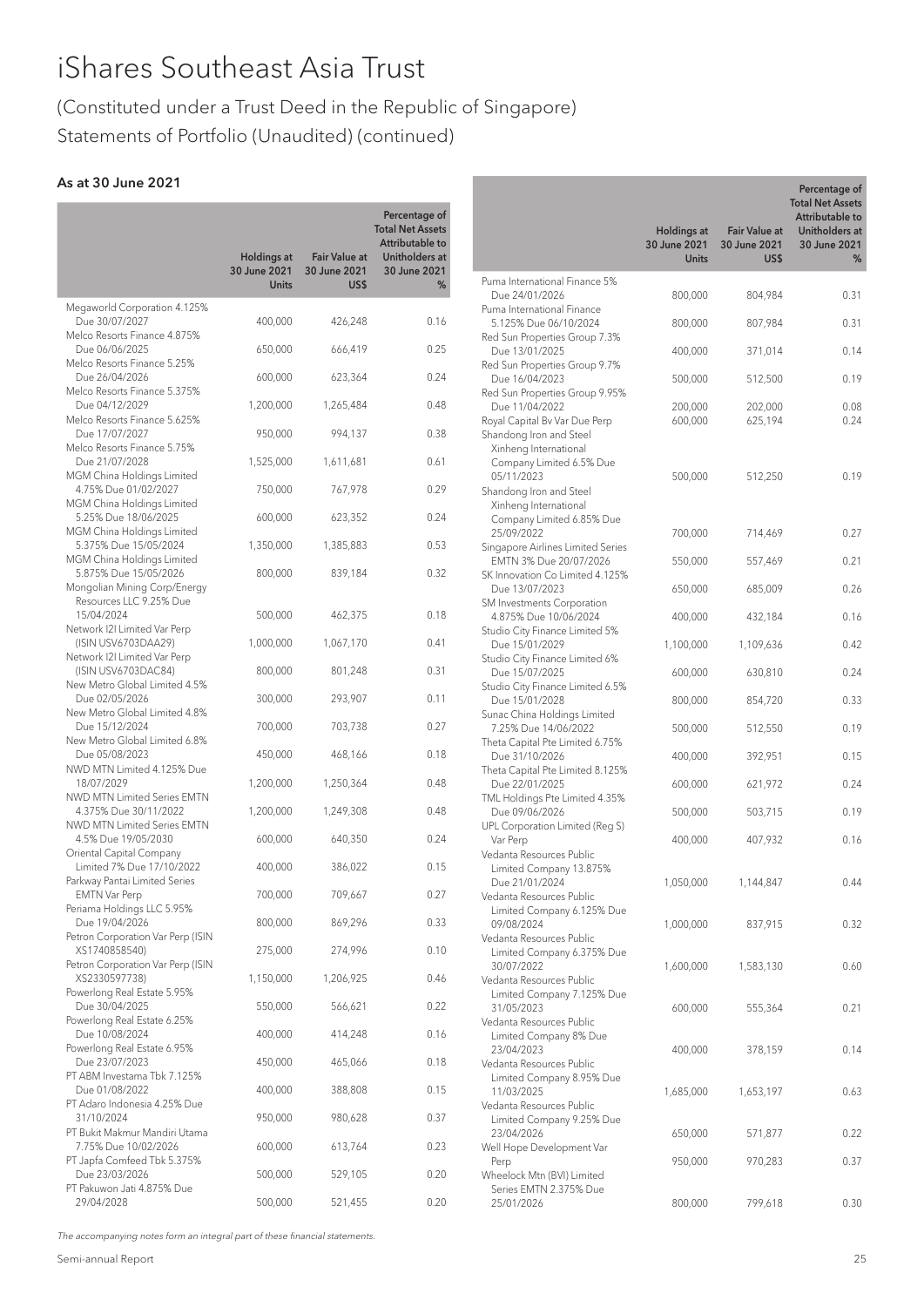# (Constituted under a Trust Deed in the Republic of Singapore) Statements of Portfolio (Unaudited) (continued)

# As at 30 June 2021

|                                                                                        |                                                    |                                              | Percentage of<br><b>Total Net Assets</b><br>Attributable to |
|----------------------------------------------------------------------------------------|----------------------------------------------------|----------------------------------------------|-------------------------------------------------------------|
|                                                                                        | <b>Holdings at</b><br>30 June 2021<br><b>Units</b> | <b>Fair Value at</b><br>30 June 2021<br>US\$ | Unitholders at<br>30 June 2021<br>%                         |
| Wynn Macau Limited 5.125%<br>Due 15/12/2029                                            | 1,150,000                                          | 1,184,029                                    | 0.45                                                        |
| Wynn Macau Limited Series<br>4.875% Due 01/10/2024                                     | 700,000                                            | 710,080                                      | 0.27                                                        |
| Wynn Macau Limited Series 5.5%<br>Due 01/10/2027                                       | 900,000                                            | 938,790                                      | 0.36                                                        |
| Wynn Macau Limited Series 5.5%<br>Due 15/01/2026                                       | 1,300,000                                          | 1,361,451                                    | 0.52                                                        |
| Wynn Macau Limited Series<br>5.625% Due 26/08/2028<br>Yancoal International Resources  | 1,700,000                                          | 1,775,837                                    | 0.68                                                        |
| Development Co. Ltd 3.5%<br>Due 04/11/2023                                             | 600,000                                            | 603,528                                      | 0.23                                                        |
| Yango Justice International 7.5%<br>Due 15/04/2024                                     | 550,000                                            | 529,283                                      | 0.20                                                        |
| Yankuang Group Cayman 4%<br>Due 16/07/2023                                             | 500,000                                            | 504,645                                      | 0.19                                                        |
| Yingde Gases Investment Limited<br>6.25% Due 19/01/2023                                | 550,000                                            | 565,581                                      | 0.21                                                        |
| Zhenro Properties Group 6.63%<br>Due 07/01/2026                                        | 600,000                                            | 542,175                                      | 0.21                                                        |
| Zhenro Properties Group 7.35%<br>Due 05/02/2025                                        | 400,000                                            | 384,497                                      | 0.15                                                        |
| Zhongliang Holdings Group<br>Company Limited 9.5% Due<br>29/07/2022                    | 400,000                                            | 376,558                                      | 0.14                                                        |
| Zhuhai Da Heng Qin Investment<br>3.8% Due 27/11/2022                                   | 250,000                                            | 251,632                                      | 0.10                                                        |
| Zoomlion HK Spv Company<br>Limited 6.125% Due<br>20/12/2022                            | 550,000                                            | 576,807                                      | 0.22                                                        |
|                                                                                        |                                                    | 94,305,598                                   | 35.90                                                       |
| <b>Government Related</b>                                                              |                                                    |                                              |                                                             |
| Bank Negara Indonesia Series<br>EMTN 3.75% Due 30/03/2026<br>Canara Bank London 3.875% | 710,000                                            | 727,019                                      | 0.28                                                        |
| Due 28/03/2024<br>Canara Bank London Series                                            | 850,000                                            | 895,025                                      | 0.34                                                        |
| EMTN 3.25% Due 10/08/2022<br>Chalieco Hong Kong                                        | 400,000                                            | 408,284                                      | 0.16                                                        |
| Corporation Var Perp<br>China Citic Bank International                                 | 450,000                                            | 453,262                                      | 0.17                                                        |
| Limited Series EMTN Var Perp<br>Development Bank of Mongolia                           | 400,000                                            | 439,648                                      | 0.17                                                        |
| 7.25% Due 23/10/2023<br>Dua Capital Limited 1.658% Due                                 | 600,000                                            | 648,312                                      | 0.25                                                        |
| 11/05/2026<br>Dua Capital Limited 2.78% Due                                            | 500,000                                            | 496,100                                      | 0.19                                                        |
| 11/05/2031<br>Greenko Dutch BV 3.85% Due                                               | 700,000                                            | 695,220                                      | 0.26                                                        |
| 29/03/2026<br>Greenko Investment Company                                               | 1,800,000                                          | 1,847,826                                    | 0.70                                                        |
| Series 4.875% Due 16/08/2023<br>Greenko Mauritius Limited 6.25%                        | 400,000                                            | 405,728                                      | 0.15                                                        |
| Due 21/02/2023<br>Greenko Solar Mauritius 5.55%                                        | 500,000                                            | 515,525                                      | 0.20                                                        |
| Due 29/01/2025<br>Greenko Solar Mauritius 5.95%                                        | 450,000                                            | 463,090                                      | 0.18                                                        |
| Due 29/07/2026<br>Huaneng HK Capital Limited Var                                       | 450,000                                            | 485,316                                      | 0.18                                                        |
| Perp                                                                                   | 500,000                                            | 508,930                                      | 0.19                                                        |

|                                                                  | <b>Holdings at</b><br>30 June 2021<br><b>Units</b> | <b>Fair Value at</b><br>30 June 2021 | Percentage of<br><b>Total Net Assets</b><br>Attributable to<br>Unitholders at<br>30 June 2021 |
|------------------------------------------------------------------|----------------------------------------------------|--------------------------------------|-----------------------------------------------------------------------------------------------|
|                                                                  |                                                    | US\$                                 | %                                                                                             |
| Huarong Finance 2017 Co Series<br><b>EMTN Var Perp</b>           | 850,000                                            | 535,691                              | 0.20                                                                                          |
| Krung Thai Bank/Cayman Var<br>Perp                               | 800,000                                            | 812,464                              | 0.31                                                                                          |
| Mongolia 5.125% Due<br>05/12/2022                                | 900,000                                            | 937,161                              | 0.36                                                                                          |
| Mongolia 5.125% Due<br>07/04/2026                                | 600,000                                            | 641,034                              | 0.24                                                                                          |
| Mongolia 5.625% Due                                              |                                                    |                                      |                                                                                               |
| 01/05/2023<br>Mongolia 8.75% Due 09/03/2024                      | 1,050,000<br>800,000                               | 1,108,076<br>920,088                 | 0.42<br>0.35                                                                                  |
| Mongolia International Bond<br>3.5% Due 07/07/2027               | 600,000                                            | 590,563                              | 0.23                                                                                          |
| Mongolia International Bond<br>4.45% Due 07/07/2031              | 600,000                                            | 588,652                              | 0.22                                                                                          |
| Pakistan Water & Power<br>Development 7.5% Due                   |                                                    |                                      |                                                                                               |
| 04/06/2031                                                       | 600,000                                            | 598,987                              | 0.23                                                                                          |
| PT Saka Energi Indonesia 4.45%<br>Due 05/05/2024                 | 750,000                                            | 703,248                              | 0.27                                                                                          |
| Republic of Islamic Pakistan<br>6.875% Due 05/12/2027            | 1,850,000                                          | 1,917,747                            | 0.73                                                                                          |
| Republic of Islamic Pakistan<br>8.25% Due 15/04/2024             | 1,400,000                                          | 1,529,500                            | 0.58                                                                                          |
| Republic of Islamic Pakistan<br>Series 8.25% Due 30/09/2025      | 700,000                                            | 774,935                              | 0.30                                                                                          |
| Republic of Pakistan 6% Due<br>08/04/2026                        | 1,300,000                                          | 1,316,913                            | 0.50                                                                                          |
| Republic of Pakistan 7.375% Due<br>08/04/2031                    | 1,100,000                                          | 1,128,952                            | 0.43                                                                                          |
| Republic of Pakistan 8.875% Due                                  |                                                    |                                      |                                                                                               |
| 08/04/2051<br>Republic of Sri Lanka 5.75% Due                    | 650,000                                            | 688,818                              | 0.26                                                                                          |
| 18/04/2023<br>Republic of Sri Lanka 5.875%                       | 2,200,000                                          | 1,650,609                            | 0.63                                                                                          |
| Due 25/07/2022<br>Republic of Sri Lanka 6.125%                   | 700,000                                            | 595,359                              | 0.23                                                                                          |
| Due 03/06/2025<br>Republic of Sri Lanka 6.2% Due                 | 850,000                                            | 573,898                              | 0.22                                                                                          |
| 11/05/2027<br>Republic of Sri Lanka 6.35% Due                    | 1,800,000                                          | 1,141,574                            | 0.43                                                                                          |
| 28/06/2024<br>Republic of Sri Lanka 6.75% Due                    | 600,000                                            | 414,158                              | 0.16                                                                                          |
| 18/04/2028                                                       | 1,450,000                                          | 920,666                              | 0.35                                                                                          |
| Republic of Sri Lanka 6.825%<br>Due 18/07/2026                   | 1,200,000                                          | 781,708                              | 0.30                                                                                          |
| Republic of Sri Lanka 6.85% Due<br>03/11/2025                    | 1,925,000                                          | 1,299,702                            | 0.49                                                                                          |
| Republic of Sri Lanka 6.85% Due<br>14/03/2024                    | 1,600,000                                          | 1,112,171                            | 0.42                                                                                          |
| Republic of Sri Lanka 7.55% Due<br>28/03/2030                    | 1,400,000                                          | 895,031                              | 0.34                                                                                          |
| Republic of Sri Lanka 7.85% Due<br>14/03/2029                    | 1,500,000                                          | 953,394                              | 0.36                                                                                          |
| Republic of Vietnam 4.8% Due<br>19/11/2024                       | 1,150,000                                          | 1,279,755                            | 0.49                                                                                          |
| Shenhua Overseas Capital                                         |                                                    |                                      |                                                                                               |
| 3.875% Due 20/01/2025<br>Sino Ocean Ld Treasure III              | 700,000                                            | 728,812                              | 0.28                                                                                          |
| Limited Var Perp<br>Third Pakistan International Sukuk           | 734,000                                            | 647,291                              | 0.25                                                                                          |
| Series 5.625% Due 05/12/2022<br>Yun-Top International Investment | 800,000                                            | 823,920                              | 0.31                                                                                          |
| Company BVI Limited 5.1%<br>Due 21/07/2023                       | 500,000                                            | 497,161                              | 0.19                                                                                          |
|                                                                  |                                                    | 38,097,323                           | 14.50                                                                                         |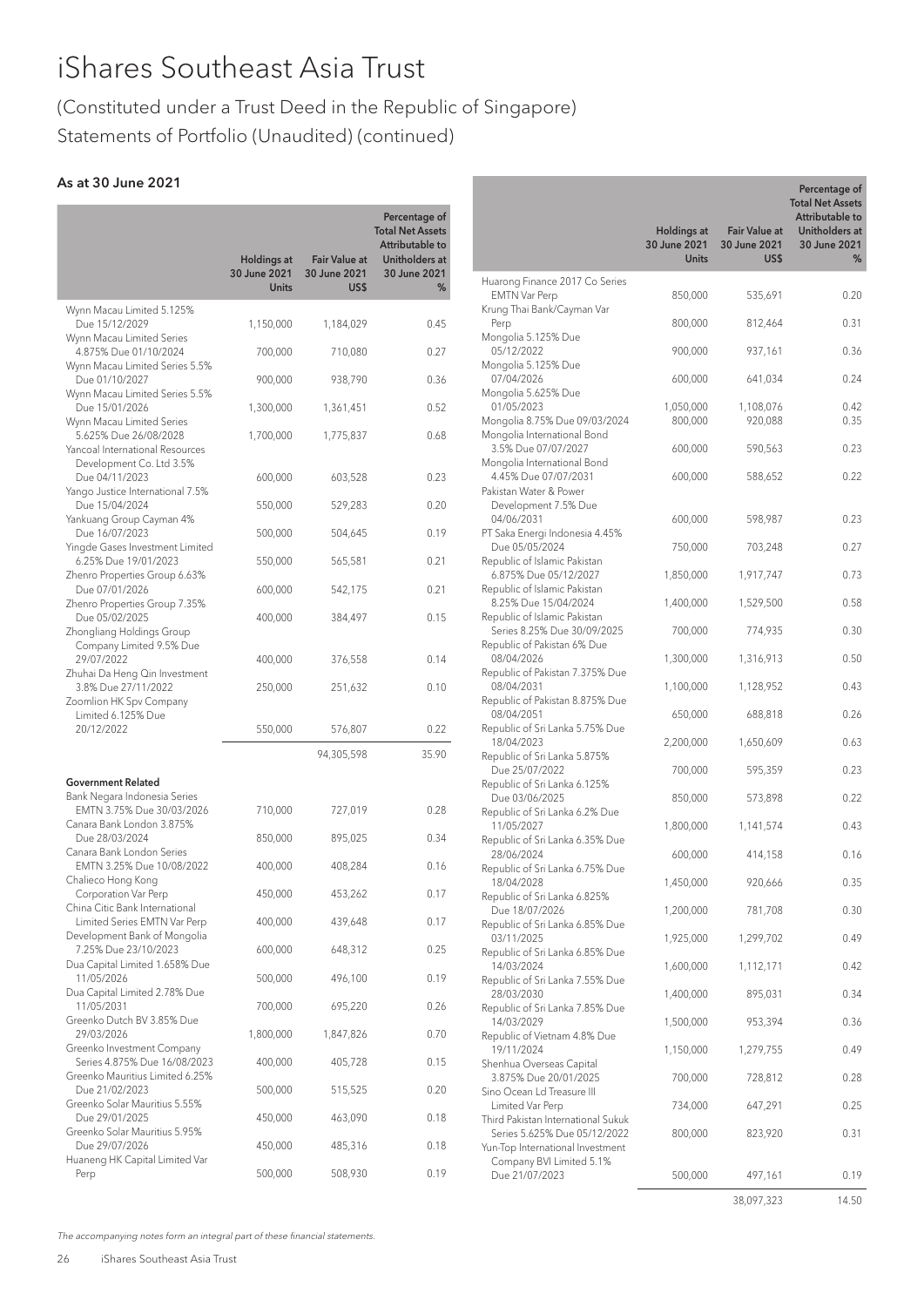# (Constituted under a Trust Deed in the Republic of Singapore) Statements of Portfolio (Unaudited) (continued)

## As at 30 June 2021

|                                                                                   | <b>Holdings at</b><br>30 June 2021<br><b>Units</b> | <b>Fair Value at</b><br>30 June 2021<br>US\$ | Percentage of<br><b>Total Net Assets</b><br><b>Attributable to</b><br>Unitholders at<br>30 June 2021<br>℅ |
|-----------------------------------------------------------------------------------|----------------------------------------------------|----------------------------------------------|-----------------------------------------------------------------------------------------------------------|
| <b>Utilities</b>                                                                  |                                                    |                                              |                                                                                                           |
| 10 Renew Power Subsidiary 4.5%<br>Due 14/07/2028<br>AC Energy Financial           | 1,000,000                                          | 1,018,110                                    | 0.39                                                                                                      |
| International Limited Series<br>EMTN 4.75% Due<br>29/01/2024                      | 250,000                                            | 272,590                                      | 0.10                                                                                                      |
| Adani Green Energy Up<br>6.25% Due 10/12/2024                                     | 650,000                                            | 720,200                                      | 0.27                                                                                                      |
| Azure Power Energy Limited<br>Series Due 03/11/2022                               | 400,000                                            | 406,200                                      | 0.16                                                                                                      |
| Azure Power Solar Energy<br>5.65% Due 24/12/2024                                  | 600,000                                            | 636,702                                      | 0.24                                                                                                      |
| Beijing Enterprises Water<br>Group 4.95% Due<br>02/05/2023                        | 400,000                                            | 411,096                                      | 0.16                                                                                                      |
| China Oil & Gas Group 4.7%<br>Due 30/06/2026                                      | 500,000                                            | 509,090                                      | 0.19                                                                                                      |
| China Oil & Gas Group<br>Limited 5.5% Due<br>25/01/2023                           | 400,000                                            | 410,212                                      | 0.16                                                                                                      |
| Clean Renewable Power<br>4.25% Due 25/03/2027                                     | 500,000                                            | 508,485                                      | 0.19                                                                                                      |
| Continuum Energy Levanter<br>4.5% Due 09/02/2027                                  | 700,000                                            | 716,989                                      | 0.27                                                                                                      |
| ENN Clean Energy 3.375%<br>Due 12/05/2026                                         | 1,100,000                                          | 1,121,362                                    | 0.43                                                                                                      |
| India Green Power Holdings<br>4% Due 22/02/2027<br>JSW Hydro Energy Limited       | 500,000                                            | 502,615                                      | 0.19                                                                                                      |
| Series 4.125% Due<br>18/05/2031                                                   | 950,000                                            | 964,250                                      | 0.37                                                                                                      |
| Listrindo Capital 4.95% Due<br>14/09/2026                                         | 450,000                                            | 462,582                                      | 0.18                                                                                                      |
| Manila Water Co Inc 4.375%<br>Due 30/07/2030<br>Mong Duong Finance                | 700,000                                            | 756,084                                      | 0.29                                                                                                      |
| Holdings BV 5.125% Due<br>07/05/2029<br>Renew Power Private Limited               | 800,000                                            | 802,368                                      | 0.31                                                                                                      |
| 5.875% Due 05/03/2027                                                             | 450,000                                            | 480,640                                      | 0.18                                                                                                      |
| Renew Power Synthetic 6.67%<br>Due 12/03/2024                                     | 400,000                                            | 420,856                                      | 0.16                                                                                                      |
| SMC Global Power Holdings<br>Var Perp (XS1896598908)<br>SMC Global Power Holdings | 1,050,000                                          | 1,078,193                                    | 0.41                                                                                                      |
| Var Perp (XS2072777381)<br>SMC Global Power Holdings                              | 500,000                                            | 509,835                                      | 0.19                                                                                                      |
| Var Perp (XS2098881654)<br>SMC Global Power Holdings                              | 1,000,000                                          | 1,011,800                                    | 0.39                                                                                                      |
| Var Perp (XS2239056174)<br>SMC Global Power Holdings                              | 850,000                                            | 899,521                                      | 0.34                                                                                                      |
| Var Perp (XS2346954873)<br>Star Energy Geothermal                                 | 650,000                                            | 650,858                                      | 0.25                                                                                                      |
| 6.75% Due 24/04/2033                                                              | 700,000                                            | 711,460                                      | 0.27                                                                                                      |
|                                                                                   |                                                    | 15,982,098                                   | 6.09                                                                                                      |
| Accrued Interest Receivable on<br><b>Debt Securities</b>                          |                                                    | 4,599,589                                    | 1.75                                                                                                      |
| <b>Portfolio of Investments</b><br><b>Other Net Assets</b>                        |                                                    | 259,140,298<br>3,556,141                     | 98.65<br>1.35                                                                                             |
| Net Assets Attributable to<br><b>Unitholders</b>                                  |                                                    | 262,696,439                                  | 100.00                                                                                                    |

### Primary – By Industry (Summary)

|                                                | Percentage of<br><b>Total Net Assets</b><br>Attributable to<br>Unitholders at<br>30 June<br>2021<br>% | Percentage of<br><b>Total Net Assets</b><br>Attributable to<br>Unitholders at<br>31 December<br>2020<br>% |
|------------------------------------------------|-------------------------------------------------------------------------------------------------------|-----------------------------------------------------------------------------------------------------------|
| Financial                                      | 40.41                                                                                                 | 16.36                                                                                                     |
| Industrial                                     | 35.90                                                                                                 | 64.11                                                                                                     |
| Government Related                             | 14.50                                                                                                 | 12.81                                                                                                     |
| <b>Utilities</b>                               | 6.09                                                                                                  | 4.32                                                                                                      |
| Accrued Interest Receivable on Debt Securities | 1.75                                                                                                  | 1.81                                                                                                      |
| Portfolio of Investments                       | 98.65                                                                                                 | 99.41                                                                                                     |
| <b>Other Net Assets</b>                        | 1.35                                                                                                  | 0.59                                                                                                      |
| Net Assets Attributable to Unitholders         | 100.00                                                                                                | 100.00                                                                                                    |

## Secondary – By Geography

|                                                                                                                                                                      | <b>Fair Value at</b><br>30 June<br>2021<br>US\$                                                                                                                                            | Percentage of<br><b>Total Net Assets</b><br>Attributable to<br>Unitholders at<br>30 June<br>2021<br>%          | Percentage of<br><b>Total Net Assets</b><br>Attributable to<br>Unitholders at<br>31 December<br>2020<br>%      |
|----------------------------------------------------------------------------------------------------------------------------------------------------------------------|--------------------------------------------------------------------------------------------------------------------------------------------------------------------------------------------|----------------------------------------------------------------------------------------------------------------|----------------------------------------------------------------------------------------------------------------|
| <b>BY COUNTRY</b>                                                                                                                                                    |                                                                                                                                                                                            |                                                                                                                |                                                                                                                |
| China<br>Hong Kong<br>India<br>Indonesia<br>Macau<br>Malaysia<br>Mongolia<br>Pakistan<br>Philippines<br>Singapore<br>South Korea<br>Sri Lanka<br>Thailand<br>Vietnam | 119,317,302<br>22,647,622<br>34,573,277<br>11,156,784<br>13,431,592<br>1,900,987<br>5,896,261<br>8,779,772<br>13,460,791<br>4,270,663<br>1,411,707<br>10,338,270<br>5,273,558<br>2,082,123 | 45.42<br>8.62<br>13.16<br>4.25<br>5.11<br>0.72<br>2.25<br>3.34<br>5.12<br>1.63<br>0.54<br>3.94<br>2.01<br>0.79 | 54.17<br>7.59<br>11.09<br>4.16<br>3.82<br>0.20<br>1.96<br>2.04<br>4.59<br>1.05<br>0.46<br>3.63<br>1.92<br>0.92 |
| Accrued Interest Receivable on<br>Debt Securities                                                                                                                    | 4,599,589                                                                                                                                                                                  | 1.75                                                                                                           | 1.81                                                                                                           |
| Portfolio of Investments<br><b>Other Net Assets</b>                                                                                                                  | 259,140,298<br>3,556,141                                                                                                                                                                   | 98.65<br>1.35                                                                                                  | 99.41<br>0.59                                                                                                  |
| Net Assets Attributable to<br><b>Unitholders</b>                                                                                                                     | 262.696.439                                                                                                                                                                                | 100.00                                                                                                         | 100.00                                                                                                         |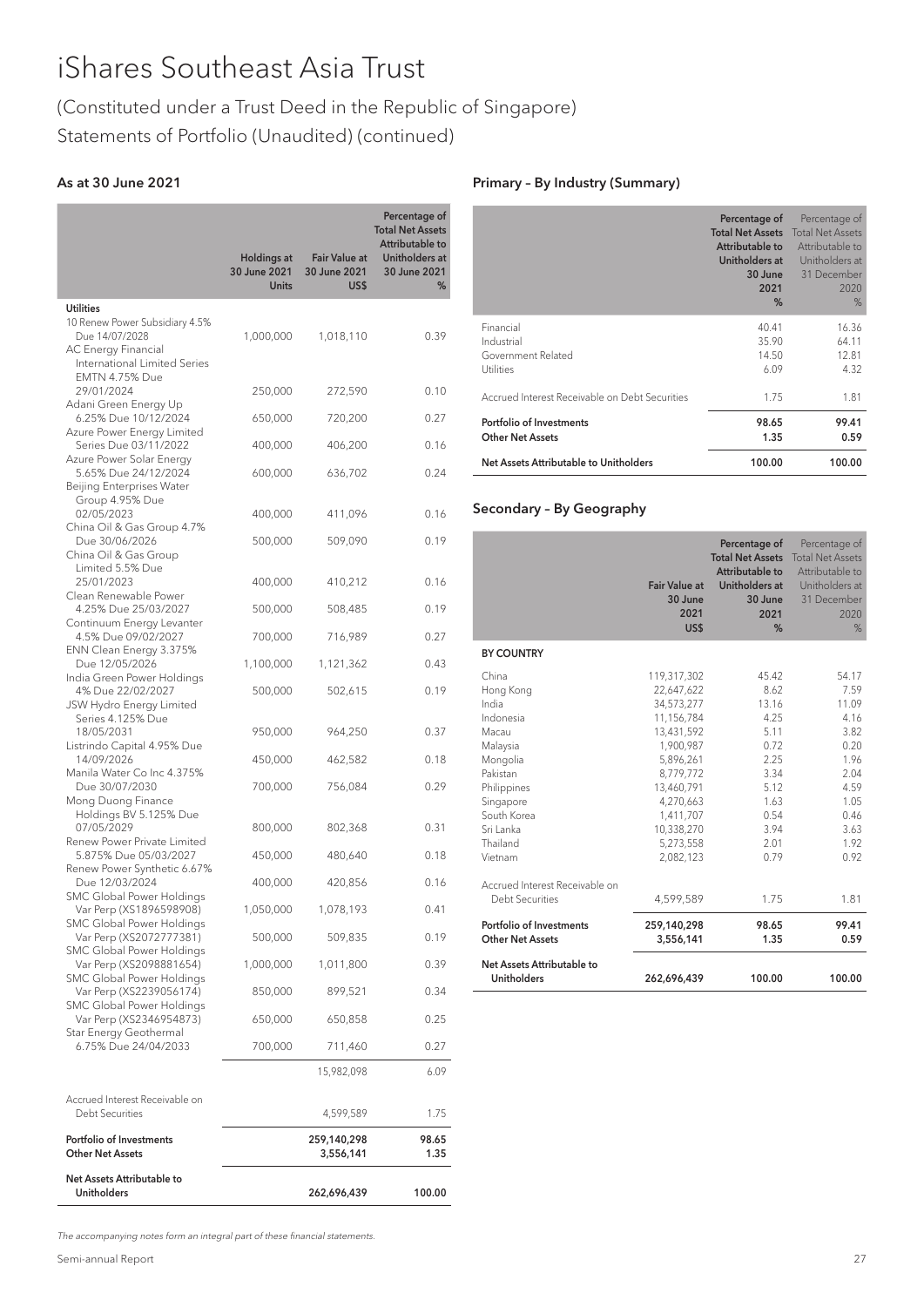# (Constituted under a Trust Deed in the Republic of Singapore)

Supplementary Notes

## For the half year ended 30 June 2021

## 1. The Trust

iShares Southeast Asia Trust (the "Trust") is a Singaporeconstituted umbrella unit trust created by a trust deed dated 31 May 2006 made under Singapore law between BlackRock (Singapore) Limited as Manager and HSBC Institutional Trust Services (Singapore) Limited as Trustee (the "Principal Deed"). The Principal Deed has been amended by a supplemental deed dated 15 June 2006, an amending and restating deed dated 24 June 2010, a second amending and restating deed dated 6 May 2011, a third amending and restating deed dated 11 November 2011, a fourth amending and restating deed dated 30 March 2012, a second supplemental deed dated 15 November 2012, a fifth amending and restating deed dated 1 July 2013, a third supplemental deed dated 27 April 2015, a sixth amending and restating deed dated 28 June 2019 and a seventh amending and restating deed dated 28 December 2020, each made between the Manager and the Trustee (as amended, the "Trust Deed"). The Trust is authorised under Section 286 of the Securities and Futures Act, Chapter 289 of Singapore.

As at 30 June 2021, there are three sub-funds (the "Sub-Funds") established under the Trust:

| Name of Sub-Fund                                              | Listing Date on the<br><b>Singapore Exchange</b><br><b>Securities Trading</b><br>Limited ("SGX-ST") |
|---------------------------------------------------------------|-----------------------------------------------------------------------------------------------------|
| iShares MSCI India Index ETF                                  | 15 June 2006                                                                                        |
| iShares J.P. Morgan USD Asia Credit<br>Bond Index FTF         | 2.June 2011                                                                                         |
| iShares Barclays USD Asia High Yield<br><b>Bond Index FTF</b> | 8 December 2011                                                                                     |

These financial statements relate to the three Sub-Funds.

#### iShares MSCI India Index ETF ("MSCI India ETF")

MSCI India ETF is the first sub-fund of the Trust and seeks to provide an investment return that corresponds generally to the performance of a diversified portfolio of Indian stocks as measured by the MSCI India Index.

All investments of MSCI India ETF are held through its investment in wholly-owned subsidiary, iShares MSCI India Mauritius Company (the "Subsidiary'').

## iShares J.P. Morgan USD Asia Credit Bond Index ETF ("USD Asia Credit Bond ETF")

The investment objective of USD Asia Credit Bond ETF is to provide investment results that, before fees and expenses, closely correspond to the performance of the J.P. Morgan Asia Credit Index – Core in US dollar terms.

#### iShares Barclays USD Asia High Yield Bond Index ETF ("USD Asia High Yield Bond ETF")

The investment objective of USD Asia High Yield Bond ETF is to provide investment results that, before fees and expenses, closely correspond to the performance of the Bloomberg Barclays Asia USD High Yield Diversified Credit Index in US dollar terms.

### 2. Significant Accounting Policies

### (a) Basis of accounting

The financial statements have been prepared under the historical cost convention, as modified by the revaluation of financial assets at fair value through profit or loss and in accordance with the recommendations of Statement of Recommended Accounting Practice 7 "Reporting Framework for Unit Trusts" ("RAP 7") issued by the Institute of Singapore Chartered Accountants. These interim financial statements comprise the Statements of Total Return, Statements of Financial Position, Statements of Movements in Unitholders' Funds and Statements of Portfolio. Supplementary information on Distributions, Units in issue, Related Party Transactions and Financial Ratios are also presented.

The accounting policies and methods of computation adopted in the preparation of the half year financial report are consistent with those of the annual financial statements for the year ended 31 December 2020.

The financial statements are presented in US dollars, which is the functional currency of the Sub-Funds.

### (b) Fair value estimation

The Sub-Funds classify fair value measurements using a fair value hierarchy that reflects the significance of the inputs used in making the measurements. The fair value hierarchy has the following levels:

- Quoted prices (unadjusted) in active markets for identical assets or liabilities (Level 1).
- Inputs other than quoted prices included within level 1 that are observable for the asset or liability, either directly (that is, as prices) or indirectly (that is, derived from prices) (Level 2).
- Inputs for the asset or liability that are not based on observable market data (that is, unobservable inputs) (Level 3).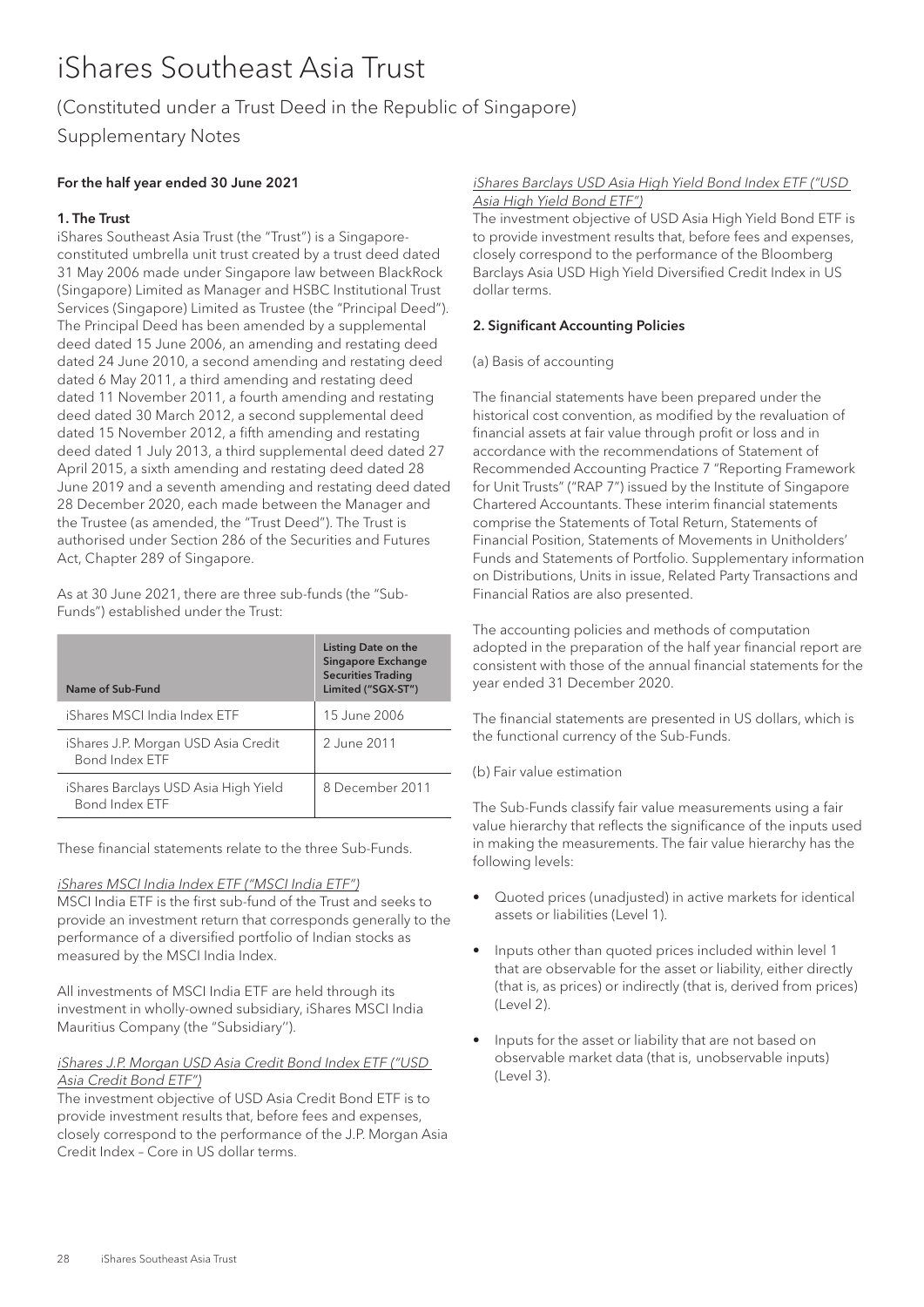# (Constituted under a Trust Deed in the Republic of Singapore)

The following table analyses within the fair value hierarchy the Sub-Funds' financial assets and liabilities (by class) measured at fair value at 30 June 2021 and 31 December 2020:

#### MSCI India ETF

## As at 30 June 2021

|                                                                                                                                     | Level 1 | Level <sub>2</sub> | Level 3 | <b>Total</b> |
|-------------------------------------------------------------------------------------------------------------------------------------|---------|--------------------|---------|--------------|
|                                                                                                                                     | US\$    | US\$               | US\$    | US\$         |
| Assets<br>Portfolio of Investments<br>Financial Assets Designated<br>at Fair Value Through Profit<br>or Loss<br>- Equity Securities | -       | 94,958,632         | -       | 94,958,632   |

#### As at 31 December 2020

|                                                                                                                                     | Level 1 | Level <sub>2</sub> | Level 3 | <b>Total</b> |
|-------------------------------------------------------------------------------------------------------------------------------------|---------|--------------------|---------|--------------|
|                                                                                                                                     | US\$    | US\$               | US\$    | US\$         |
| Assets<br>Portfolio of Investments<br>Financial Assets Designated<br>at Fair Value Through Profit<br>or Loss<br>- Equity Securities | -       | 85,841,795         | ۰       | 85,841,795   |

The Subsidiary's investment in equity securities amounting to US\$97,410,424 (2020: US\$66,861,262) is classified as Level 1. Their values are based on quoted market prices in active markets.

## USD Asia Credit Bond ETF

#### As at 30 June 2021

|                                                                                                                                          | Level 1 | Level <sub>2</sub> | Level <sub>3</sub> | <b>Total</b> |
|------------------------------------------------------------------------------------------------------------------------------------------|---------|--------------------|--------------------|--------------|
|                                                                                                                                          | US\$    | US\$               | US\$               | US\$         |
| Assets<br>Portfolio of Investments<br>Financial Assets Designated<br>at Fair Value Through Profit<br>or Loss<br>- Quoted Debt Securities | -       | 69,577,657         |                    | 69,577,657   |

#### As at 31 December 2020

|                                                                                                                                          | Level 1 | Level <sub>2</sub> | Level 3 | <b>Total</b> |
|------------------------------------------------------------------------------------------------------------------------------------------|---------|--------------------|---------|--------------|
|                                                                                                                                          | US\$    | US\$               | US\$    | US\$         |
| Assets<br>Portfolio of Investments<br>Financial Assets Designated<br>at Fair Value Through Profit<br>or Loss<br>- Quoted Debt Securities | ۰       | 61,538,910         | ۰       | 61,538,910   |

#### USD Asia High Yield Bond ETF

#### As at 30 June 2021

|                                                                                                                                                 | Level 1 | Level <sub>2</sub> | Level 3 | <b>Total</b> |
|-------------------------------------------------------------------------------------------------------------------------------------------------|---------|--------------------|---------|--------------|
|                                                                                                                                                 | US\$    | US\$               | US\$    | US\$         |
| Assets<br>Portfolio of Investments<br><b>Financial Assets Designated</b><br>at Fair Value Through Profit<br>or Loss<br>- Quoted Debt Securities |         | 259,140,298        |         | 259,140,298  |

#### As at 31 December 2020

|                                                                                                                                          | Level 1 | Level 2     | Level <sub>3</sub> | <b>Total</b> |
|------------------------------------------------------------------------------------------------------------------------------------------|---------|-------------|--------------------|--------------|
|                                                                                                                                          | US\$    | US\$        | US\$               | US\$         |
| Assets<br>Portfolio of Investments<br>Financial Assets Designated<br>at Fair Value Through Profit<br>or Loss<br>- Quoted Debt Securities | ۰       | 147,319,211 |                    | 147,319,211  |

#### 3. Distributions

### USD Asia Credit Bond ETF

|                                                                                                                             | 30 June<br>2021<br>US\$ | 31 December<br>2020<br>US\$ |
|-----------------------------------------------------------------------------------------------------------------------------|-------------------------|-----------------------------|
| Quarter 1 (\$0.09 per unit based<br>on 5,814,554 units, recorded as<br>at 2 March 2021)<br>Quarter 2 (\$0.08 per unit based | 523,310                 |                             |
| on 7,166,054 units, recorded as<br>at 2 June 2021)<br>Quarter 1 (\$0.11 per unit based                                      | 573,284                 |                             |
| on 4,092,554 units, recorded as<br>at 3 March 2020)<br>Quarter 2 (\$0.09 per unit based                                     |                         | 450,181                     |
| on 4,227,554 units, recorded as<br>at 3 June 2020)<br>Quarter 3 (\$0.11 per unit based                                      |                         | 380,480                     |
| on 4,327,554 units, recorded as<br>at 2 September 2020)<br>Quarter 4 (\$0.09 per unit based                                 |                         | 476,031                     |
| on 5,167,554 units, recorded as<br>at 1 December 2020)                                                                      |                         | 465,080                     |
|                                                                                                                             | 1,096,594               | 1,771,772                   |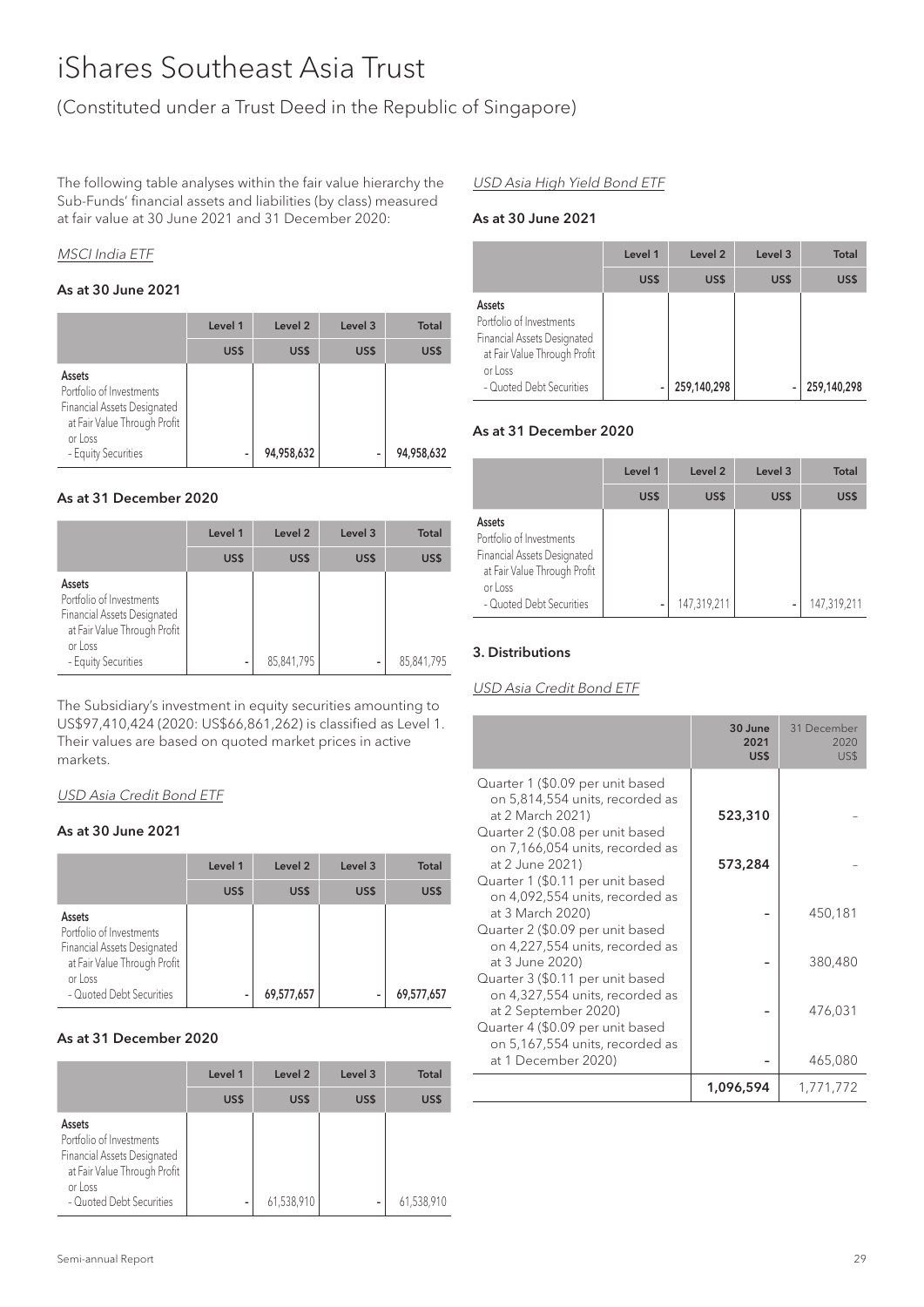# (Constituted under a Trust Deed in the Republic of Singapore)

### USD Asia High Yield Bond ETF

|                                                                                                                              | 30 June<br>2021<br>US\$ | 31 December<br>2020<br>US\$ |
|------------------------------------------------------------------------------------------------------------------------------|-------------------------|-----------------------------|
| Quarter 1 (\$0.15 per unit based<br>on 19,299,559 units, recorded as<br>at 2 March 2021)<br>Quarter 2 (\$0.15 per unit based | 2,894,934               |                             |
| on 25,186,559 units, recorded as<br>at 2 June 2021)<br>Quarter 1 (\$0.15 per unit based                                      | 3,777,984               |                             |
| on 13,952,059 units, recorded as<br>at 3 March 2020)<br>Quarter 2 (\$0.15 per unit based                                     |                         | 2,092,809                   |
| on 12,137,059 units, recorded as<br>at 3 June 2020)<br>Quarter 3 (\$0.16 per unit based                                      |                         | 1,820,559                   |
| on 13,303,559 units, recorded as<br>at 2 September 2020)<br>Quarter 4 (\$0.15 per unit based                                 |                         | 2,128,569                   |
| on 14,379,559 units, recorded as<br>at 1 December 2020)                                                                      |                         | 2,156,934                   |
|                                                                                                                              | 6,672,918               | 8,198,871                   |

No distribution was made to the unitholders of MSCI India ETF for the half year ended 30 June 2021 (31 December 2020: Nil).

#### 4. Units in issue

#### MSCI India ETF

|                                                                | 30 June<br>2021<br><b>UNITS</b> | 31 December<br>2020<br><b>UNITS</b> |
|----------------------------------------------------------------|---------------------------------|-------------------------------------|
| Beginning of Financial Period/Year<br>Created during Financial | 8,500,000                       | 11,000,000                          |
| Period/Year<br>Cancelled during Financial                      |                                 | 500,000                             |
| Period/Year                                                    |                                 | (3,000,000)                         |
| End of Financial Period/Year                                   | 8,500,000                       | 8,500,000                           |
| Net Assets Attributable to<br>Unitholders (US\$)               | 95,035,754                      | 85,881,450                          |
| Net Asset Value Per Unit (US\$)                                | 11.18                           | 10.10                               |

#### USD Asia Credit Bond ETF

|                                                                | 30 June<br>2021<br><b>UNITS</b> | 31 December<br>2020<br><b>UNITS</b> |
|----------------------------------------------------------------|---------------------------------|-------------------------------------|
| Beginning of Financial Period/Year<br>Created during Financial | 5,492,554                       | 3,828,554                           |
| Period/Year<br>Cancelled during Financial                      | 1,673,500                       | 1,814,000                           |
| Period/Year                                                    | (800,000)                       | (150,000)                           |
| End of Financial Period/Year                                   | 6,366,054                       | 5,492,554                           |
| Net Assets Attributable to<br>Unitholders (US\$)               | 70,509,492                      | 61,563,111                          |
| Net Asset Value Per Unit (US\$)                                | 11.08                           | 11 21                               |

#### USD Asia High Yield Bond ETF

|                                                                | 30 June<br>2021<br><b>UNITS</b> | 31 December<br>2020<br><b>UNITS</b> |
|----------------------------------------------------------------|---------------------------------|-------------------------------------|
| Beginning of Financial Period/Year<br>Created during Financial | 14,379,559                      | 11,842,059                          |
| Period/Year<br>Cancelled during Financial<br>Period/Year       | 12,132,000<br>(500.000)         | 6,846,000<br>(4,308,500)            |
|                                                                |                                 |                                     |
| End of Financial Period/Year                                   | 26,011,559                      | 14.379.559                          |
| Net Assets Attributable to<br>Unitholders (US\$)               | 262,696,439                     | 148,195,506                         |
| Net Asset Value Per Unit (US\$)                                | 10.10                           | 10.31                               |

#### 5. Related Party Transactions

The Manager and the Trustee of the Sub-Funds are BlackRock (Singapore) Limited and HSBC Institutional Trust Services (Singapore) Limited respectively.

HSBC Institutional Trust Services (Singapore) Limited is a subsidiary of HSBC Holdings PLC.

Management fees are paid to the Manager. Trustee fees, registrar fees and custody fees are paid to the Trustee or its related company (as applicable) from the management fees based on terms set out in the Trust Deed.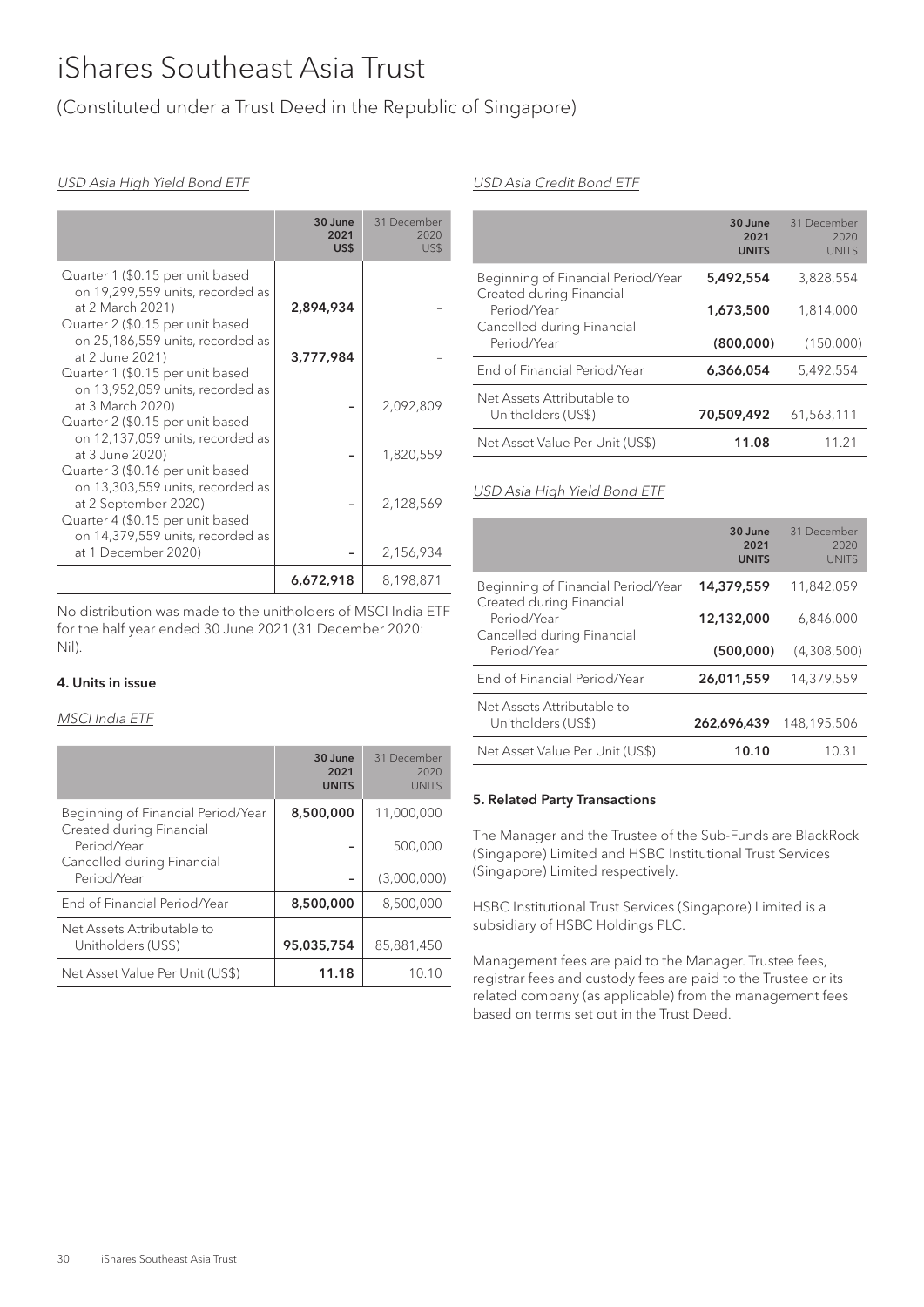(Constituted under a Trust Deed in the Republic of Singapore)

### 6. Financial Ratios

#### MSCI India ETF

|                | 30 June 2021 | 30 June 2020 |
|----------------|--------------|--------------|
| Expense Ratio  | 1.04%        | 1.01%        |
| Turnover Ratio | 0.00%        | 4.50%        |

## USD Asia Credit Bond ETF

|                | 30 June 2021 | 30 June 2020 |
|----------------|--------------|--------------|
| Expense Ratio  | 0.30%        | 0.31%        |
| Turnover Ratio | 32.89%       | 11 7 1 %     |

## USD Asia High Yield Bond ETF

|                | 30 June 2021 | 30 June 2020 |
|----------------|--------------|--------------|
| Expense Ratio  | 0.49%        | 0.52%        |
| Turnover Ratio | 19.66%       | 40 77%       |

The expense ratios have been computed based on the guidelines laid down by the Investment Management Association of Singapore ("IMAS"). MSCI India ETF's expense ratio is the sum of the Sub-Fund's expense ratio and the weighted average of the underlying fund's expense ratio.

The calculation of the Sub-Funds' expense ratios at 30 June 2021 was based on total operating expenses divided by the average net asset value for the year. The total operating expenses do not include (where applicable) brokerage and other transaction costs, performance fee, interest expense, distribution paid out to unitholders, foreign exchange gains/ losses, front or back end loads arising from the purchase or sale of the other funds and tax deducted at source or arising out of income received. The Sub-Funds do not pay any performance fee. The average net asset value is based on the daily balances.

The following table presents the total operating expenses and average net asset values of the Sub-Funds for the period ended 30 June 2021 and 2020:

### MSCI India ETF

|                                                                                              | 30 June 2021<br>US\$  | 30 June 2020<br>US\$  |
|----------------------------------------------------------------------------------------------|-----------------------|-----------------------|
| <b>Total Operating Expenses</b><br>Average Net Asset Value<br>Weighted Average Expense Ratio | 556,887<br>83,996,038 | 662,064<br>90,453,590 |
| of the Underlying Fund                                                                       | 0.37%                 | በ 29%                 |

## USD Asia Credit Bond ETF

|                                 | 30 June 2021<br>US\$ | 30 June 2020<br>US\$ |
|---------------------------------|----------------------|----------------------|
| <b>Total Operating Expenses</b> | 177.799              | 128.959              |
| Average Net Asset Value         | 60,166,532           | 40,934,254           |

### USD Asia High Yield Bond ETF

|                                                            | 30 June 2021<br>US\$               | 30 June 2020<br>US\$ |
|------------------------------------------------------------|------------------------------------|----------------------|
| <b>Total Operating Expenses</b><br>Average Net Asset Value | 827,685<br>169,520,725 110,255,479 | 580,840              |

The portfolio turnover ratios are calculated in accordance with the formula stated in the Code on Collective Investment Schemes. The calculation of the portfolio turnover ratio was based on the lower of the total value of purchases or sales of the underlying investments divided by the average daily net asset value as below:

# MSCI India ETF

|                                                                    | 30 June 2021<br>US\$ | 30 June 2020            |
|--------------------------------------------------------------------|----------------------|-------------------------|
| Total Value of Purchases or Sales<br>Average Daily Net Asset Value | 90,956,815           | 3.354.752<br>74.577.922 |

### USD Asia Credit Bond ETF

|                                   | 30 June 2021<br>US\$ | 30 June 2020<br>US\$ |
|-----------------------------------|----------------------|----------------------|
| Total Value of Purchases or Sales | 22,422,310           | 5,120,943            |
| Average Daily Net Asset Value     | 68,173,433           | 43.717.879           |

### USD Asia High Yield Bond ETF

|                                   | 30 June 2021<br>US\$ | 30 June 2020<br>US\$ |
|-----------------------------------|----------------------|----------------------|
| Total Value of Purchases or Sales | 39,891,261           | 49,726,076           |
| Average Daily Net Asset Value     | 202,866,168          | 121.965.557          |

### 7. Subsequent events

On 23rd July 2021, the Manager made an announcement that the following changes will take effect from 24th August 2021 (the "Effective Date"). With effect from the Effective Date, the name of the iShares J.P. Morgan USD Asia Credit Bond Index ETF will be changed to iShares J.P. Morgan USD Asia Credit Bond ETF and the name of the iShares Barclays USD Asia High Yield Bond Index ETF will be changed to iShares USD Asia High Bond ETF.